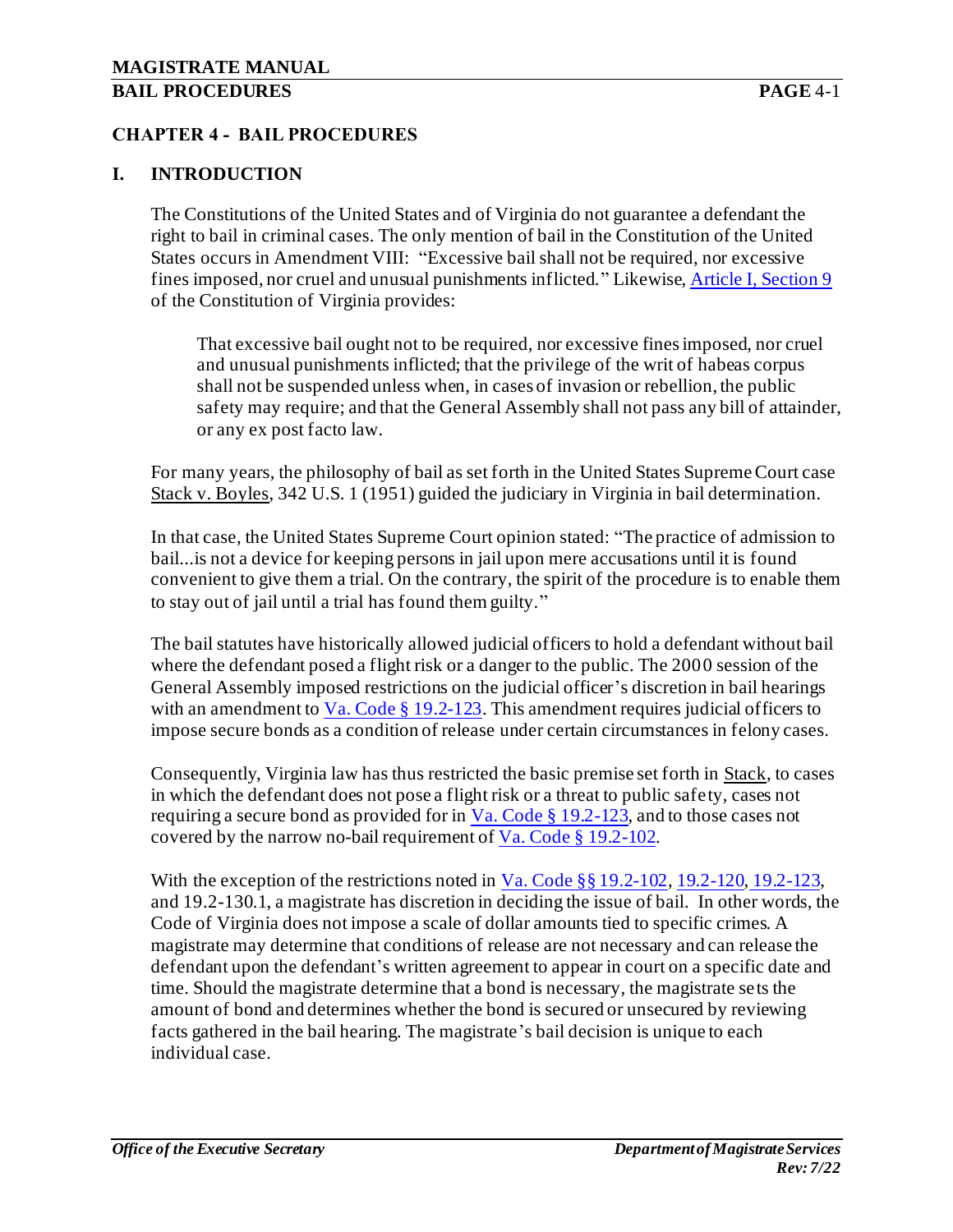A bail hearing is a judicial proceeding. The magistrate must hold the bail hearing in the presence of the accused to afford him or her due process under the law by providing an opportunity to ask questions and, of course, to answer those asked by the magistrate. No statute authorizes the magistrate to conduct a bail hearing over the telephone. Virginia Code § 19.2-3.1, however, does permit the magistrate to conduct a bail hearing through the use of a two- way electronic videoconference system. Regardless of the time of day or night, due process guarantees the defendant the right to appear before a magistrate for a bail hearing either in person or through a videoconference system. Although not specifically required by statute, the magistrate needs to administer an oath to the defendant and all others presenting testimony, prior to conducting a bail hearing. When the magistrate conducts the bail hearing under oath, the defendant is subject to a perjury prosecution for any false statements knowingly made in the hearing.

Nothing in the Code of Virginia addresses the confidentiality of bail hearings. On occasion, the defendant's attorney or the Commonwealth's attorney may request to be present during the bail hearing. If the attorney is present when the magistrate is ready to conduct the hearing, the magistrate must admit the attorney to the hearing. The magistrate is under no obligation, however, to delay a bail hearing until an attorney arrives. At times, the magistrate may receive requests from the media or general public to attend bail hearings. A recent decision from a federal court suggests that the magistrate should admit such people to the bail hearing upon receiving such a request. A magistrate, however, does not have to delay a hearing until the interested party arrives.

## **II. THE BAIL HEARING REQUIREMENT**

## **A. Initiation of Hearing**

Virginia Code §§ 8.01-508, 19.2-76, 19.2-80, 19.2-82, 19.2-150, 44-41.1, and 19.2-234 direct when a person must be brought before a judicial officer for a bail determination. There is a basic premise that runs throughout all of these statutes. That being, once an authorized officer has arrested an accused upon probable cause, or executed a warrant of arrest or capias, the officer must bring the accused forthwith before a judicial officer who then is required to conduct a bail determination hearing. Virginia Code §§ 19.2-76 and 19.2-80 set forth the procedures for arrests pursuant to an existing warrant or capias.

The last paragraph of Va. Code § 19.2-76 provides that:

Whenever a person is arrested upon a warrant or capias in a county or city other than that in which the charge is to be tried, the law-enforcement officer or jail officer making the arrest shall either (i) bring the accused forthwith before a judicial officer in the locality where the arrest was made or where the charge is to be tried or (ii) commit the accused to the custody of an officer from the county or city where the charge is to be tried who shall bring the accused forthwith before a judicial officer in the county or city in which the charge is to be tried. The judicial officer before whom the accused is brought shall immediately conduct a bail hearing and either admit the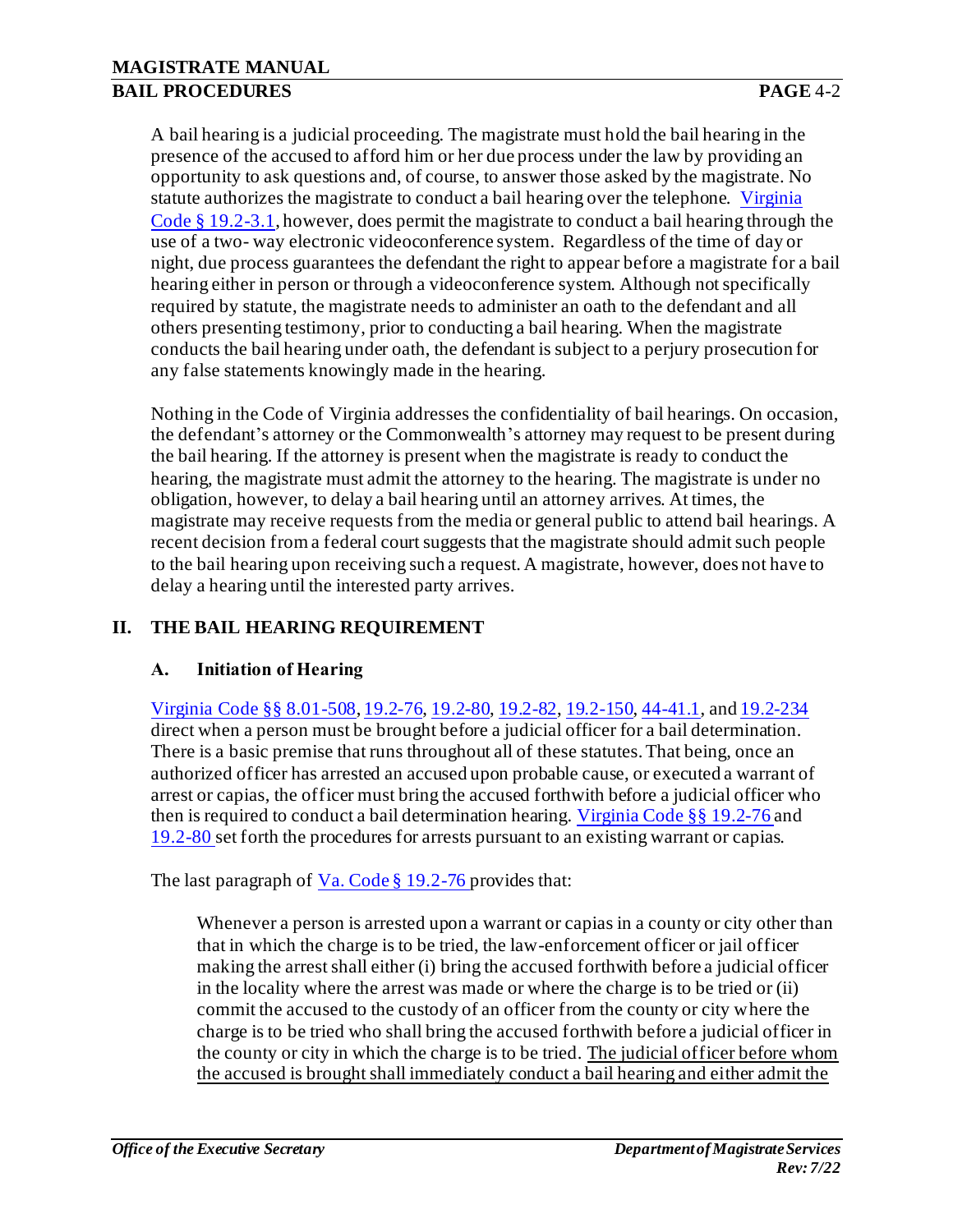accused to bail or commit him to jail for transfer forthwith to the county or city where the charge is to be tried. (Emphasis added).

The language of this statute authorizes the arresting officer to either take the accused before the magistrate in the locality where the arrest occurred, or to transfer custody of the accused to a law enforcement officer of the locality where the accused will be tried. This decision as to which locality's magistrate will conduct the bail hearing rests solely with the arresting officer. Pursuant to Va. Code  $\S 19.2-131$ , a magistrate has the authority to admit to bail a juvenile taken into custody pursuant to Va. Code § 16.1-246 or an adult defendant, who is held in the magistrate's judicial district under charges originating from another district.

Should a law-enforcement officer or jail officer bring the defendant before the magistrate pursuant to  $Va$ . Code  $\S 19.2$ -76, the magistrate must conduct the bail hearing. If the</u> defendant were able to meet the conditions of release, the magistrate would prepare the DC-330, R[ECOGNIZANCE](http://oesinet/forms/dcmasters/300s.pdf) returnable to the court having trial authority over the underlying case. If the accused is unable to meet the conditions of bail, the magistrate will prepare a DC-352, C[OMMITMENT](http://oesinet/forms/dcmasters/300s.pdf) ORDER. At some later time, a law enforcement officer for the locality having trial authority will transport the defendant back to that locality. Since the defendant has already had a bail hearing, the accused will not appear before the magistrate once he or she arrives at the jail serving the locality having trial authority. The accused's next judicial proceeding will be an arraignment before a court.

The language of  $Va$ . Code § 19.2-80 pertinent to bail procedures for magistrates states:</u>

In any case in which an officer does not issue a summons pursuant to § 19.2-74 or § 46.2-936, a law-enforcement officer making an arrest under a warrant or capias shall bring the arrested person without unnecessary delay before a judicial officer. The judicial officer shall immediately conduct a bail hearing and either admit the accused to bail or commit him to jail. (Emphasis added)

Virginia Code § 19.2-82 sets forth arrest procedures applicable when a law enforcement officer arrests a person without a warrant. This statute directs that: "If a warrant is issued the case shall thereafter be disposed of ... under the provisions of  $\S$ § 19.2-119 through 19.2-134, if the issuing officer is a magistrate or other issuing officer having jurisdiction."

In other words, the statute directs the magistrate to conduct a bail hearing if the magistrate has issued a warrant upon the conclusion of the probable cause hearing.

Virginia Code §§ 8.01-508, 19.2-150, 19.2-234, 44-41.1, 46.2-936 contain similar wording that directs a judicial officer to hold a bail hearing forthwith after the execution of a warrant or capias. These sections deal with warrants and capias issued in specific types of cases.

This chapter will outline procedures set forth by these statutes later.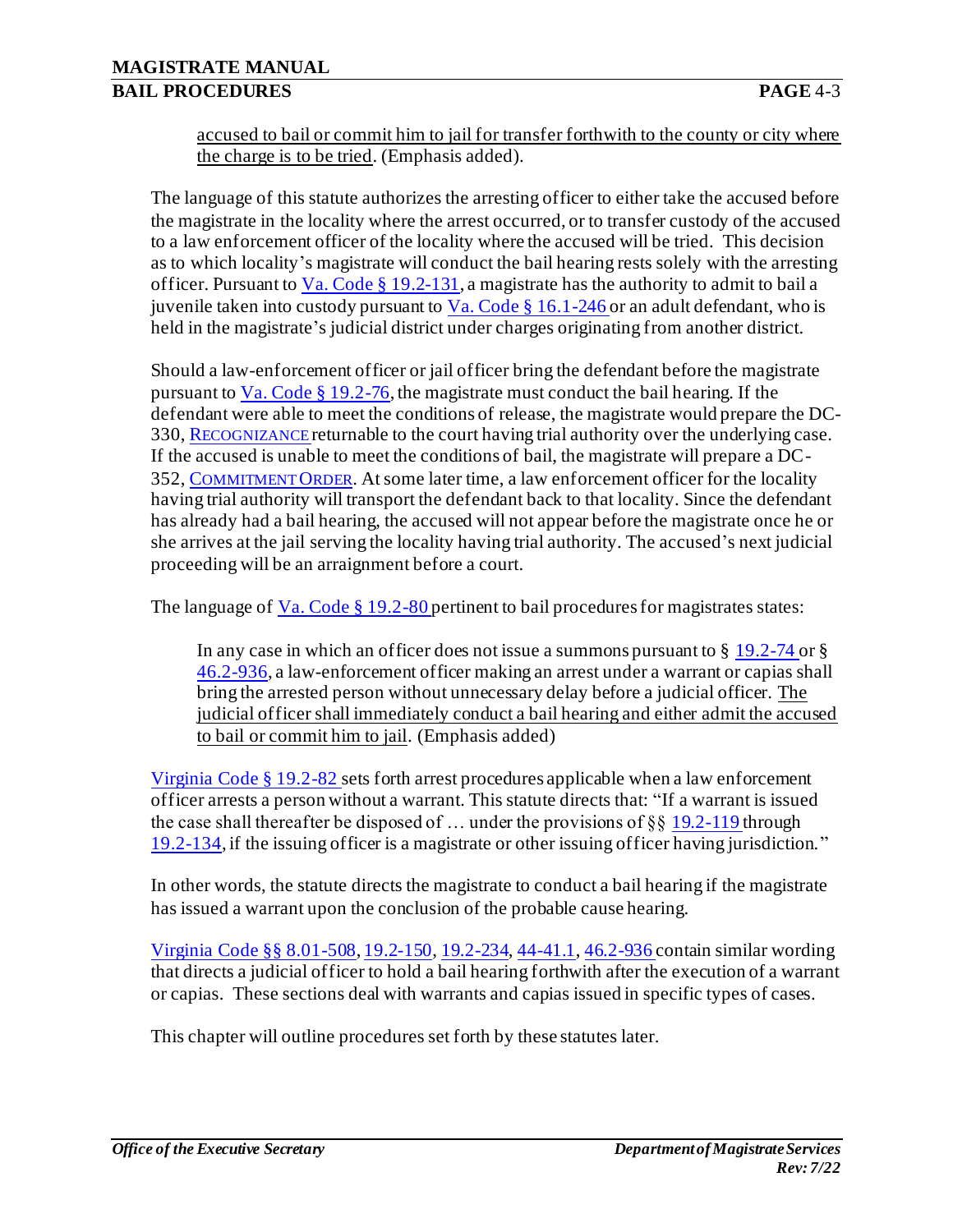### **B. Definitions**

Virginia Code § 19.2-119 sets forth the definitions that apply throughout the bail statutes:

"Bail" means the pretrial release of a person from custody upon those terms and conditions specified by order of an appropriate judicial officer.

"Bond" means the posting by a person or his surety of a written promise to pay a specific sum, secured or unsecured, ordered by an appropriate judicial officer as a condition of bail to assure performance of the terms and conditions contained in the recognizance.

"Criminal History" means records and data collected by criminal justice agencies or persons consisting of identifiable descriptions and notations of arrests, detentions, indictments, informations or other formal charges, and any deposition arising therefrom.

"Judicial Officer" means, unless otherwise indicated, any magistrate within his jurisdiction, any judge of a district court and the clerk or deputy clerk of any district court or circuit court within their respective cities and counties, any judge of a circuit court, any judge of the Court of Appeals and any justice of the Supreme Court of Virginia.

"Person" means any accused, or any juvenile taken into custody pursuant to § 16.1- 246.

"Recognizance" means a signed commitment by a person to appear in court as directed and to adhere to any other terms ordered by an appropriate judicial officer as a condition of bail.

#### **C. Criminal History Requirement**

It is the policy of the Magistrate System that a magistrate should not conduct a bail determination hearing until the arresting officer has provided the accused's criminal history record to the magistrate, except in the rare circumstances of impossibility. [Virginia Code §§ 19.2-80.2,](https://law.lis.virginia.gov/vacode/19.2-80.2) In lieu of the arresting officer, a pre-trial services agency may provide the criminal history to the magistrate[. Virginia Code §§ 19.2-80.2.](https://law.lis.virginia.gov/vacode/19.2-80.2) In some areas the magistrate's office has been provided with direct VCIN access to query criminal history information for bail determinations by the locality. A proper bail hearing requires that the magistrate reviews the accused's criminal history information directly where possible, or review from a printed or faxed copy of the record provided by the arresting officer. The magistrate must consider the criminal history information in determining bail. [Virginia Code § 19.2-121](https://law.lis.virginia.gov/vacode/19.2-121). Upon request a magistrate must fully and properly identify themselves, by first and last name, and their position title (if requested) to an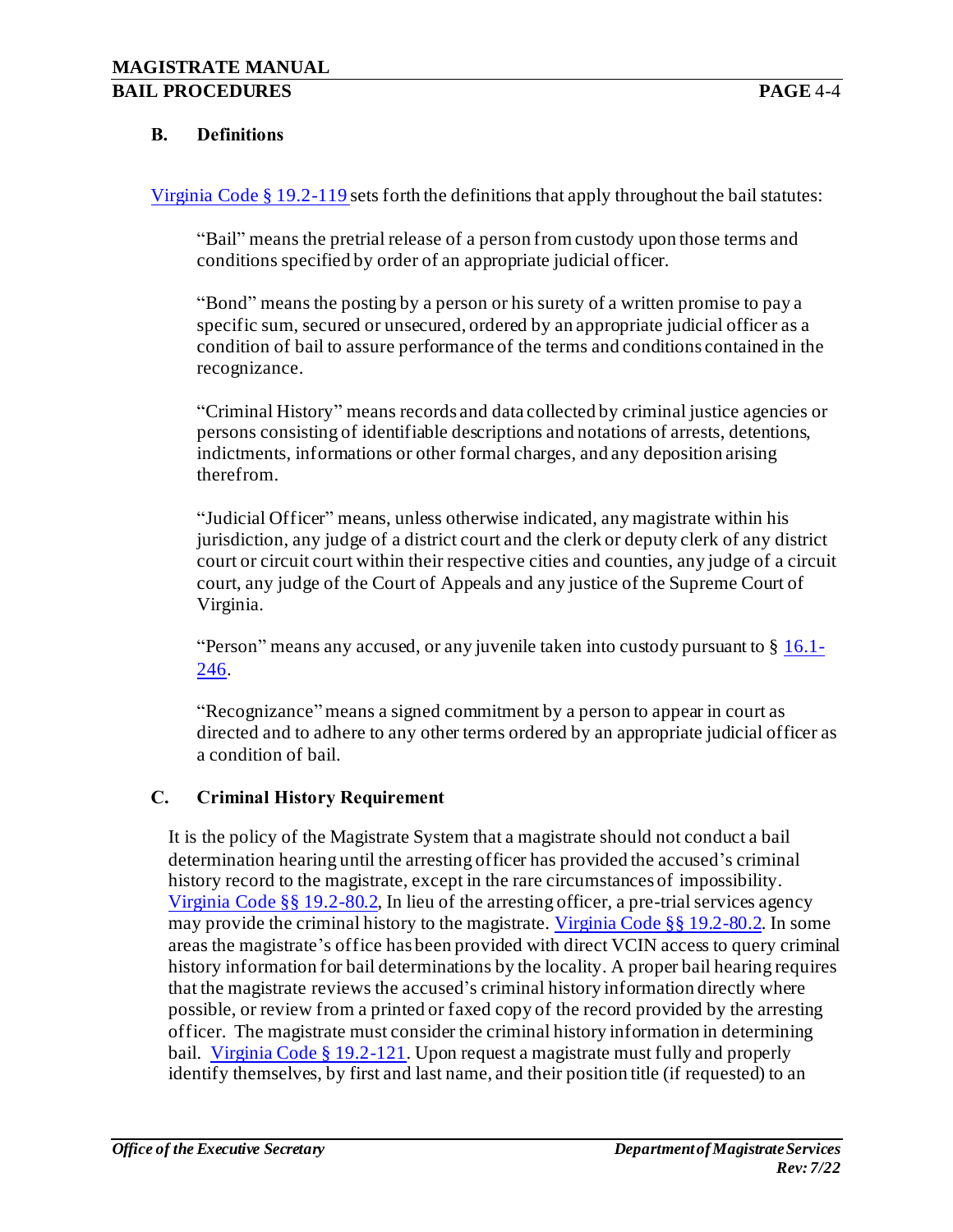agency providing the criminal history record for their purposes of VCIN dissemination logbook entry and audit trail.

It is also the policy of the Magistrate System that, at the conclusion of the bail hearing, the magistrate will see to it that the criminal history record is immediately and completely shredded/destroyed. Magistrates are responsible to ensure that criminal history information provided pursuant to Va. Code  $\S 19.2 - 80.2$  is only used for official purposes as authorized by their duties under  $Va$ . Code §19.2-120 and that there will be no</u> unauthorized dissemination of the criminal history information so provided. If requested, a magistrate will also verify to the agency providing the record that the magistrate has completely destroyed the record after its official use is complete.

The importance of obtaining the copy of the accused's criminal history information is made more crucial given the circumstances that place limits upon the judicial officer's discretionary authority in determining bail. For example, the application of the requirement that an accused be released only upon a secure bond provided for in  $Va$ . Code § 19.2-123, would be nearly impossible to determine with accuracy absent a copy of the accused's criminal history information. In those rare cases where criminal history information is not available, it is recommended that the magistrate note that fact. The bail checklist is a convenient place to make such a notation.

## **D. Potential Outcomes**

At the conclusion of a bail hearing, the magistrate is faced with four possibilities. In describing these four options, magistrates need to employ uniform terminology. Magistrates statewide consistently need to use the four terms listed below. Virginia Code § 19.2-123 sets forth the correct terminology for the first three options:

**RECOGNIZANCE** – A recognizance is simply the defendant's written promise to appear and to abide by any terms ordered by the judicial officer as a condition of release. A release on a recognizance is not based on a monetary pledge or secured by cash deposit, real estate, or property bail bondsman. The top portion of the DC-330, R[ECOGNIZANCE](http://oesinet/forms/dcmasters/300s.pdf) contains the recognizance.

**UNSECURED BOND** – This type of bond is what many courts and magistrates formerly called the "P.R. bond," "recognized on bond," "recognizance bond," or "personal recognizance bond." Under current statutory definitions, these terms are obsolete and misleading. Consequently, magistrates should not use these or other misleading terms, or should discontinue any use of such misleading terms if such has been used. Additionally, magistrates must recognize that other actors within the criminal justice system may still use such obsolete terms in discussing the law on bail or bail decisions. Therefore magistrates should take extra steps to ensure that when speaking with others about the law of bail, the terminology use on both sides of the communicative exchange is precise and in accordance with the statutory terminology so as to avoid or mitigate any future misunderstandings. In releasing a defendant on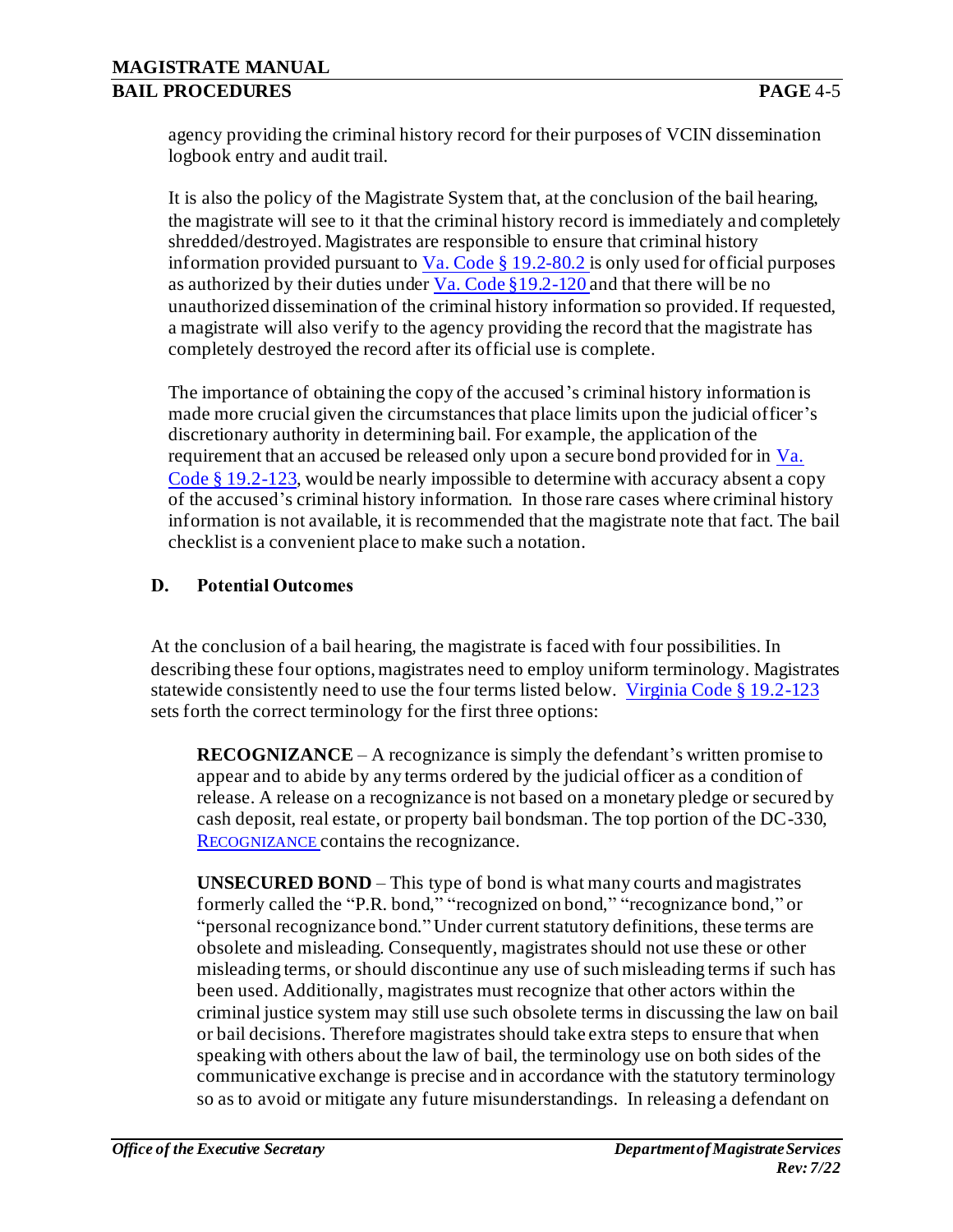an unsecured bond, the magistrate does not accept cash or require the surety to prove equity in any specific real or personal property. If the accused fails to appear in court, the court could revoke bail, forfeit the monetary amount on the bond, or any part thereof, and enter judgment.

**SECURE BOND** – In this type of bail bond the magistrate ensures that the bond amount is "secured" by a deposit of cash or by a solvent surety who agrees to enter into the obligations of the bail bond. The method by which the bond is to be secured is at the option of the accused. If a surety were utilized, the magistrate would need to determine whether the surety is acting as a licensed bail bondsman or simply as a third party surety. Any person not licensed as a bail bondsman desiring to act as a surety on a bail bond must demonstrate their solvency by a showing of sufficient equity in any interest in real or personal property they own that is adequate to satisfy the full amount of the bail bond. If the accused fails to appear in court, the court could revoke bail, forfeit the bond, or any part thereof, and enter judgment.

**INELIGIBLE FOR BAIL** - The fourth option available to a magistrate at the conclusion of a bail hearing is to determine that the defendant is ineligible for bail. In other words, the magistrate denies the defendant the possibility of being released on bail. The magistrate would jail the defendant and order the accused returned to court.

### **E. Right to Appeal**

Virginia Code § 19.2-120(C) requires that the judicial officer inform the person of their right to appeal to the appropriate court (*See* Va. Code § 19.2-124) any order denying bail, or the amount of bond set, if the person believes it to be excessive, or any term or condition of the recognizance the person believes to be unreasonable.

## **III. BAIL DETERMINATION FACTORS (VIRGINIA CODE § 19.2-120 & 19.2-121)**

The purpose of the bail hearing is to perform a risk assessment analysis of the accused. The risks that the magistrate assesses are whether the accused poses a danger to either himself or others (or both) during the period of pretrial release, and whether the accused will fail to appear in court as directed.

To assist the magistrate in conducting a thorough and complete bail hearing, the Committee on District Courts has adopted the DC-327, CHECKLIST FOR BAIL DETERMINATION form.

Virginia Code § 19.2-121 requires any magistrate conducting a bail hearing for a person arrested on a warrant or capias for a jailable offense to complete the DC-327,CHECKLIST FOR BAIL DETERMINATION. When completing the form, the magistrate must describe the information considered under subsection A of Virginia Code § 19.2-121 and must transmit the completed form to the court before which the warrant or capias is returnable. In subsequent bail hearings, the checklist provides information that may not be available to the court through other means.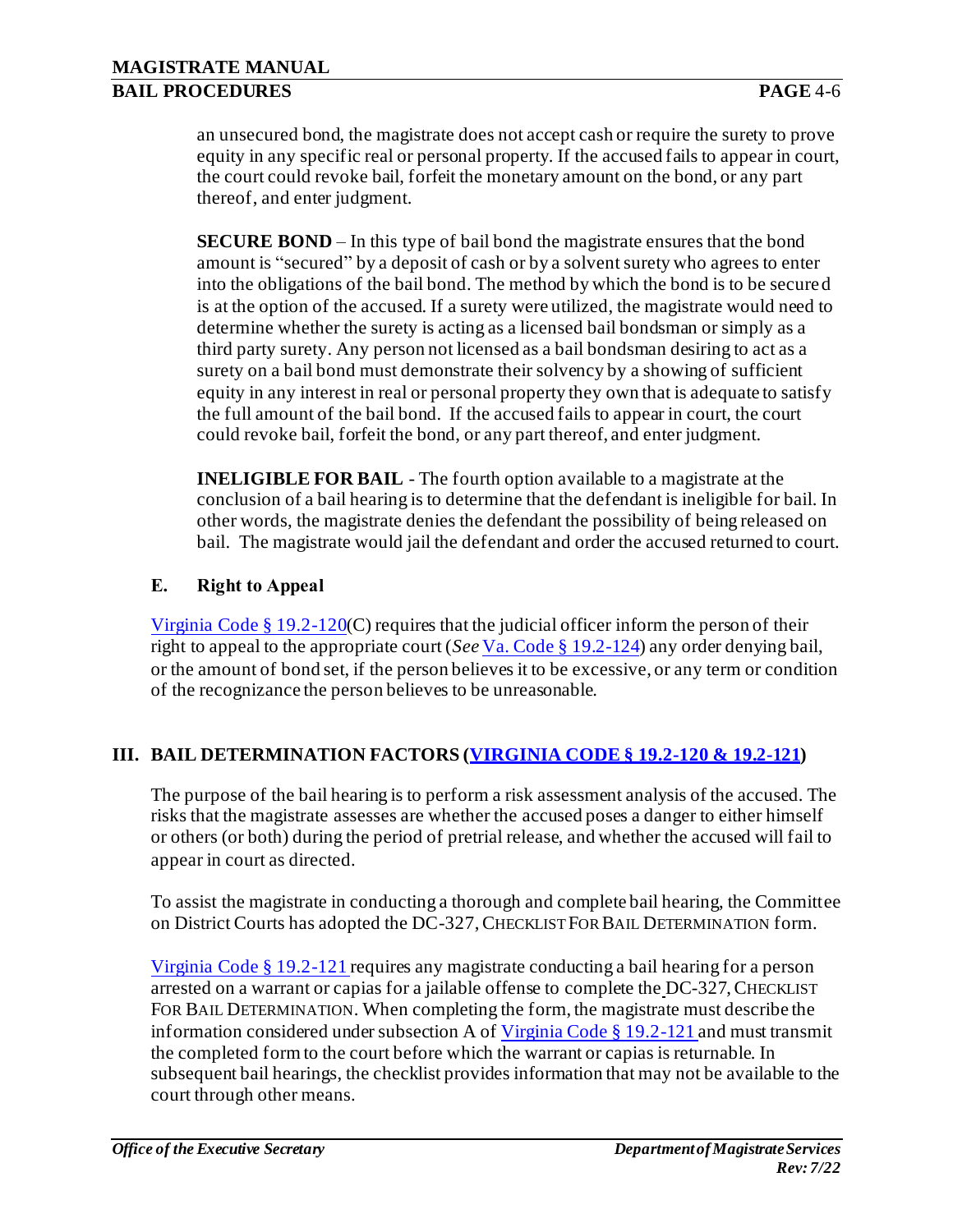When a magistrate conducts a bail hearing for a person arrested on a warrant or capias for an act of violence as defined in Virginia Code § 19.2-297.1, the magistrate must transmit a copy of the DC-327,CHECKLIST FOR BAIL DETERMINATION to the attorney for the Commonwealth for the jurisdiction where the process of arrest is returnable within 24 hours. Transmission may be by facsimile or other electronic means. Acts of violence as defined in Virginia Code § 19.2-297.1 include:

| <b>CODE SECTION</b> | <b>DESCRIPTION</b>                                             |
|---------------------|----------------------------------------------------------------|
| 18.2-18             | The defendant is charged with any crime listed in this         |
|                     | category as a principal in the second degree or accessory      |
|                     | before the fact                                                |
| 18.2-22             | The defendant is charged with conspiracy to commit any of      |
|                     | the crimes listed in this category                             |
| 18.2-31             | Capital murder                                                 |
| 18.2-32             | First and second degree murder                                 |
| $18.2 - 32.1$       | Murder of a pregnant woman                                     |
| 18.2-33             | Felony murder                                                  |
| 18.2-35             | Voluntary manslaughter                                         |
| $18.2 - 40$         | Lynching                                                       |
| 18.2-41             | Unlawful or malicious wounding by a mob                        |
| 18.2-47             | Abduction and kidnapping                                       |
| 18.2-48             | Abduction with the intent to extort money or to defile, etc.   |
| 18.2-48.1           | Abduction by a prisoner                                        |
| 18.2-49             | Threatening, attempting, or assisting an abduction             |
| $18.2 - 49.1(A)$    | Withholding a child out of state in violation of custody or    |
|                     | visitation order.                                              |
| 18.2-51             | Malicious wounding or malicious bodily injury                  |
| 18.2-51.1           | Malicious wounding or malicious bodily injury of a law         |
|                     | enforcement officer or a firefighter                           |
| 18.2-51.2           | Aggravated malicious wounding or aggravated malicious          |
|                     | bodily injury                                                  |
| $18.2 - 51.7$       | Female genital mutilation                                      |
| 18.2-52             | Malicious bodily injury by means of a caustic substance        |
| $18.2 - 52.1$       | Malicious bodily injury by means of an infectious biological   |
|                     | substance or a radiological agent                              |
| 18.2-54.1           | Administering poison with the intent to kill or injure another |
| 18.2-54.2           | Adulterating food, drink, prescription, or over-the counter    |
|                     | medicine or cosmetic with the intent to kill or injure         |
| 18.2-58             | Robbery                                                        |
| 18.2-58.1           | Carjacking                                                     |
| 18.2-61             | Rape                                                           |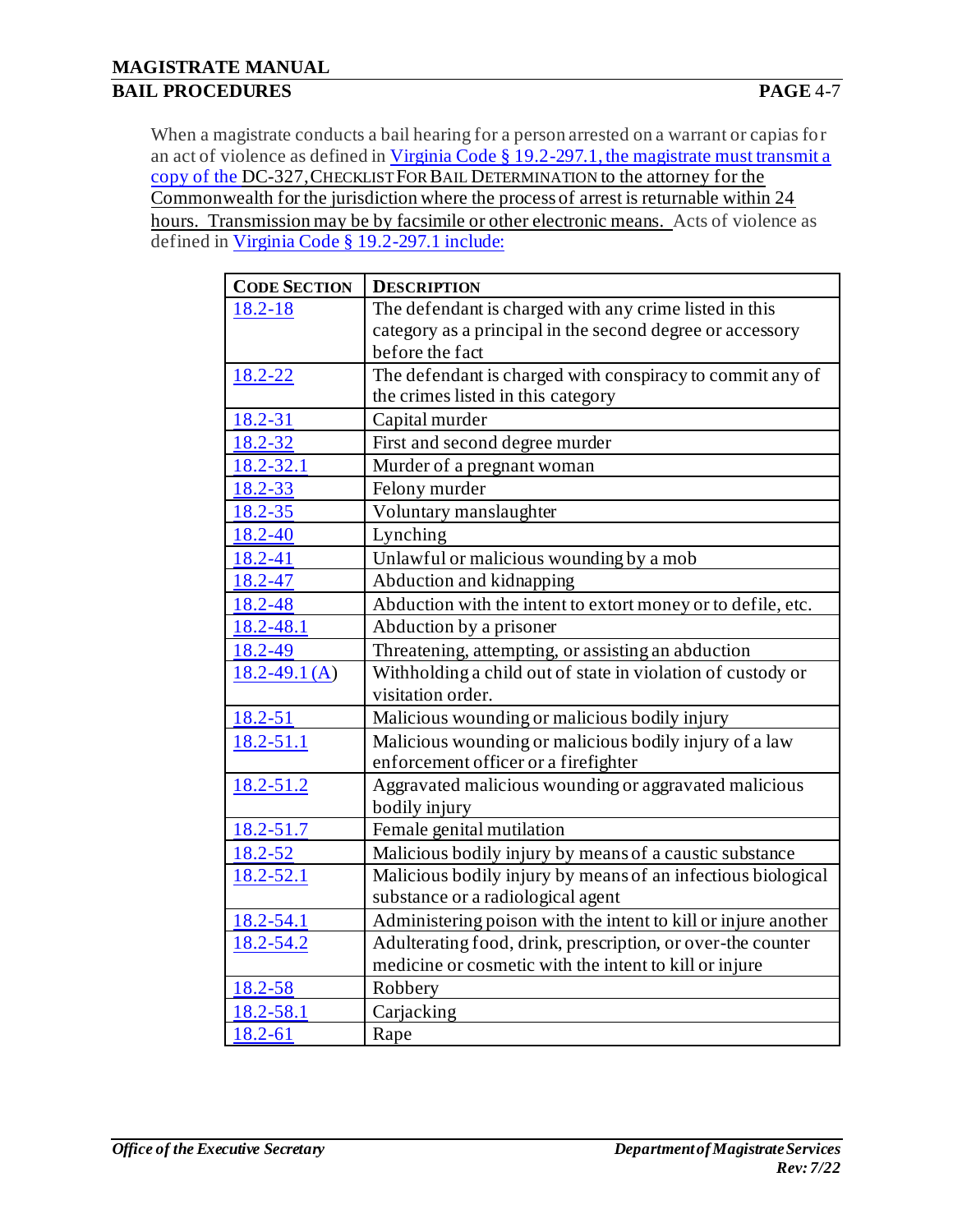### **BAIL PROCEDURES PAGE** 4-8

| <b>CODE SECTION</b>   | <b>DESCRIPTION</b>                                                                |
|-----------------------|-----------------------------------------------------------------------------------|
| $18.2 - 63*$          | Carnal knowledge without the use of force of a child 13 or                        |
|                       | 14 years of age; carnal knowledge without the use of force of                     |
|                       | a child 13 or 14 years of age where the child consents to                         |
|                       | sexual intercourse, the accused is a minor, and the                               |
|                       | consenting child is three years or more the accused's junior                      |
| $18.2 - 64.1*$        | Carnal knowledge without the use of force by a person                             |
|                       | providing services under the purview of the J&DR District                         |
|                       | Court Law of a minor detained in a juvenile facility or a                         |
|                       | ward of the Department of Juvenile Justice, or one on                             |
|                       | probation, furlough, or leave or has escaped from detention                       |
|                       | or custody                                                                        |
| $18.2 - 64.2$         | Carnal knowledge of an inmate, parolee, probationer,                              |
|                       | detainee, or pretrial or post-trial of fender                                     |
| $18.2 - 64.2$         | Carnal knowledge by bondsman                                                      |
| 18.2-67.1             | Forcible sodomy                                                                   |
| 18.2-67.2             | Object sexual penetration                                                         |
| 18.2-67.2:1           | Marital sexual assault                                                            |
| $18.2 - 67.3*$        | Aggravated sexual battery                                                         |
| 18.2-67.4:1           | Infected sexual battery                                                           |
| 18.2-67.5             | Attempted rape $(\frac{8}{2}18.2-61)$ , attempted forcible sodomy $(\frac{8}{2})$ |
| 18.2-61               | 18.2-67.1), attempted object sexual penetration $(\S 18.2 -$                      |
| $18.2 - 67.1$         | $(67.2)$ , or attempted aggravated sexual battery ( $§$ 18.2-67.3)                |
| <u>18.2-67.2</u>      |                                                                                   |
| 18.2-67.3             |                                                                                   |
| $18.2 - 67.5:1$       | The defendant is currently charged with the $\S 18.2-67.5:1$                      |
| $18.2 - 67.4$         | enhanced penalty version for sexual battery $(\frac{8}{9}18.2-67.4)$ ,            |
| 18.2-67.5             | attempted sexual battery $(\frac{88}{18.2} - 67.4/18.2 - 67.5)$ , peeping         |
| 18.2-130              | into dwelling, etc. $(\frac{8}{9}18.2-130)$ , consensual intercourse with         |
| 18.2-371              | a child $(\frac{8}{9}18.2-371)$ , or indecent exposure $(\frac{8}{9}18.2-387)$    |
| 18.2-387              | because he has two or more prior convictions of either                            |
|                       | sexual battery, attempted sexual battery, consensual                              |
|                       | intercourse with a child, or indecent exposure                                    |
| $18.2 - 67.5:2$       | Enhanced penalty second or subsequent offense for these                           |
| $18.2 - 63$           | offenses (the named offenses include an $\S 18.2 - 22$                            |
| 18.2-64.1             | conspiracy charge to commit one of the enumerated                                 |
| 18.2-67.3             | offenses)                                                                         |
| 18.2-361              |                                                                                   |
| 18.2-366              |                                                                                   |
| 18.2-370              |                                                                                   |
| 18.3-370.1<br>18.2-22 |                                                                                   |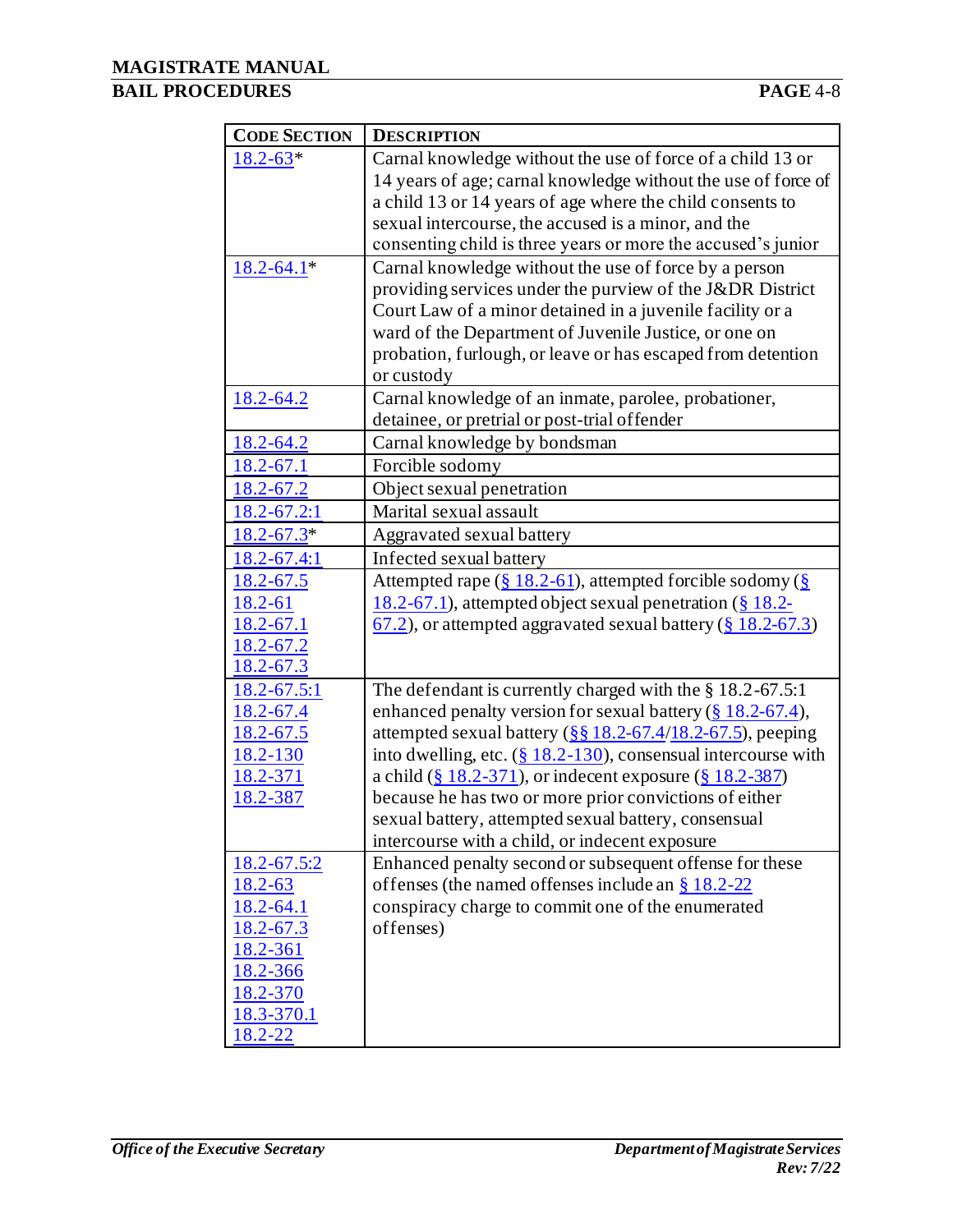| <b>CODE SECTION</b>                                                              | <b>DESCRIPTION</b>                                       |  |
|----------------------------------------------------------------------------------|----------------------------------------------------------|--|
| 18.2-67.5:3                                                                      | Enhanced penalty second or subsequent offense for these  |  |
| 18.2-61                                                                          | offenses (the named offenses include an $\S 18.2 - 22$   |  |
| 18.2-67.1                                                                        | conspiracy charge to commit one of the enumerated        |  |
| 18.2-67.2                                                                        | offenses)                                                |  |
| 18.2-48                                                                          |                                                          |  |
| 18.2-22                                                                          |                                                          |  |
| 18.2-77                                                                          | Arson of a structure, boat, etc., when such was occupied |  |
| 18.2-79                                                                          | Arson of a meeting house, church, etc. when such was     |  |
|                                                                                  | occupied                                                 |  |
| * See Va. Code § 19.2-297.1. Certain crimes enumerated in Va. Code § 18.2-       |                                                          |  |
| <u>67.5:2</u> and Va. Code § 18.2-67.5:3 are excluded from Va. Code § 19.2-297.1 |                                                          |  |
| for the purpose of applying the enhanced penalty. The effect on the application  |                                                          |  |
| of $Va$ . Code § 19.2-120 is unsettled.                                          |                                                          |  |

Failure of the magistrate to conduct a meaningful bail hearing does not satisfy minimal Due Process Clause requirements. *See* McDonald v. Dunning, 760 F. Supp. 1156 (ED Va. 1991). Use of the DC-327,CHECKLIST FOR BAIL DETERMINATION form ensures that the magistrate consider all relevant factors mandated by the statute. The factors to be considered in every bail hearing are:

- 1. The nature and circumstances of the offense charged.
	- o Was violence involved?
	- o Was there serious injury or death?
	- o Is there a serious threat to safety of others if accused is released?
	- o What facts does the DC-311, CRIMINAL COMPLAINT form contain?
	- o Does the arresting officer have any knowledge of the facts of the case?
- 2. Was a firearm alleged to have been used in the offense?

How was the firearm used in the offense?

- 3. What is the weight of the evidence against the accused?
	- o Did the accused confess?
	- o Is the evidence purely circumstantial?
	- o The magistrate often does not have access to any information relevant to this factor.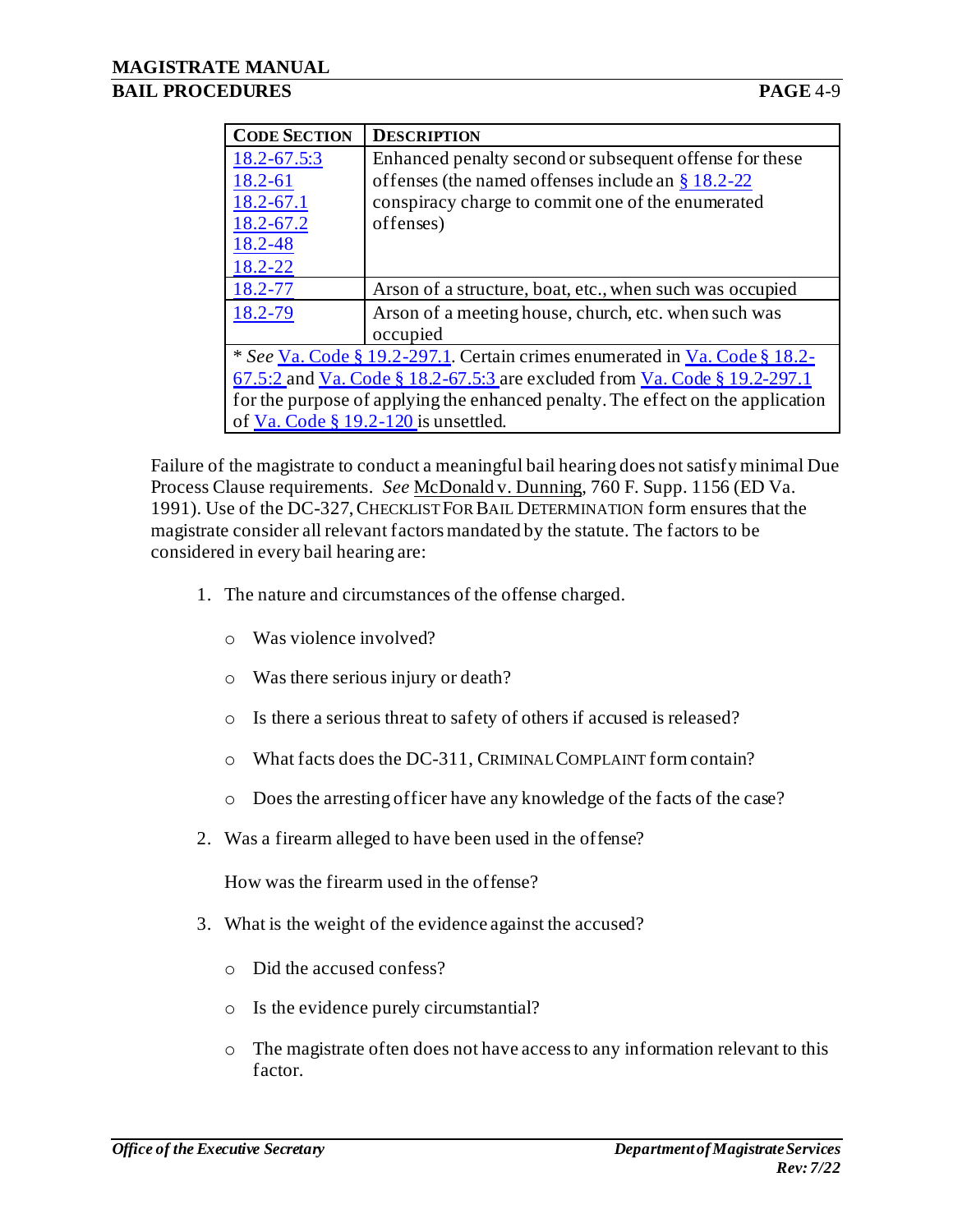- 4. What are the financial resources of the accused?
	- o What is the accused gross and net income per pay period?
	- o Does the accused own any real or personal property?
	- o What is the value of the property?
	- o Does the accused own a business?
	- o What is the net worth of the accused?
	- o If the accused is unemployed, what are the accused's means of support?
- 5. What is the ability of the accused to pay bond?
	- o The magistrate must take into consideration the financial resources of the defendant when setting a secured bond. Although the magistrate does not have to set a secured bond in an amount that the accused can meet, the bond cannot be unreasonable.
	- o The magistrate also should consider the financial resources of potential sureties when determining bail.
- 6. What information does the magistrate have about the character of the accused?
	- o Does the magistrate have any general information about the general reputation of the accused in the community?
	- o What attitude is the accused projecting during the bail hearing?
- 7. What are the accused's family ties?
	- o Is the accused married, divorced, single, widowed, or living with a domestic partner?
	- o Does the accused have any children or stepchildren? If so, where do these children live?
	- o Does the accused live with any family member or a domestic partner?
	- o Where do the close relatives of the accused live?
- 8. What is the employment history of the accused?
	- o Is the accused presently employed?
	- o How long has the accused been working at his current employment?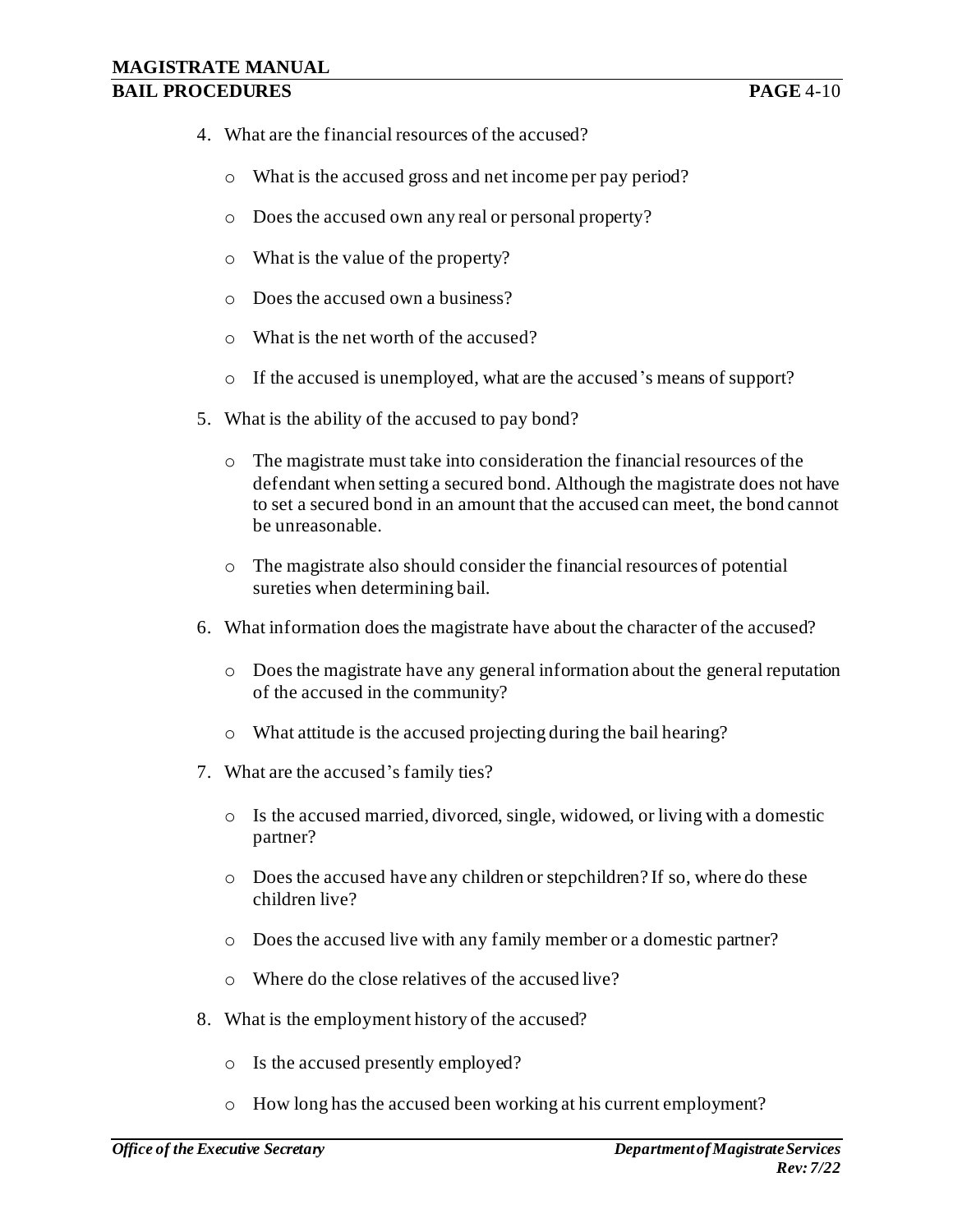### **MAGISTRATE MANUAL BAIL PROCEDURES PAGE** 4-11

- o Where was the accused previously employed?
- o If the accused is unemployed, what is the reason?
- 9. What is the accused's involvement in education?
	- o Is the accused currently in school or college?
	- o How much education does the accused have?
- 10.What is the accused's length of residence in the community?
	- o Is the accused a native, visitor, or migrant?
	- o Where is the accused a resident?
	- o How long has the accused been at his or her current address?
	- o Does the accused have any plans to move in the near future?
- 11.What is the accused's record of convictions?
	- o Has the accused ever been convicted of a crime?
	- o Has the accused ever been convicted of a crime that requires the application of the presumption to hold without bail?
	- o Is the accused charged with a felony and is the accused currently on pretrial release on an underlying felony charge?
	- o Is the accused currently charged with any misdemeanors?
	- o Is the accused on parole or probation?
- 12.What is the accused's record of appearance at court proceedings, flight to avoid prosecution, or failure to appear at court proceedings?
	- o Has the accused always appeared in court as directed?
	- o Has the accused fled or attempted to flee the Commonwealth or the court's jurisdiction to avoid prosecution?
	- o Does the accused have a history of non-appearances in court as a defendant or witness?
	- o If the accused has ever failed to appear in court, what were the reasons?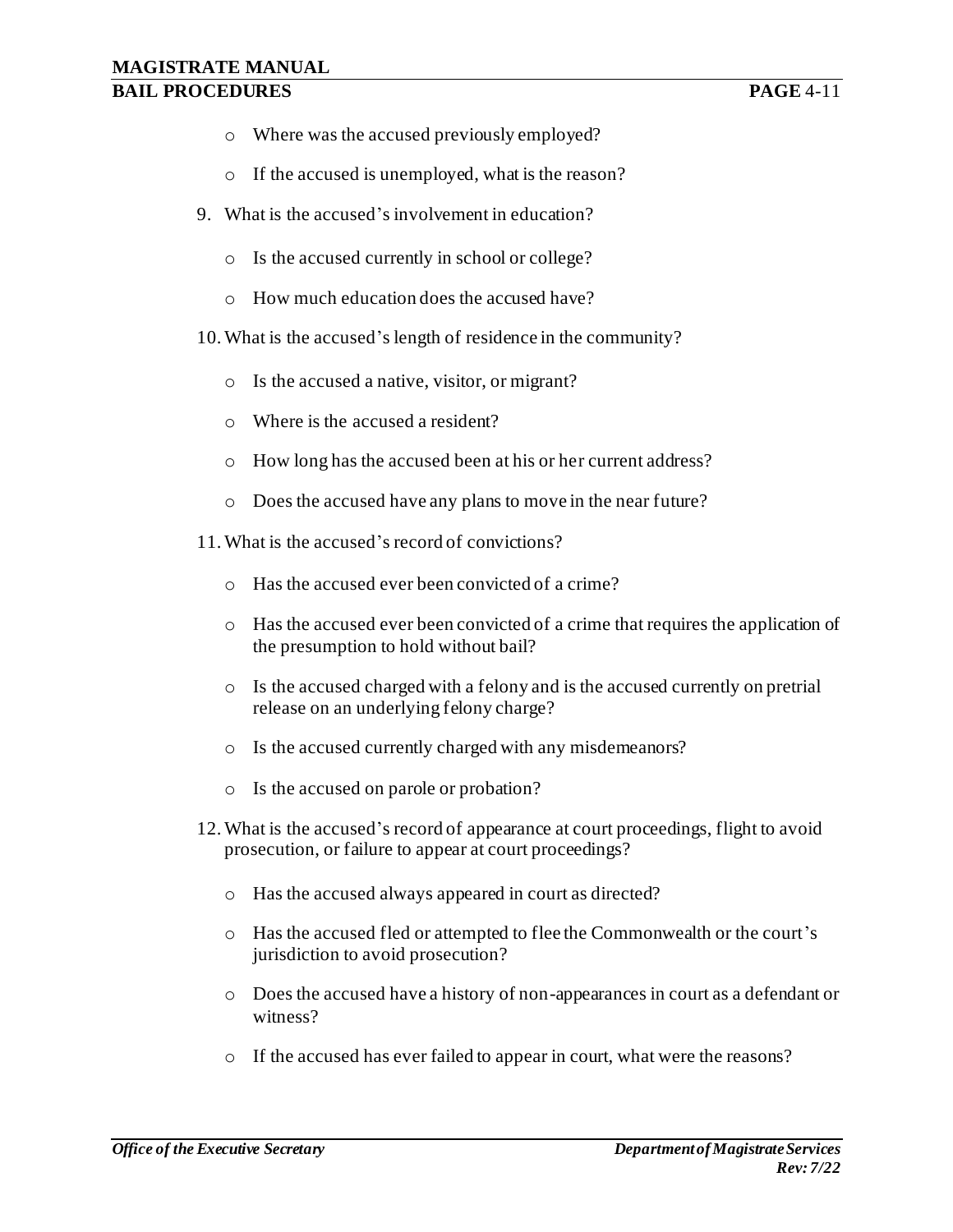- 13.Is the accused likely to obstruct justice, or threaten, injure, or intimidate, a prospective witness, juror, or victim?
	- o Has the accused previously attempted to obstruct justice, or threaten, injure, or intimidate a witness, juror, or a crime victim?
	- o Based on past actions or current statements, is the accused likely to threaten or harm the complainant if released?
- 14.Is there any other information available to the magistrate that is relevant to the determination of whether the accused is likely to fail to appear in court?
	- o What personal knowledge does the magistrate have of the accused?
	- o Does the arresting officer have any additional information regarding the accused?
	- o Did the accused provide the magistrate with any additional information which would reasonably assure the magistrate that the accused will or will not appear for court proceedings?

In addition to setting forth the factors that a magistrate must consider in every bail hearing, Va. Code § 19.2-121 allows a magistrate to reconsider bail set by another magistrate when circumstances bring to light new information that would warrant a new hearing. This statute further requires the magistrate to set terms of release that will reasonably assure the appearance and good behavior of the accused. When the accused has appeared and has met conditions of bail, the court may not use a bond secured by cash to satisfy fines and costs unless the person who posted the bond agrees. The reverse of the form DC-330, R[ECOGNIZANCE](http://oesinet/forms/dcmasters/300s.pdf) includes such a consent clause for this purpose. If the surety or accused wants the court to deduct fines and costs out of the cash bond upon conviction, the surety or accused must sign the consent statement. The magistrate, however, cannot require the defendant or surety to sign this consent as a condition of release. The magistrate needs to explain this to the defendant or surety at the time of the posting of a cash bond, and afford the party posting the cash to sign the consent statement should he or she choose to do so.

Only the person who posted the cash bond signs the consent statement.

## **IV. GRANTING BAIL (VIRGINIA CODE § 19.2-120)**

#### **A. General Principles of Bail**

Basic Premise Favoring Admission to Bail.

The basic premise set forth in  $Va$ . Code § 19.2-120 is that the magistrate must set</u> bail for a defendant. If, however, the magistrate finds probable cause to believe that one of two factors are present from the information gathered during the bail hearing, the magistrate then must hold the defendant without bail. The two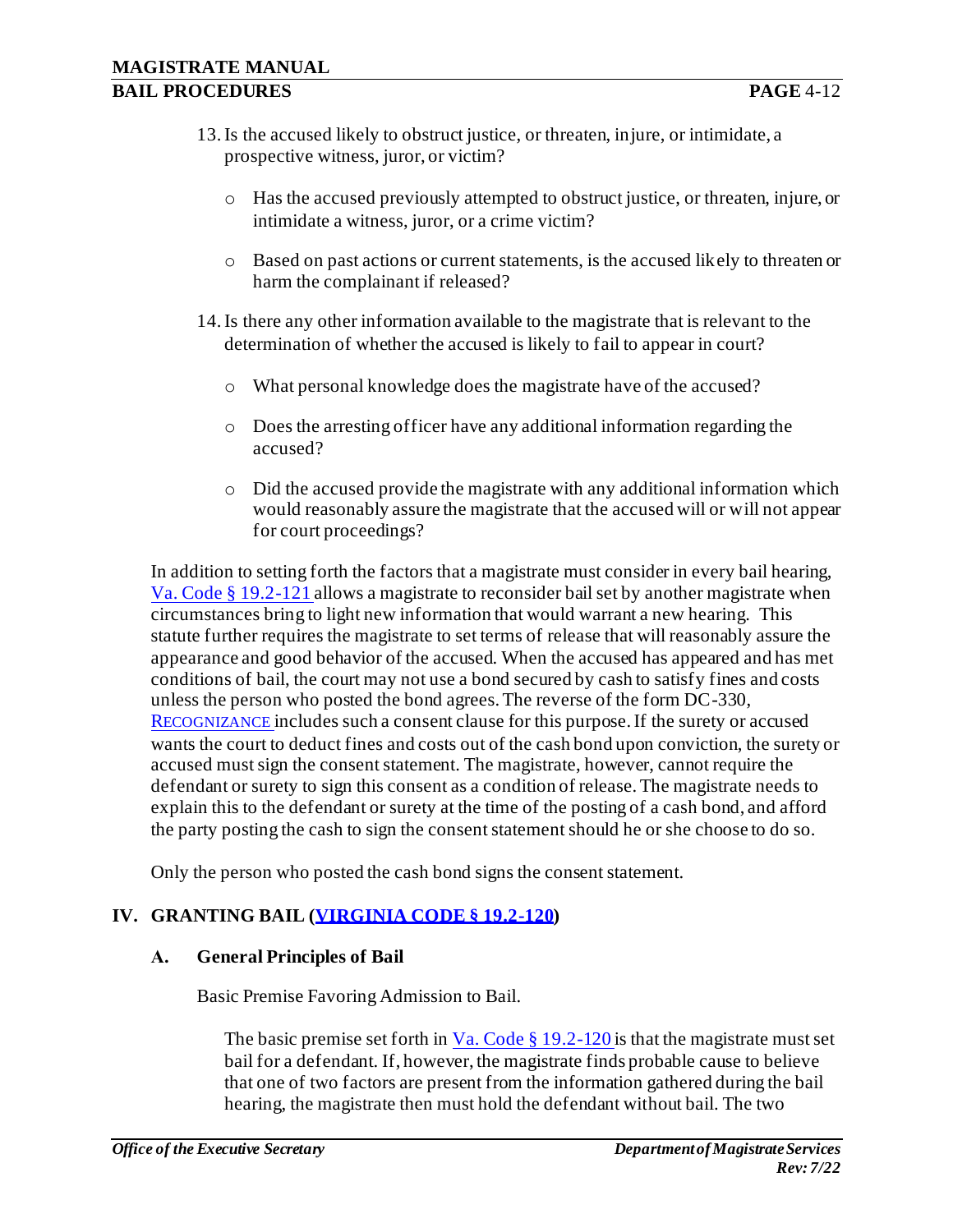findings that will trigger the magistrate's decision to hold the defendant without bail are as follows:

The defendant will not appear in court for his or her trial or hearing. OR

The defendant's liberty will constitute an unreasonable danger to the defendant, family or household members or to the public.

## **B. Virginia Code § 19.2-120 Considerations**

In 2021, the Virginia General Assembly added the following factors that a magistrate must consider when determining whether to hold the defendant without bail pursuant to subsection A of Virginia Code § 19.2-120:

*The judicial officer shall consider all relevant information, including (i) the nature and circumstances of the offense; (ii) whether a firearm is alleged to have been used in the commission of the offense; (iii) the weight of the evidence; (iv) the history of the accused or juvenile, including his family ties or involvement in employment, education, or medical, mental health, or substance abuse treatment; (v) his length of residence in, or other ties to, the community; (vi) his record of convictions; (vii) his appearance at court proceedings or flight to avoid prosecution or convictions for failure to appear at court proceedings; and (viii) whether the person is likely to obstruct or attempt to obstruct justice, or threaten, injure, or intimidate, or attempt to threaten, injure, or intimidate, a prospective witness, juror, victim, or family or household member as defined in § [16.1-228](http://law.lis.virginia.gov/vacode/16.1-228).*

While these factors are similar to the ones enumerated in Virginia Code § 19.2-121 and included on the DC-327, CHECKLIST FOR BAIL DETERMINATION, the financial resources of the accused and his ability to pay bond is not an enumerated factor in Virginia Code § 19.2-120 (B.) As such, magistrates should be cautious to not consider the financial resources of the accused or his ability to post bond when determining whether to hold the accused without bail pursuant to Virginia Code § 19.2-120 (A.) Additionally the medical, mental health, or substance abuse treatment of the defendant must be considered when determining whether or not to hold the accused without bail.

## **C. Family Violence Factors**

Family violence cases require the magistrate to consider additional factors in a bail hearing. Research has demonstrated that the there is a greater than normal potential for a person to use deadly force against a family or household member when certain factors are present. These factors are:

■ The accused has used a deadly weapon previously and currently has easy access to such weapons.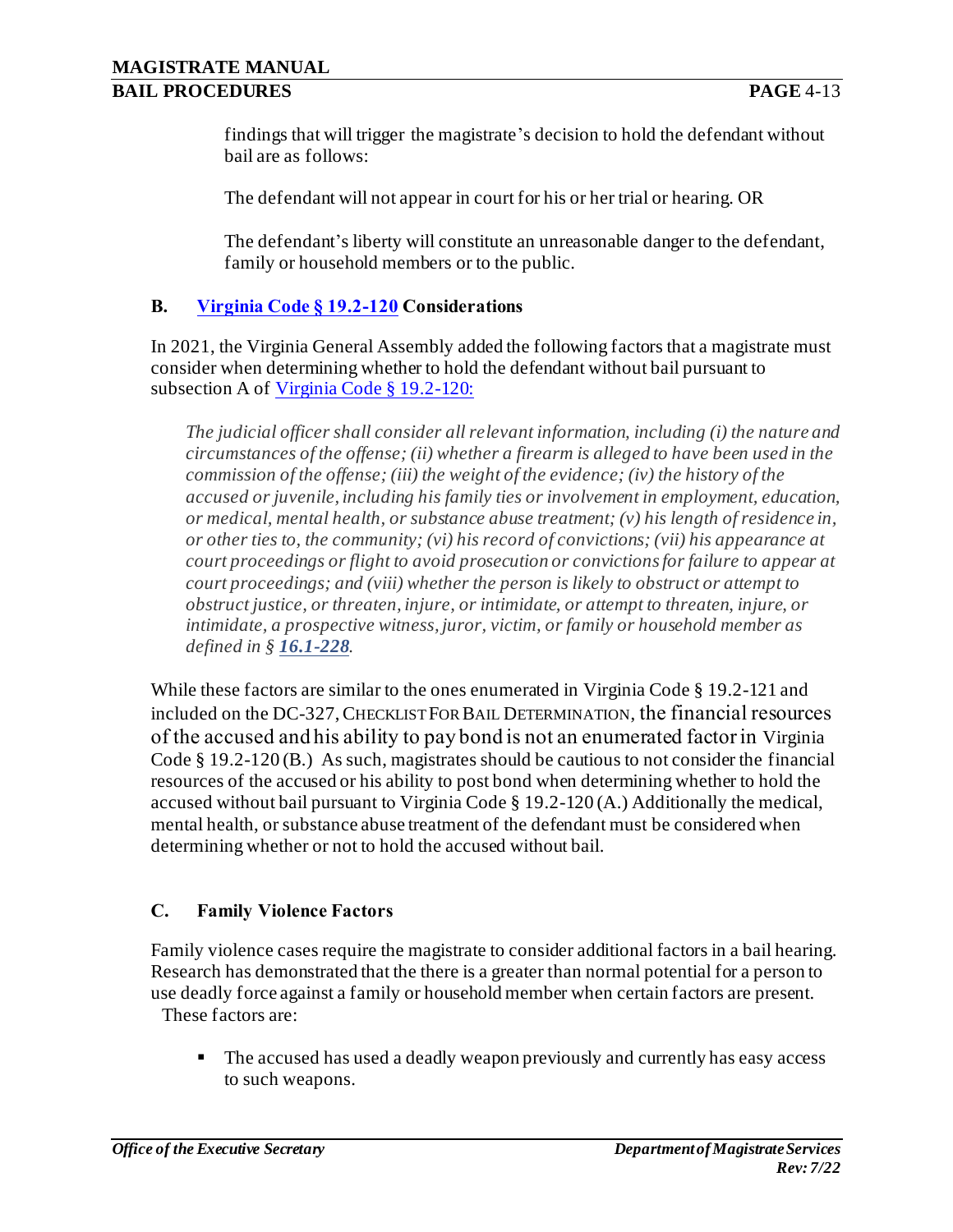- The victim has ended a relationship with the accused, or the parties are in a period of separation.
- The accused has increased the frequency and severity of the violence.
- The accused has begun to commit acts of violence against the accused in public places.
- The accused has threatened to kill or harm the victim, children, other family members, or persons who have helped the victim.
- The accused controls the victim's activity, schedule, and choice of friends.
- The accused is stalking the victim or other family members.
- The accused is obsessively jealous.
- $\blacksquare$  he accused is sexually abusing the victim.
- The accused has injured or killed family pets, or has threatened to harm pets to gain control over the victim.
- The accused has attempted suicide or has communicated a suicide threat to the victim or others.
- The accused has taken the victim, the victim's child or another family member hostage.

It is often difficult for the magistrate conducting the bail hearing to determine whether or not any of these factors exists from information the accused provides during the bail hearing. For this reason, the magistrate who conducts the probable cause hearing that involves family violence should question the victim if available to determine whether there is an indication of any of these factors. If one or more of these factors are occurring, the magistrate could have the complainant document this in the DC-311, CRIMINAL COMPLAINT form. Additionally, the magistrate conducting the probable cause determination could enter information the magistrate feels appropriate to the consideration of bail into the eMagistrate system for later use by the magistrate conducting a bail determination hearing.

The magistrate conducting the bail determination hearing involving family violence needs to review any attached criminal complainant before making the bail determination.

Additionally, the magistrate conducting the bail determination hearing should check for notations made in the eMagistrate system by the magistrate who conducted the probable cause determination for relevant information regarding bail. Should the magistrate find from the evidence provided by the accused or the DC-311, CRIMINAL COMPLAINT form in the bail hearing that the accused is likely to harm the crime victim or another person, the magistrate should hold the accused without bail. The magistrate also should document the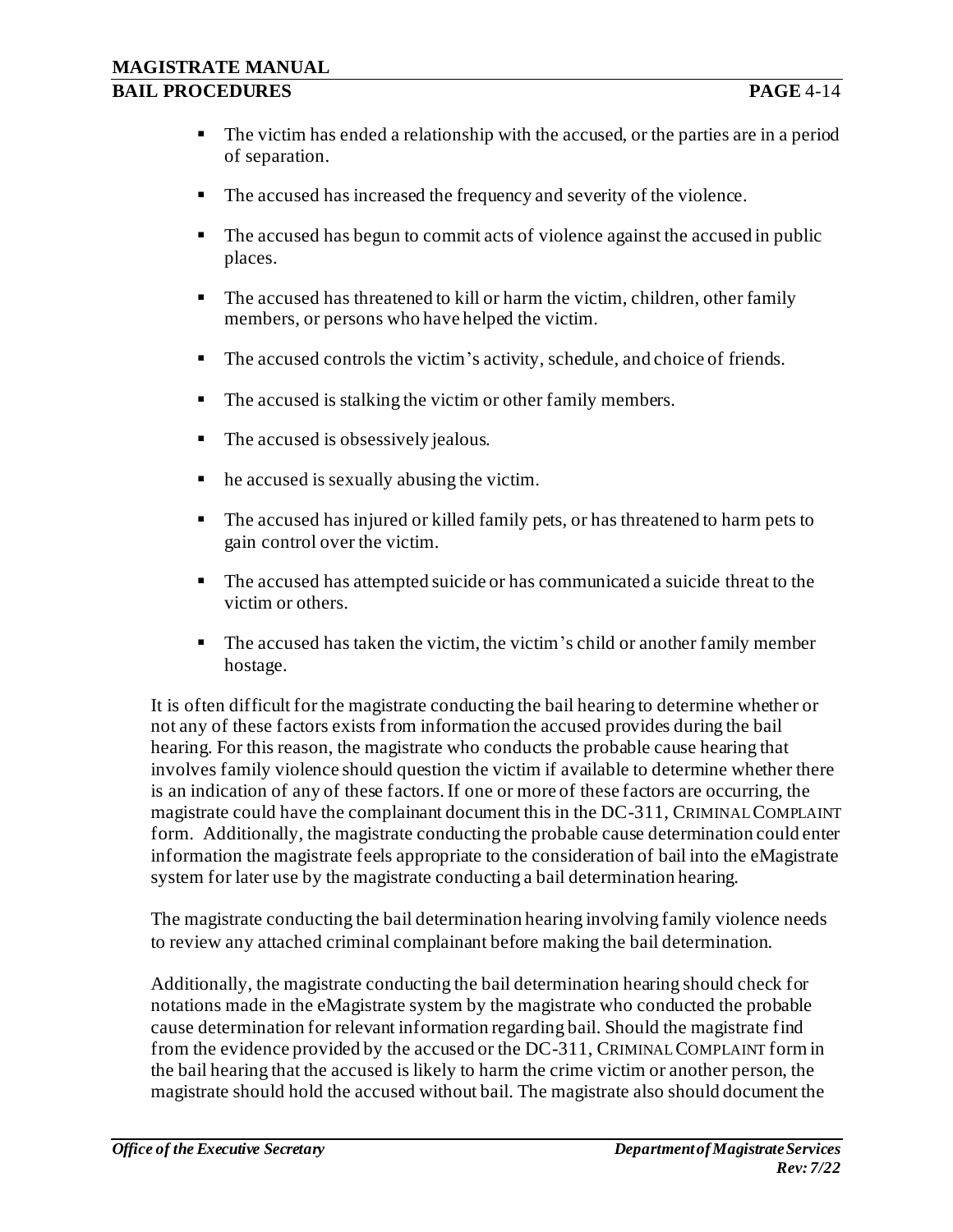reason for this decision on a DC-327, CHECKLIST FOR BAIL DETERMINATION form. This will provide the court reviewing bail with information that might not otherwise be available.

### **V. SETTING TERMS OF BAIL OR CONDITIONS OF RELEASE (§ 19.2-123)**

Once the magistrate determines that facts presented in the bail hearing do not require the magistrate to hold the accused without bail pursuant to  $Va$ . Code § 19.2-120, the magistrate must determine what conditions of release are appropriate. Virginia Code § 19.2-123 subsection A requires the judicial officer to set a secured bond when certain factors are present. The situations that trigger a mandatory secured bond as a condition of release are as follows:

The defendant is currently before the magistrate for a bail hearing after an arrest on a felony charge **AND**

- the defendant has previously been convicted of a felony, **OR**
- the defendant is presently on bond for an unrelated arrest (**NOTE:** a defendant released simply on a recognizance is not "on bond." A defendant who is on release on an unsecured or secured bond, is "on bond."); **OR**
- the defendant is presently on probation or parole.

The statute allows a magistrate, judge, or clerk to release a defendant qualifying for a secured bond on a simple recognizance or on an unsecured bond **only** with the concurrence of the attorney for the Commonwealth. Nothing, however, prohibits a magistrate from setting a secured bond in a nominal amount in those situations where the magistrate deems that the facts warrant the release of the defendant.

If the facts presented in a bail hearing do not trigger the mandatory secured bond, the magistrate needs to consider determining bail in the least restrictive terms tailored to the individual case. In other words, the terms should be only those necessary to guarantee the defendant's appearance in court and those necessary to ensure that the defendant does not constitute a danger to self or the public. If the magistrate believes that preprinted conditions of the DC-330, R[ECOGNIZANCE](http://oesinet/forms/dcmasters/300s.pdf) form are sufficient to ensure the accused's appearance and good behavior, the magistrate should impose only these minimal conditions. After weighing the evidence, should the magistrate feel that a bond and other conditions of release are necessary to ensure appearance in court and good behavior, the magistrate must require a bond or special conditions.

Virginia Code § 19.2-135 sets forth conditions that must be part of every recognizance. The conditions of release mandated by statute are as follows: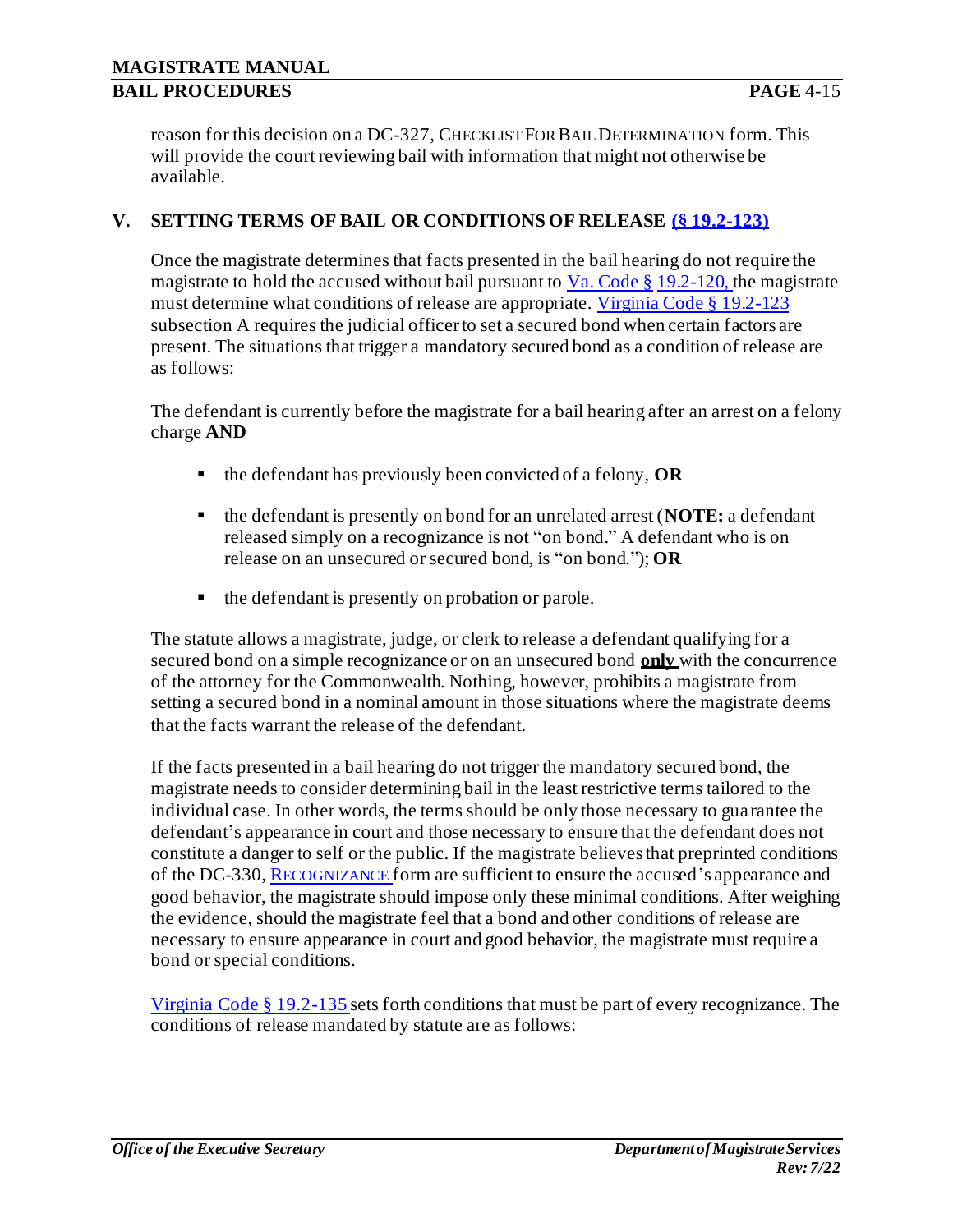- the accused must appear to answer the charge before the court where the case is to be tried at such time as stated in the recognizance, and at any time or times which the proceedings may be continued;
- the accused may not depart from the Commonwealth unless the judge or magistrate specifically waives this provision in the DC-330, R[ECOGNIZANCE](http://oesinet/forms/dcmasters/300s.pdf) form;
- $\blacksquare$  the accused must keep the peace and be of good behavior until final disposition of the case.

Since these conditions are mandatory, the language appears preprinted on the DC-330, R[ECOGNIZANCE](http://oesinet/forms/dcmasters/300s.pdf) form. However, magistrates must make a determination as to whether or not the accused will be permitted to leave the Commonwealth. The language of the statute makes it clear that the default position is that the accused may not depart from the Commonwealth during the period the accused is under the recognizance of the court.

However, the magistrate may specifically waive this provision if the magistrate finds the restriction is unnecessary.

In addition, Va. Code § 19.2-123 allows a judicial officer to impose any of the following additional conditions of release:

"Place the person in the custody and supervision of a designated person, organization, or pretrial services agency."

By statute, the pretrial services agency does not include a court services unit that is established pursuant to Va. Code § 16.1-233.

This option is often used when a law enforcement officer has arrested the accused for being intoxicated in public or for driving under the influence. The magistrate should carefully assess whether the accused is a suitable candidate for custodial release in such a case. A custodian would have difficulty controlling an intoxicated person who is combative or violent, and therefore, the magistrate should not consider this option in such cases.

The term "organization" includes many different entities and the magistrate may interpret the term broadly. For example, a representative from the armed forces often acts as a custodian for an active duty military member in those jurisdictions having a military base. Pretrial services agencies serve many localities. The focus of these agencies is to provide supervision for defendants prior to their trials to ensure that they meet all court appearances and to ensure good behavior. Another function of pretrial services is set forth in Va. Code § 19.2-152.2:

"It is the purpose of this article to provide more effective protection of society by establishing pretrial services agencies that will assist judicial officers in discharging their duties pursuant to Article 1 (§ 19.2-119 et seq.) of Chapter 9 of this title. Such agencies are intended to provide better information and services for use by judicial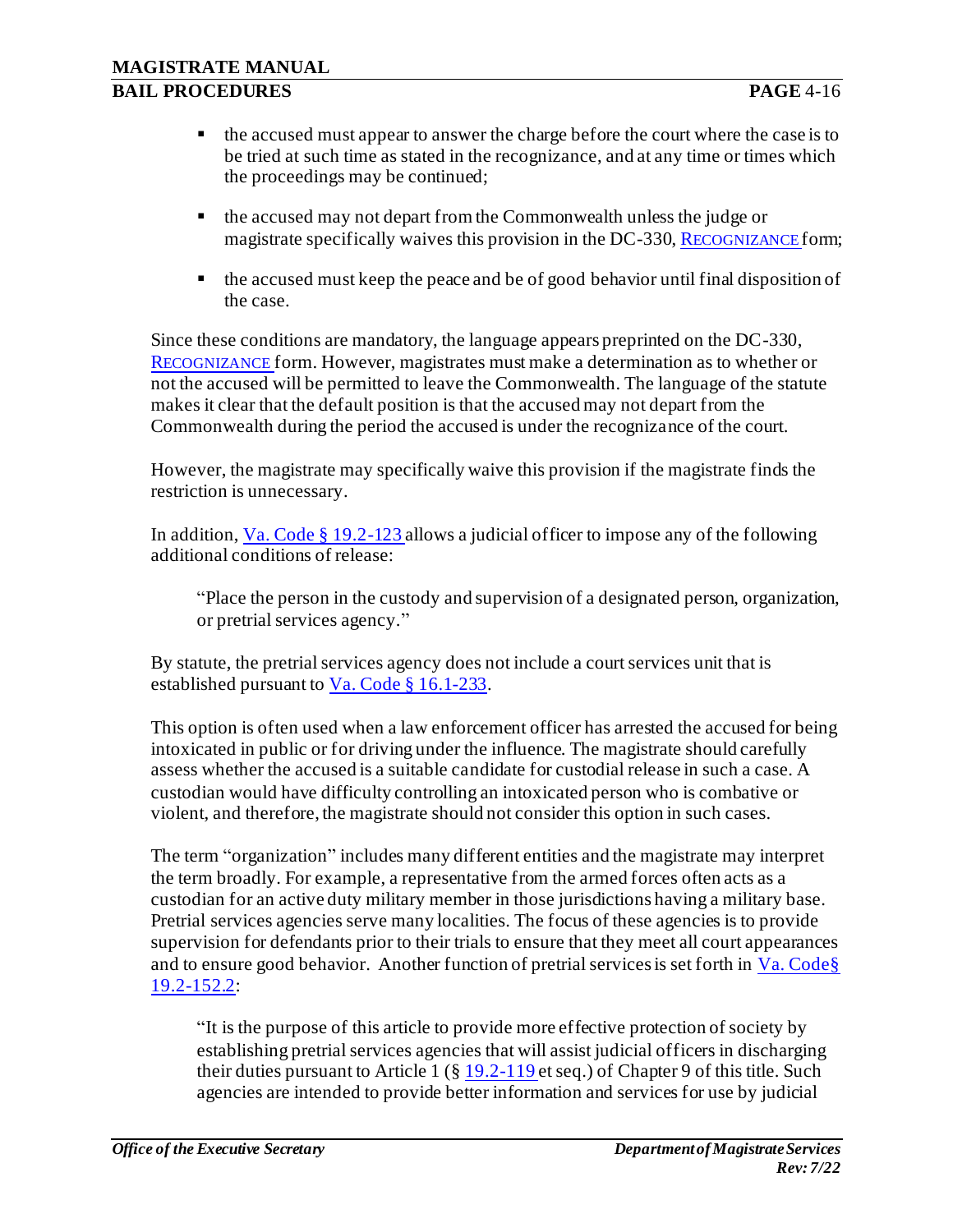officers in determining the risk to public safety and the assurance of appearance of persons age 18 or over or persons under the age of 18 who have been transferred for trial as adults held in custody and charged with an offense, other than an offense punishable by death, who are pending trial or hearing."

In many areas, magistrates will require entry into pretrial services as a condition of release in lieu of requiring a secured bond in appropriate cases. Procedures for assigning defendants to pretrial services vary by locality. Magistrates should seek guidance from the chief magistrate regarding what services are provided by each local pretrial program and which defendants are appropriate for referral.

Virginia Code § 19.2-123 allows those pretrial service agencies that offer a court-approved drug-testing program to request that the accused voluntarily give a urine sample, submit to a drug or alcohol screening, or take a breath test for presence of alcohol prior to the bail hearing. If the pretrial services agency decides to request the sample, screening, or test, the agency and the magistrate must inform the accused that the results can be used only to determine conditions of release. The statute requires the magistrate to set bail prior to learning of the results of the test. Should the accused test positive for drugs, the magistrate may then require the accused to refrain from use of alcohol or illegal drugs and require the accused to be tested on a periodic basis until final disposition of the case. The results of any sample, screening, or test are not admissible in any judicial proceeding other than for the imposition of sanctions for a violation of a condition of release. Drug and alcohol screenings conducted prior to bail hearings are very rare. Most judicial districts do not participate in such screenings.

▪ "Place restrictions on the travel, association or place of abode of the person during the period of release and restrict contacts with household members for a specified period of time."

The magistrate may restrict travel in a number of ways. For example, the magistrate may order the accused not to go into the Town of Goshen until final disposition of the case. The magistrate might place as a condition of release that the accused may not go upon the property of Valley View Mall until final disposition of the case. Another example would be for the magistrate to restrict the accused to travel within Lee County, Virginia, until final disposition of the case. In the Attorney General Opinion to Bryant, dated 2/20/98 (1998, page 61); the Attorney General stated, *"[i]t is my opinion that judges and magistrates currently have the discretion to order individuals charged with or convicted of drug or prostitution offenses … to stay out of certain geographical areas, such as drug-free and prostitution-free zones, as a condition of pretrial release, probation or suspended sentence*."

A restriction of association as a condition of release most often involves contacts with other people. Where the magistrate is conducting a bail hearing for a person arrested for assault and battery, the magistrate customarily will forbid the accused to have any contact whatsoever with John Doe until final disposition of the case.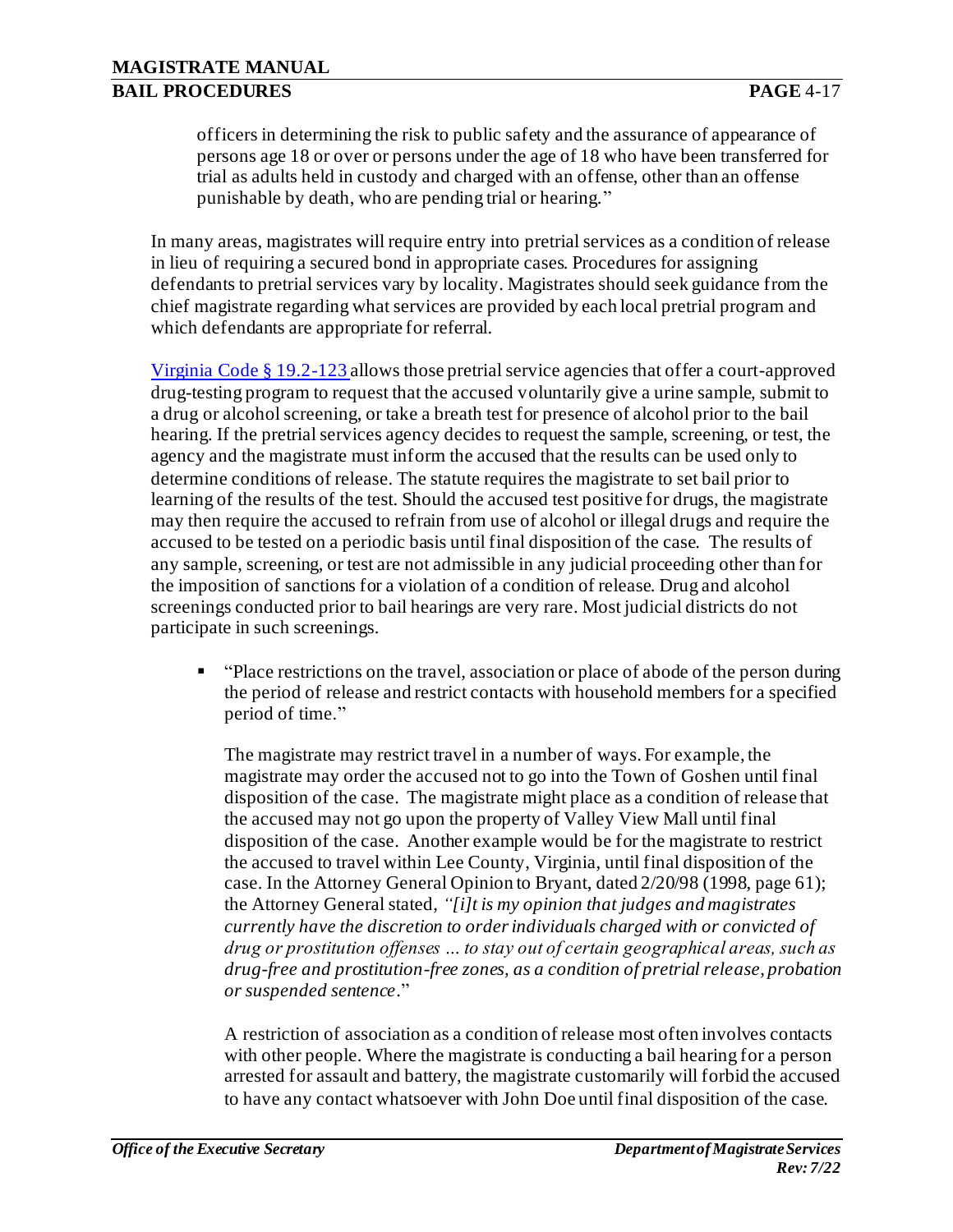As a condition of release, the magistrate may forbid the accused from returning to his or her house until final disposition of the case. That the accused may own the house has no bearing on the magistrate's ability to bar the accused from his or her residence. The magistrate also may require the defendant to live with a relative as a condition of release. Before including such a provision as a condition of release, the magistrate must ensure that the relative consents to this arrangement.

The term "household member" as used in  $Va$ . Code § 19.2-123 is not the same as</u> the term "family and household member" as defined in  $Va$ . Code § 16.1-228. To qualify as a "household member" for purposes of  $V$  a. Code § 19.2-123, the</u> accused and the other party must simply live in the same home.

■ "Require the execution of an unsecured bond."

In this type of bond, the defendant enters into the bond obligation by signing the bond portion DC-330, R[ECOGNIZANCE](http://oesinet/forms/dcmasters/300s.pdf) form. If the court or magistrate also requires a surety on the unsecured bond, the surety is not required to prove solvency through a showing of equity in real or personal property.

"Require the execution of a secure bond..."

The method in securing a bond is statutorily stated, as at the option of the accused. The secure bond is satisfied by either a sufficiently solvent surety or sureties, or by the deposit of cash in lieu thereof. Only the actual value of any interest in real estate or personal property owned by the proposed surety shall be considered in determining solvency. Solvency is found if the value of the proposed surety's equity in the real estate or personal property they own equals or exceeds the amount of the bond. Virginia Code § 19.2-123.

This provision of Va. Code  $\S 19.2$ -123 specifically prohibits two practices that have been common in the past – the setting of cash-only bonds, and not allowing the surety to prove solvency through a showing of equity in personal property.

- "Require the accused to do any of the following:"
	- o maintain employment or, if unemployed, actively seek employment;
	- o maintain or commence an educational program;
	- o avoid all contact with an alleged victim of the crime and with any potential witness who may testify concerning the offense;
	- o comply with a specified curfew;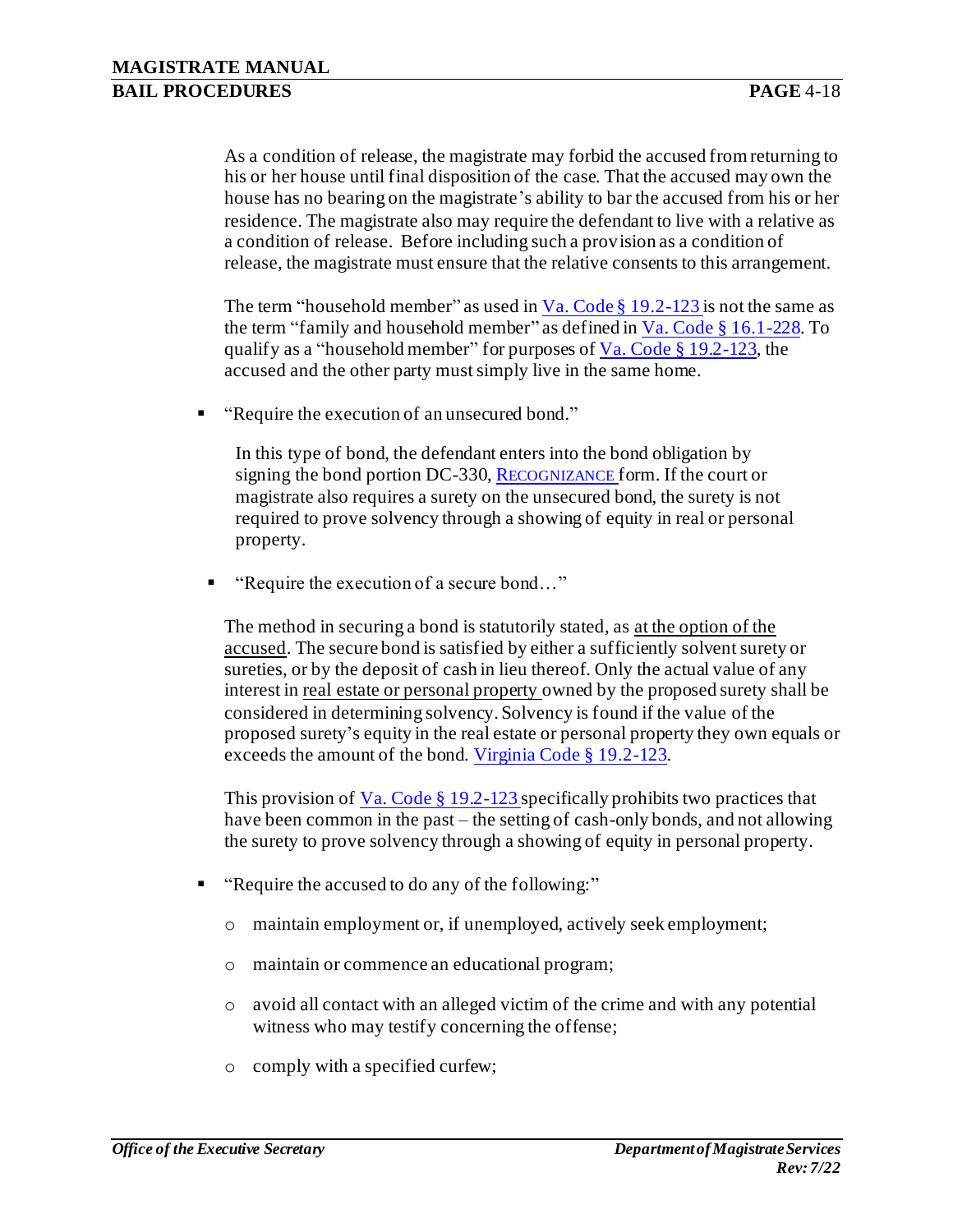- o refrain from possessing a firearm, destructive device, or other dangerous weapon;
- o refrain from excessive use of alcohol, or use of any illegal drug or any controlled substance not prescribed by a health care provider; and
- $\circ$  submit to testing for drugs and alcohol until the final disposition of his case
- "Place a prohibition on a person who holds an elected constitutional office and who is accused of a felony arising from the performance of his duties from physically returning to his constitutional office."

The magistrate must be cautious before applying this condition of release. It will only be appropriate in certain limited sets of circumstances.

- o First, this condition could only become applicable to an individual who holds an elected constitutional office.
- o Secondly, the individual must be charged with a felony offense *"arising from the performance of his duties"* as that elected official.

**Example:** The local County Treasurer is charged with Va. Code § 18.2-112 embezzlement of the County funds he received in trust by operation of his employment. This offense is designated as a Class 4 Felony and the accused is an elected constitutional officer. Requiring, as a condition of release, that the accused not physically return to his constitutional office per Va. Code § 19.2-  $123 (A)(3b)$  may be an appropriate requirement for the bail determination in this case.

However, if that same County Treasurer were to take a vehicle that was parked in the parking lot at his workplace, with the keys in the ignition and the door unlocked at 4:45 p.m. on a Friday, simply because his car would not start and he needed to deposit public monies in the bank before 5:00 p.m. (a requirement in the performance of his duties) he could be charged with the felony violation of Va. Code  $\S$  18.2-102 regarding unauthorized use of an automobile. This same elected constitutional officer now stands before the magistrate for a bail hearing on that felony charge. Requiring as a condition of release that the accused not physically return to his constitutional office per Va. Code § 19.2-123 (A)(3b) would not be an appropriate requirement for the bail determination in this case because the felony charge was not a "felony arising from the performance of his duties" but was committed ancillary to his duties.

▪ "Require the accused to accompany the arresting officer to the jurisdiction's fingerprinting facility and submit to having his photograph and fingerprints taken prior to release."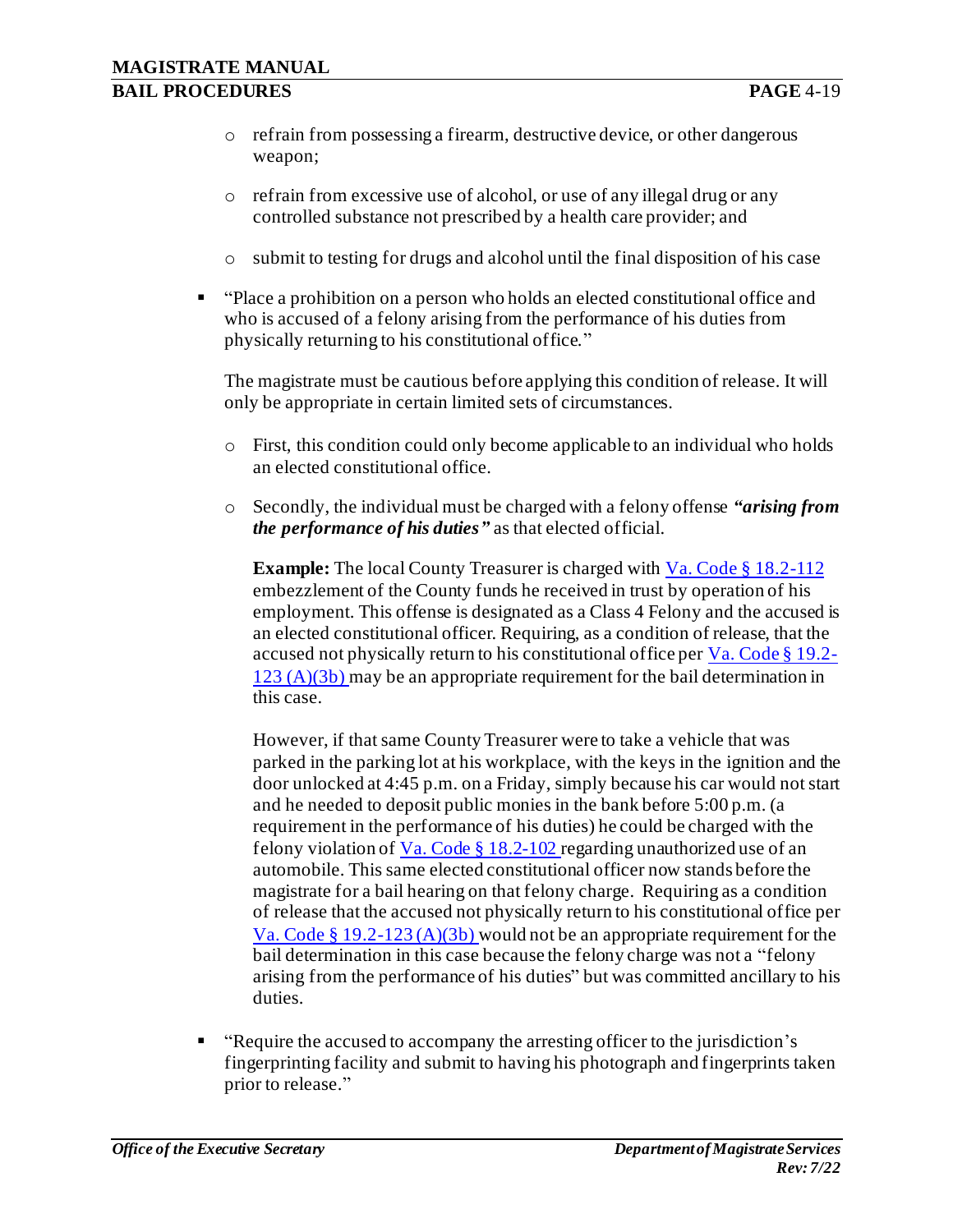- o This provision allows magistrate to require fingerprinting and photographing as a condition of bail to facilitate compliance with Va. Code §19.2-390 for CCRE reportable offenses.
- o A magistrate should not issue a commitment order for a defendant who is immediately able to meet the terms of bail for the sole purpose of fingerprinting and photographing. The purpose of the commitment order is to place the defendant in jail when he is not able to meet the conditions of release.
- "Impose any other condition deemed reasonably necessary to assure appearance as required, and to assure his good behavior pending trial, including a condition requiring that the person return to custody after specified hours or be placed on home electronic incarceration pursuant to  $\S$  53.1-131.2, or, when the person is required to execute a secured bond, be subject to monitoring by a GPS (Global Positioning System) tracking device, or other similar device."
	- o The magistrate use of bail conditions requiring that the accused return to custody after specified hours is infrequently used and somewhat problematic due to monitoring and compliance.
	- o The magistrate use of requiring the accused to be placed on home electronic incarceration is limited, in practical terms, due to the statutory requirements for the installation and monitoring of the subject. Courts use this term far more regularly than do magistrates in the court's orders for bail following review or appeal of the initial bail determination.
	- o The magistrate use of GPS tracking device is limited, in practical terms, due to the requirements for the installation and monitoring of the device.

Before the magistrate imposes one of these conditions, the magistrate should seek further guidance from the chief magistrate for the locality practices regarding these conditions.

**•** The magistrate may impose any other condition that is reasonable, and which relates to the purpose of assuring that the accused appears in court, and will keep the peace and be of good behavior pending trial.

#### **VI. COURT ORDERED TERMS OF BAIL**

#### **A. Bail Terms Set by Court on a Capias to be Honored by Magistrate (Virginia Code § 19.2-130.1)**

Virginia Code § 19.2-130.1 provides for the authority of a court to order terms of bail to be set by a magistrate when issuing a capias for an accused. The statute provides as follows: "A magistrate who is to set the terms of bail of a person arrested and brought before him pursuant to § 19.2-234 shall, unless circumstances exist that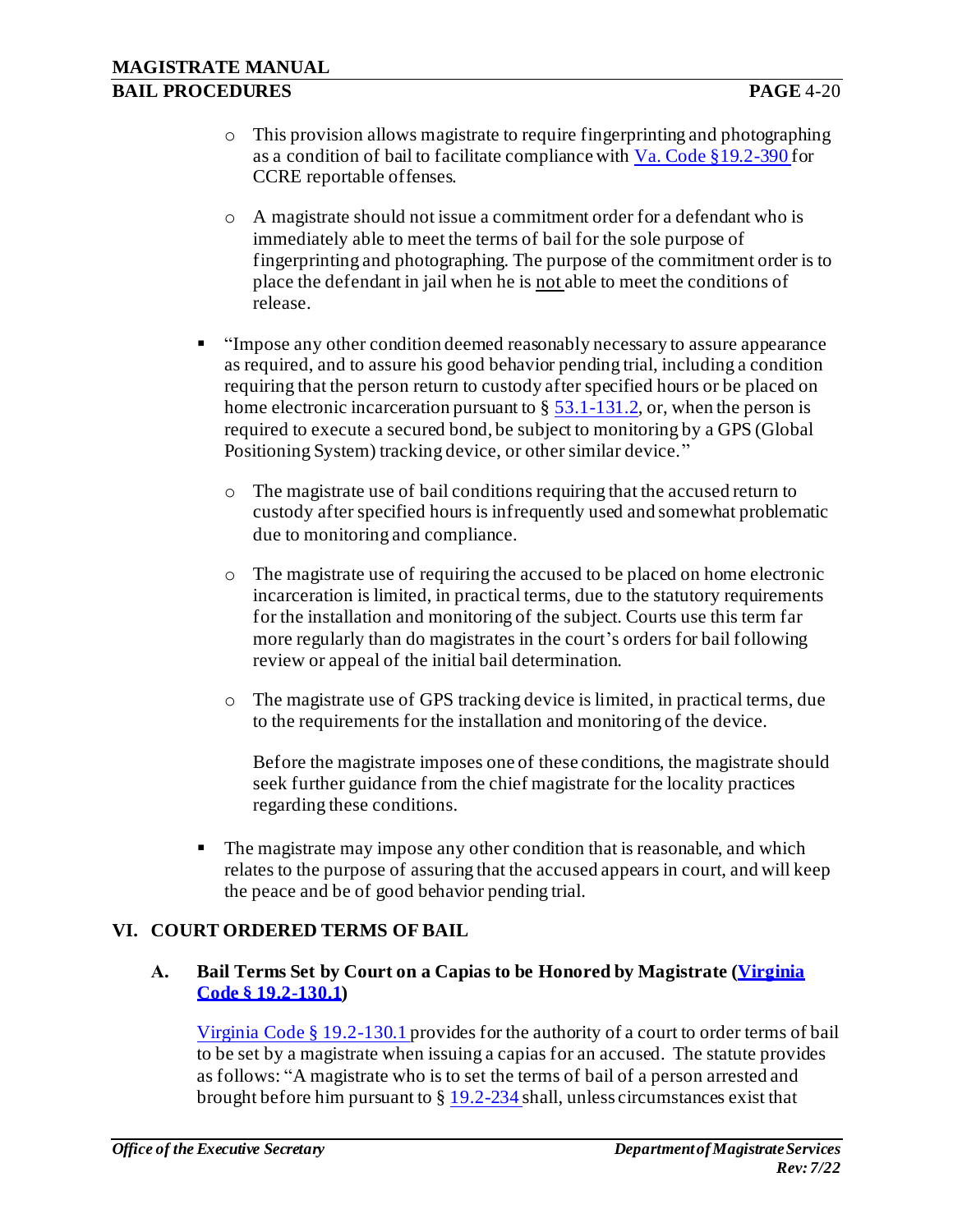require him to set more restrictive terms, set the terms of bail in accordance with the order of the court that issued the capias, if such an order is affixed to or made a part of the capias by the court."

Whenever an accused is arrested upon a capias issued by any court and brought before a magistrate for bail determination, the magistrate must take care to determine if the court has exercised the authority under this statute to order certain terms of bail to be set by the magistrate.

### **B. Orders Issued Pursuant to Va. Code § 19.2-130.1**

- 1. In General
	- a. The order is binding upon the magistrate when the magistrate is the judicial officer that is setting bail pursuant to Va. Code §§ 19.2-234, 19.2-80.
	- b. It is the court that issued the capias that may order bail terms to be set by the magistrate.
	- c. The court's order for a term or for terms of bail may either be affixed to, or made a part of the capias by the court issuing the capias.

Whenever a law enforcement officer arrests a person upon a capias and brings the accused before a magistrate in accordance with those sections, the magistrate will conduct a bail hearing according to the requirements found within the Bail Reform Act.

The magistrate will be the judicial officer determining bail and must do so in accordance with an order of the court affixed to or made a part of the capias.

2. Appearance of an Order Issued Pursuant to Va. Code § 19.2-130.1

Court orders issued pursuant to the authority under Va. Code § 19.2-130.1 may appear in various formats. First the court order may be a separate attached order signed by the judge. Secondly, the judge of the court issuing the capias may sign the capias itself with the terms to be set by the magistrate made a part of that capias. Additionally, the court may order that the terms of bail to be fixed by the magistrate are to be made a part of the capias ordered by the court which is signed by the clerk, but the capias itself is a memorialized version of the court's orders.

- a. The court order may be signed by the judge and affixed to the capias.
- b. The court order may be made a part of the capias and be signed by the judge.
- c. The court order may be made a part of the capias and the capias signed by the clerk memorializing the court ordered terms.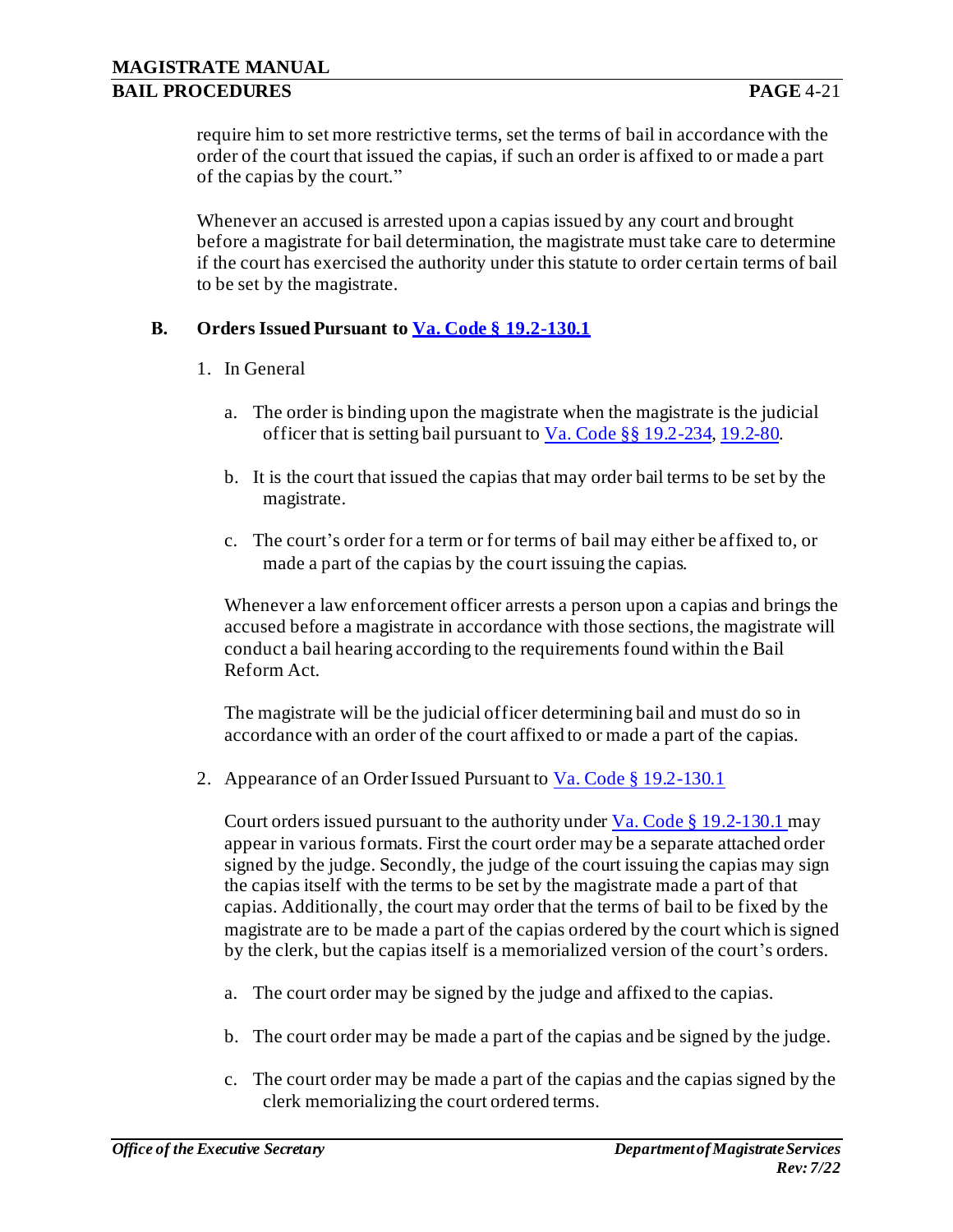*See* the following forms:

- DC-361, CAPIAS: A[TTACHMENT](http://oesinet/forms/dcmasters/300s.pdf) OF THE BODY
- ‒ DC-361X,CAPIAS:ATTACHMENT OF THE BODY (MASTER)
- ‒ DC-483,CAPIAS:ATTACHMENT OF THE BODY (CIVIL)
- $-$  CC-1301, C[APIAS](http://oesinet/forms/ccmasters/1300s.pdf)
- CC-1356, C[APIAS](http://oesinet/forms/ccmasters/1300s.pdf) TO SHOW CAUSE

#### **C. Setting Terms "In Accordance" With the Court Order**

1. Inclusion of Terms

After conducting the bail determination hearing the magistrate must set the terms of bail or commit the defendant to jail. Terms ordered by the court under the authority of Va. Code  $\S$  19.2-130.1 are to be included in the magistrate's order.

2. Additional Terms

A magistrate may set additional terms of bail other than what was ordered by inclusion with or affixed to a capias so long as the additional terms are still, "in accordance with" the ordered terms.

Other non-conflicting terms could be added to what term or terms included in the court order. – *See* Va. Code § 19.2-123

3. Specific Examples

If the included or affixed court order is an order for no bail admission, then a magistrate could not set any additional terms of bail, as that would conflict with the court order for no admission to bail on any terms. The magistrate would simply commit the person to jail.

If the order is for a particular term or group of particular terms (ex. \$5,000 secure bond; or \$1,000 unsecured bond and no contact) the magistrate would set those terms of bail. A magistrate would not lower the amount of the required bond, nor require a less restrictive type of bond. No conflicting terms would be included (i.e. in the second example above, "no contact except for telephone").

#### **D. Magistrate Findings for More Restrictive Terms**

1. Statutory Authority

The 2011 amendments to this statute provide for an exception to the mandatory setting of the court ordered terms. The statutory exception states, "A magistrate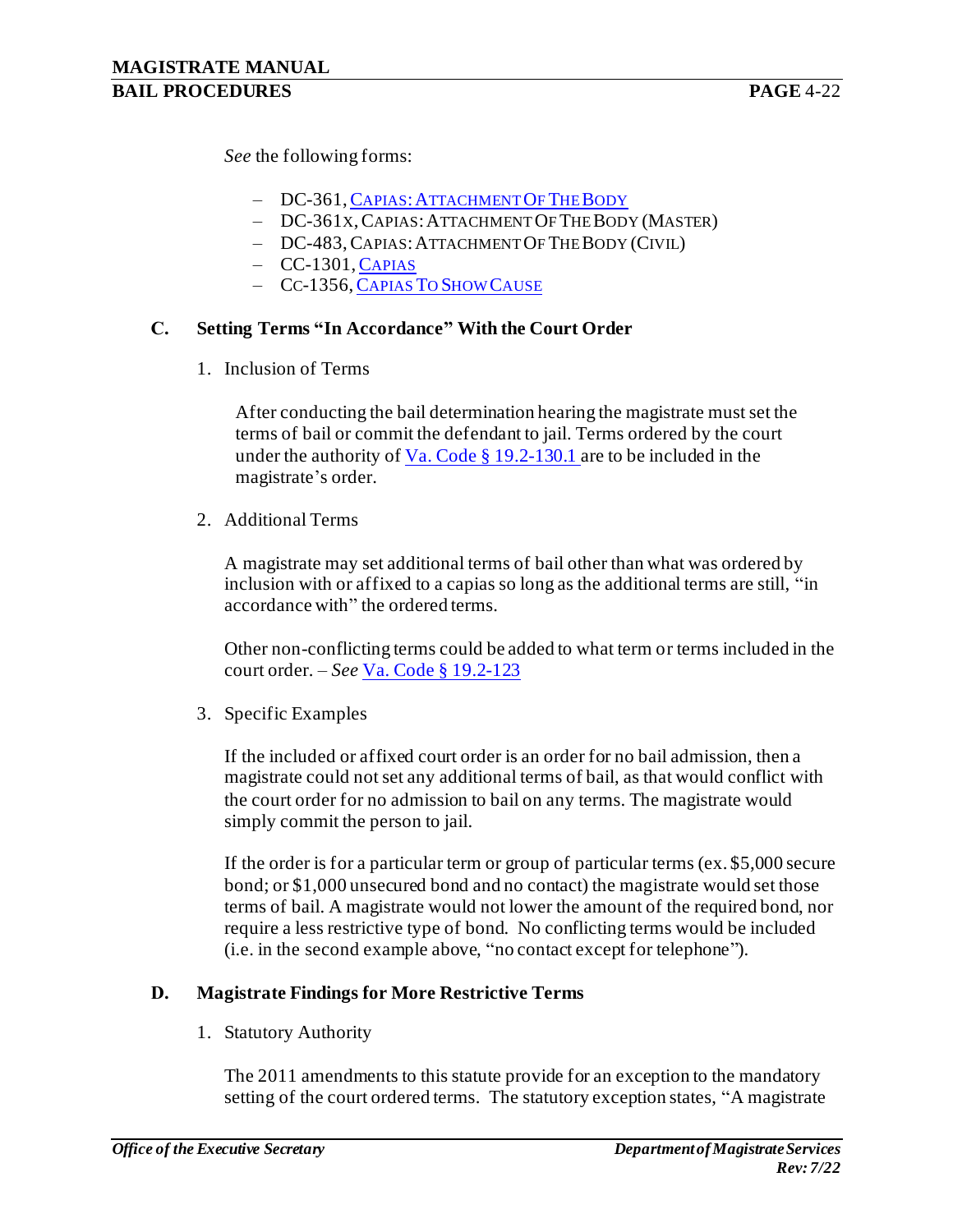… shall, unless circumstances exist that require him to set more restrictive terms, set the terms of bail in accordance with the order of the court …"

2. Findings

A magistrate may find during the course of the bail determination hearing that more restrictive terms of bail are necessary for the safety of the accused, the safety of the public, or the appearance of the accused (or a combination).

This statutory language reinforces the procedural necessity of conducting a full bail determination hearing as required by the general statutes on bail.

- 3. Procedures
	- o Upon the conclusion of the bail determination hearing, the magistrate would set the terms of bail in accordance with the order of the court as noted above, unless circumstances dictate more restrictive bail terms.
	- o Where more restrictive terms are required, the magistrate would inform the accused of the terms of bail the magistrate has set.
	- o The magistrate would then prepare the appropriate order (either a DC-330 R[ECOGNIZANCE](http://oesinet/forms/dcmasters/300s.pdf) form, or a DC-352, [COMMITMENT](http://oesinet/forms/dcmasters/300s.pdf) ORDER form - depending upon whether or not the defendant may be released or is able to presently meet the terms of bail as set by the magistrate).

#### **E. Considerations for Magistrates on Orders for Bail Terms**

1. Court Orders Generally

When a court has "legal authority to render an order, then it must be obeyed even though it was erroneous or improvidently entered." Robertson v. Commonwealth, 181 Va. 520, 537, 25 S.E.2d 352, (1943) (citation omitted).

The Court in Robertson also stated that, "the power to decide includes the power to decide wrong, and an erroneous decision is as binding as one that is correct until set aside or corrected in a manner provided by law." *Id.* at 537.

2. Court Jurisdiction for Bail Term Orders

Circuit and district courts have subject matter jurisdiction in criminal cases. Likewise, when exercising criminal jurisdiction, circuit and district courts have subject matter jurisdiction over bail matters in general. *See* Va. Code § 19.2-120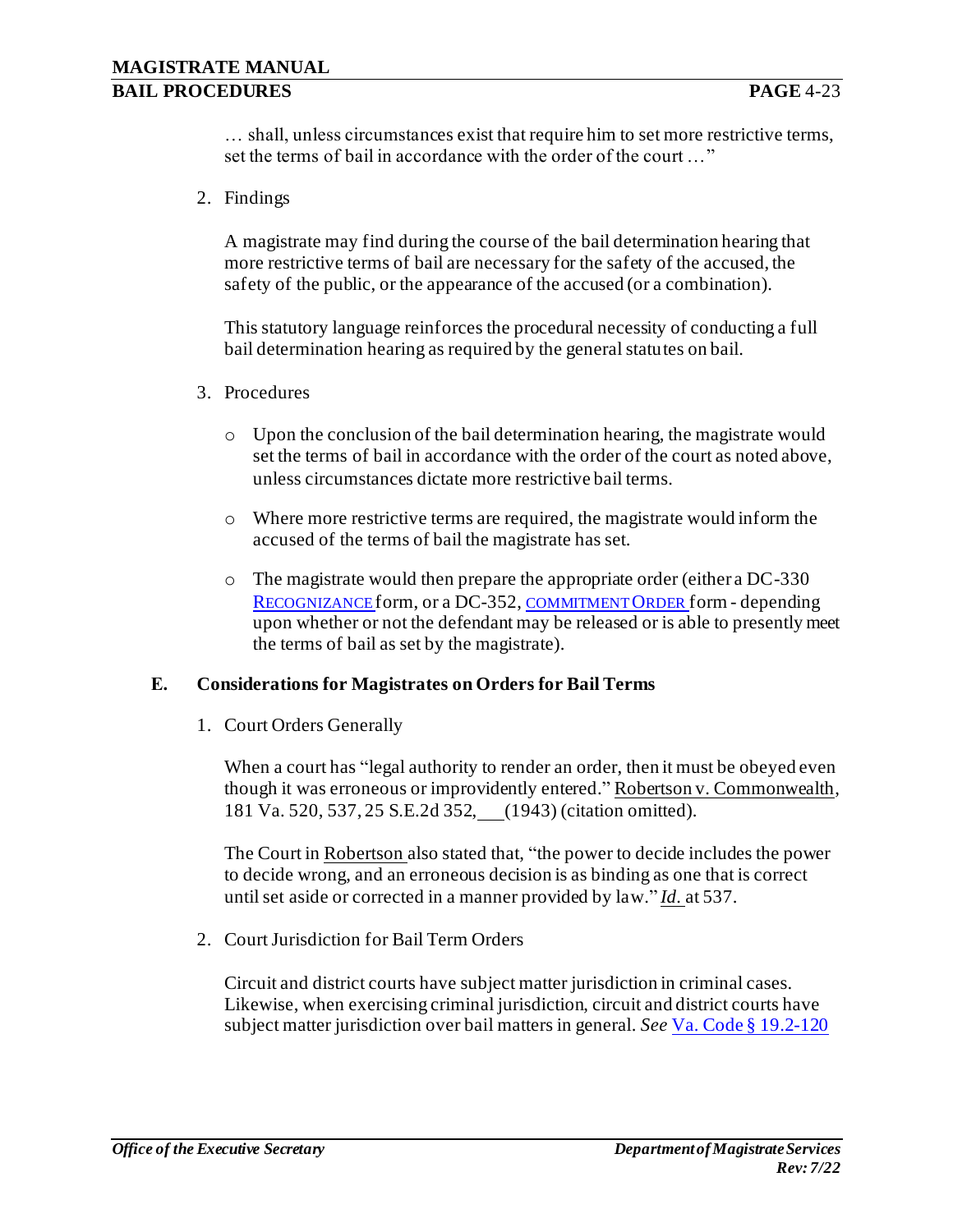More specifically, circuit and district courts have subject matter jurisdiction with authority to make orders in connection with a capias for bail terms to be set, *see*  Va. Code § 19.2-130.1.

- 3. Disobedience to Court Orders
	- o The Court in Robertson (noted above) further stated:

It is, of course, well settled that disobedience of, or resistance to a void order, judgment, or decree is not contempt. This is so because a void order, judgment, or decree is a nullity and may be attacked collaterally.

o But there is a vast difference between a judgment which is void and one which is merely erroneous. ... [A] void judgment should be clearly distinguished from one which is merely erroneous or voidable. There are many rights belonging to litigants — rights which a court may not properly deny, and yet if denied, they do not render the judgment void. Indeed, it is a general principle that where a court has jurisdiction over the person and the subject matter, no error in the exercise of such jurisdiction can make the judgment void, and that a judgment rendered by a court of competent jurisdiction is not void merely because there are irregularities or errors of law in connection therewith. This is true even if there is a fundamental error of law appearing upon the face of the record. Such a judgment is, under proper circumstances, voidable, but until avoided is regarded as valid.

*Id.* at 536-537 (emphasis added) (internal citations omitted).

o In Epps v. Commonwealth, 47 Va. App. 687, 626 S.E.2d 912, (2006) (en banc), aff'd 273 Va. 410, 641 S.E.2d 77 (2007), a sheriff argued that he had no duty to obey a court's order because of the terms contained therein. In essence, the sheriff argued that the judge exceeded her authority concerning what she had ordered the sheriff to do. Although the Court of Appeals reversed his conviction on other grounds, it stated:

Clearly, the trial court has subject matter jurisdiction to address courtroom and courthouse security issues. Whether the trial court could order security when the court is not in session is not jurisdictional. The error, if any, would be as to whether the trial court had the authority to exercise its subject matter jurisdiction. ... If the court lacks authority to exercise its subject matter jurisdiction, the order would be erroneous or voidable, not void, ... and appellant's remedy would be a direct appeal, not disobedience.

Of course a party cannot be guilty of contempt of court for disobeying an order which the court had no authority of law to make, but if a court has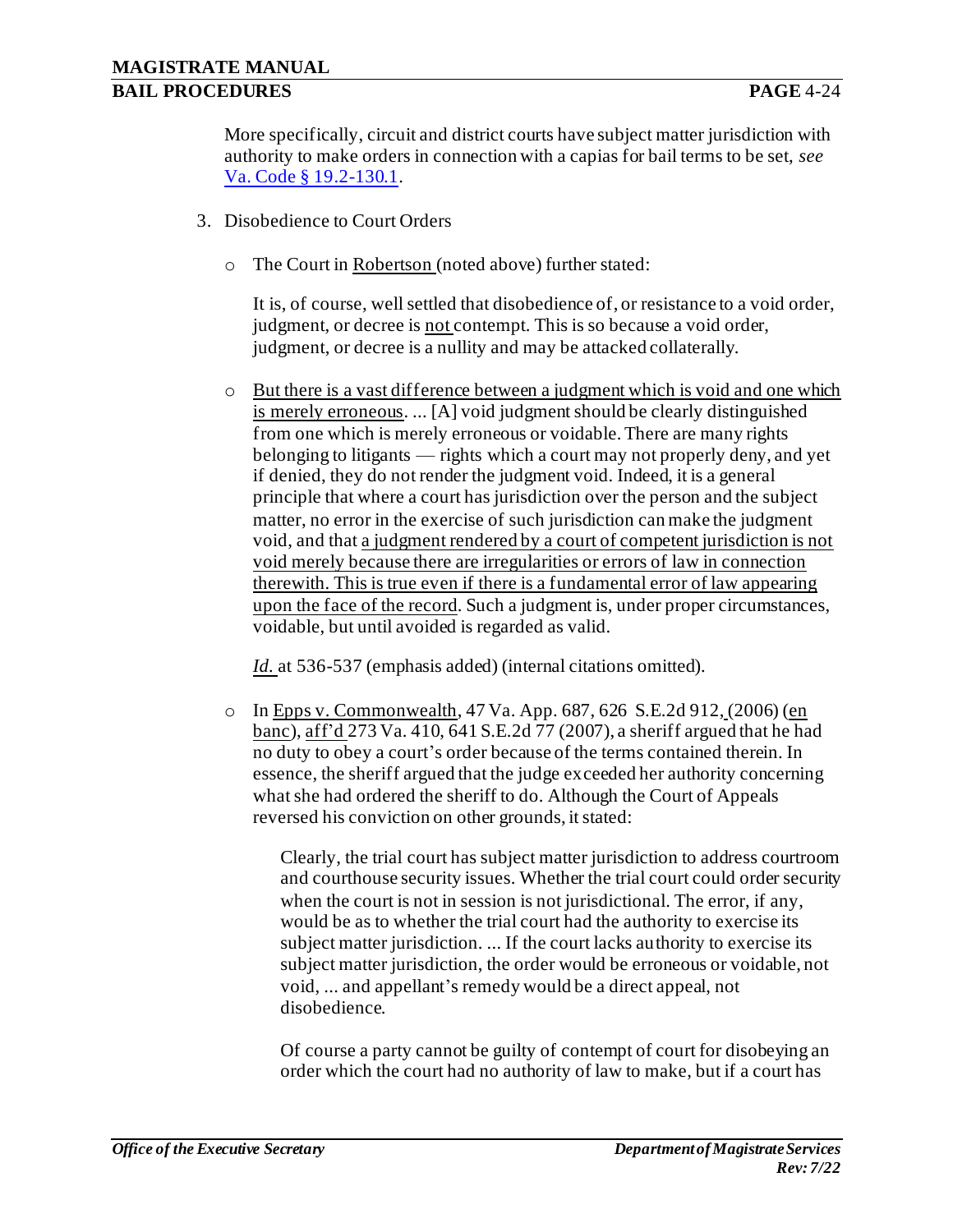jurisdiction of the parties and legal authority to render the order, then it must be obeyed even though it was erroneous or improvidently entered.

When one subject to a court order disobeys that order contending the order is void, he does so at his peril, as appellant did here.

*Id.* 701-702 (emphasis added).

### **VII. BOND AS A CONDITION OF BAIL**

#### **A. Recognizance**

A bond is a written contract signed by the defendant and a surety, if any, that obligates the defendant and the surety to pay a sum of money should the court forfeit the bond at a forfeiture hearing upon a finding that the defendant failed to appear as directed in the conditions of the recognizance. Not every release decision is dependent upon the accused signing a bond obligation. After analyzing the facts obtained in a bail hearing, the magistrate may decide that it is unnecessary to require a bond to ensure the appearance of the accused in court and to ensure his or her good behavior. If a bond is unnecessary, the magistrate simply requires the accused to sign only the front-page portion of the DC-330, R[ECOGNIZANCE](http://oesinet/forms/dcmasters/300s.pdf) form. By signing at the bottom of the first page, the accused promises to appear in court and abide by any other conditions of release that the magistrate imposes. However, there is no bond obligation to sign on the reverse of the form.

Consequently, a release on a recognizance is similar to a release on a uniform summons inasmuch as the accused simply signs a document promising to appear in court on the trial date. This procedure is known as releasing the defendant upon a recognizance. This type of release is the least restrictive of all release possibilities. Although there is no bond obligation, the court or magistrate may still revoke bail and commit the accused to jail upon a violation of any of the conditions of release. The court may also impose criminal sanctions against the accused after finding of contempt pursuant to  $Va$ . Code § 18.2-456, or after a criminal trial on a violation of</u> the failure to appear offense. Virginia Code § 19.2-128.

#### **B. Unsecured Bond**

An unsecured bond is a type of condition that a magistrate may impose in addition to the conditions mandated in the recognizance. When setting an unsecured bond as a condition of release, the magistrate requires the accused to sign the obligations contained in the recognizance portion of the DC-330, R[ECOGNIZANCE](http://oesinet/forms/dcmasters/300s.pdf) form, and requires the accused and the surety, if any, to enter into a bond by signing the bond portion of the form. Although more restrictive than the mere signing of the recognizance, a release upon an unsecured bond does not require the magistrate to inquire into the accused's or the surety's solvency. In other words, the ability of the accused or surety to pay the bond obligation, should the accused default by failing to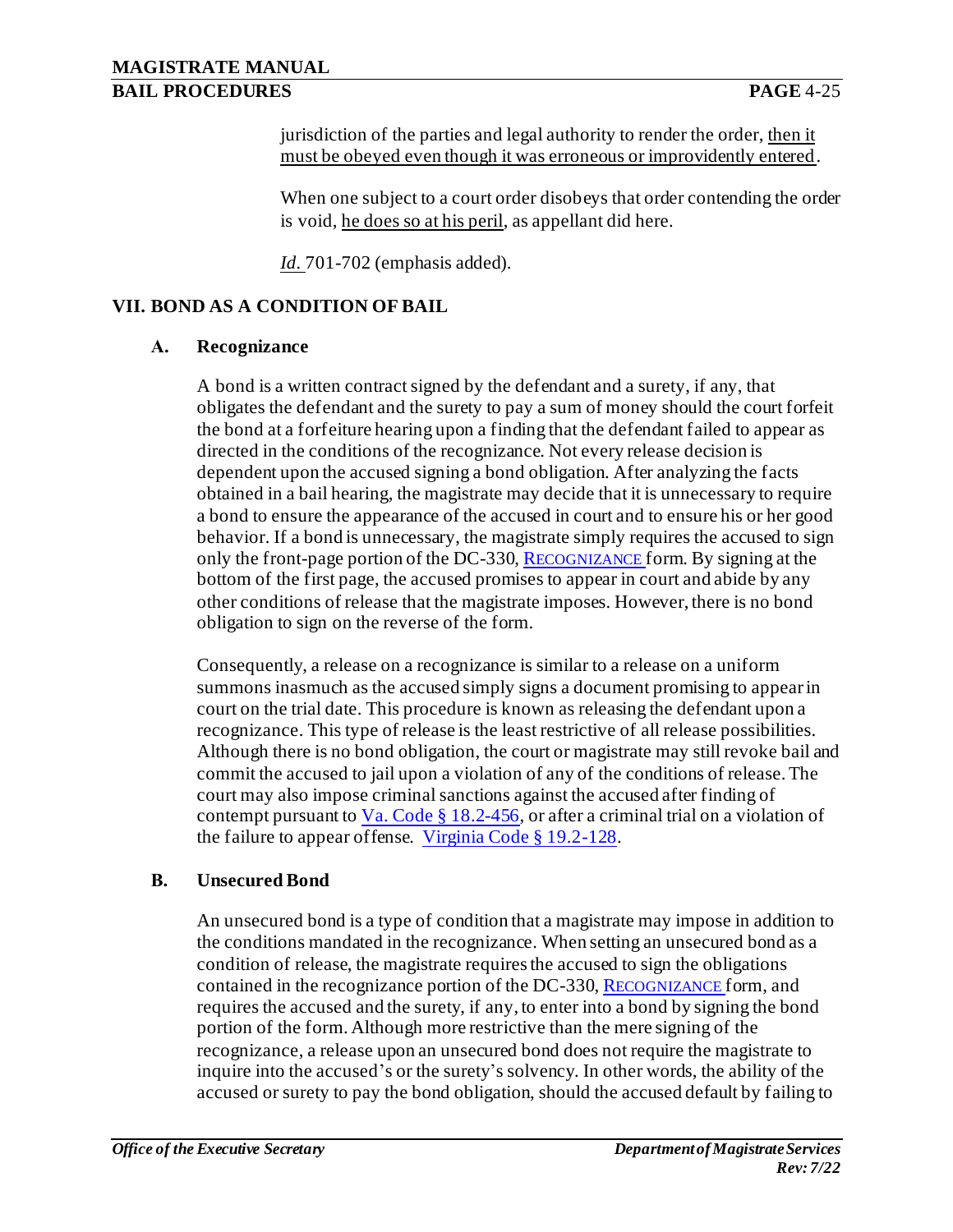appear in court as directed, is immaterial for purposes of release. Virginia Code  $\S$ 19.2-143 sets forth the court's procedure when the defendant fails to appear:

*When a person, under recognizance in a case, either as party or witness, fails to perform the condition of appearance thereof, if it is to appear before a court of record, or a district court, the court shall record the default therein, and shall issue a notice of default within five days of the breach of the condition of appearance. If the defendant or juvenile is brought before the court within 150 days of the findings of default, the court shall dismiss the default upon the filing of a motion by the party in default. After 150 days of the finding of default, his default shall be recorded therein, and if it is to appear before a district court, his default shall be entered by the judge of such court, on the case papers unless the defendant or juvenile has been delivered or appeared before the court.*

#### **C. Secure Bond**

A third type of release on bail involves a "*secure*" bond. Subparagraph (A)(3) of Va. Code § 19.2-123 sets forth the basic requirements of a secured bond:

"Require the execution of a secure bond which at the option of the accused shall be satisfied with sufficient solvent sureties, or the deposit of cash in lieu thereof. Only the actual value of any interest in real estate or personal property owned by the proposed surety shall be considered in determining solvency and solvency shall be found if the value of the proposed surety's equity in the real estate or personal property equals or exceeds the amount of the bond…"

The statute gives the defendant two ways to meet the secure bond obligations. He can use cash to secure the bond, or he can use a surety to secure the bond. Neither a court, nor clerk, nor magistrate can dictate the defendant's choice. Subparagraph  $(A)(3)$  of Va. Code § 19.2-123 authorizes a judicial officer to impose the specific condition to "[r]equire the execution of a secure bond which at the option of the accused shall be satisfied with sufficient solvent sureties, or the deposit of cash in lieu thereof ...." That specific provision controls the ability of a judicial officer to order other general conditions. Subparagraph  $(A)(4)$  of Va. Code § 19.2-123 states that the judicial officer may "[i]mpose any other condition deemed reasonably necessary to assure appearance as required, and to assure his good behavior pending trial, including a condition requiring that the person return to custody after specified hours or be placed on home electronic incarceration pursuant to Va. Code § 53.1-131.2." Based on the rationale in Lewis v. Lewis, 53 Va. App. 528, 673 S.E.2d 888 (2009), the general authority to impose "any other condition" is limited to matters not specifically addressed elsewhere in the statute. The deposit of cash is specifically addressed in the statute and left to the option of the accused. Therefore, a judicial officer may not mandate a "cash only" bond. Citing Va. Code § 19.2-123, the Virginia Court of Appeals in Bretz v. Commonwealth, No. 0355-89-3 (Ct. of Appeals April 5, 1989) overturned a circuit court judge's order requiring a cash-only bond in a criminal case.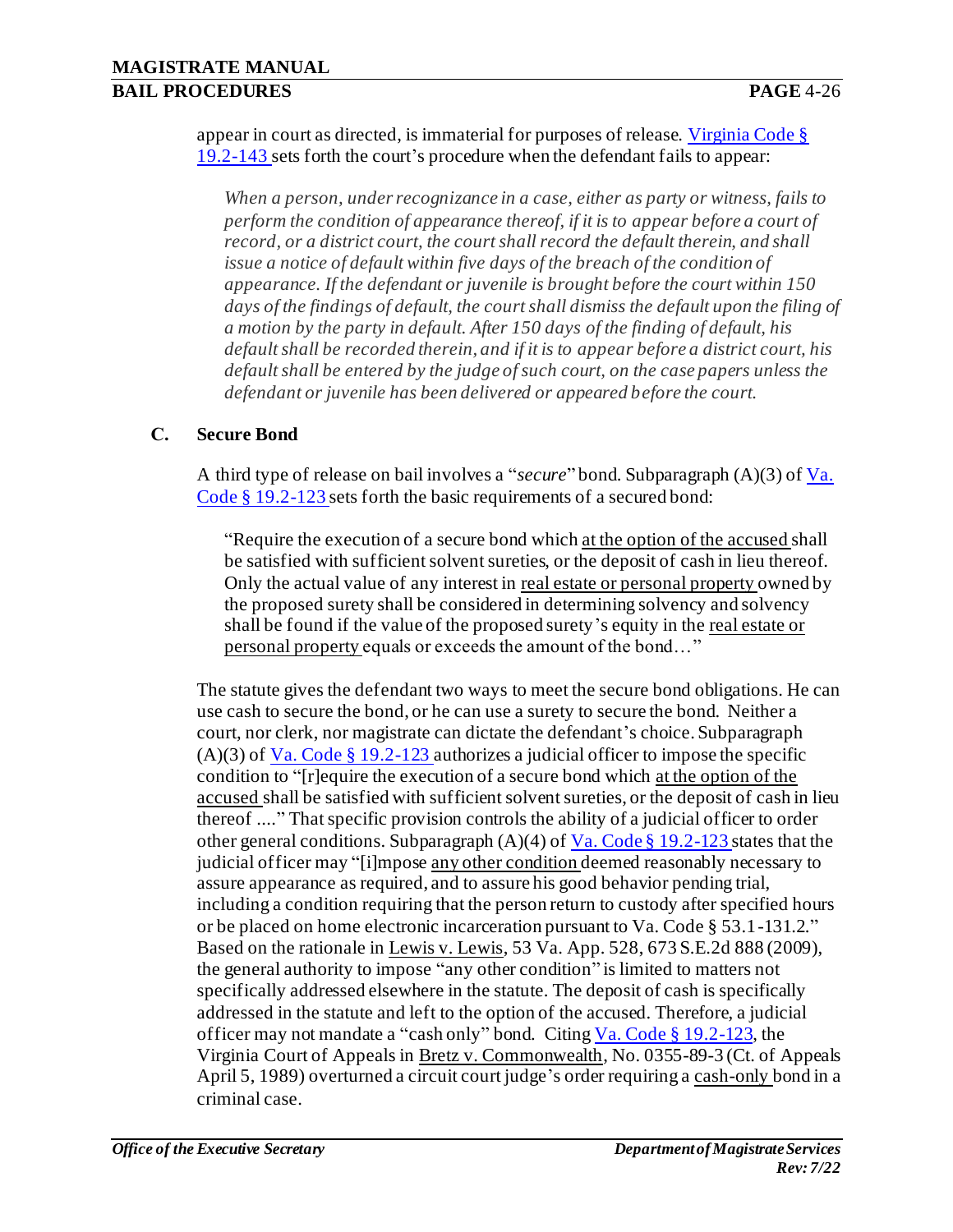Although Va. Code § 19.2-123 (A)(3) calls this type of bond "secure" the bond is not "secured" in the legal sense of the word. If the defendant chooses to use a surety in a secure bond, the bond is not secured by the property in which the surety shows equity. The surety does not grant the Commonwealth or locality a security interest in specific real or personal property through a deed of trust or security agreement.

Virginia Code § 19.2-123 deems a bond "secure" once the surety shows that he has enough equity in real estate or personal property that equals or exceeds the amount of the bond. If the court forfeits such a bond, the court enters a judgment against the surety and defendant. This judgment is like any other civil judgment. The Commonwealth or locality must enforce a bond forfeiture judgment in the same. manner as a plaintiff would enforce any other type of civil judgment. A deposit of cash in lieu of a surety does secure the bond in a legal sense, however.

Virginia Code § 19.2-123 gives the surety a choice on how to show solvency. The surety can prove solvency by showing the value of his equity in either real estate or personal property. Virginia Code § 19.2-123 subparagraph (A)(3) unequivocally gives the surety the option to prove solvency through a showing of equity in real estate or personal property. Failure to allow an equity showing in personal property constitutes a direct violation of Canons 2A and 3B of the Canons of Conduct for the Virginia Magistrates.

### **VIII. PROVING SOLVENCY THROUGH REAL OR PERSONAL PROPERTY**

Should the magistrate decide that a secured bond based upon facts considered during a bail hearing, he or she must inform the accused of the manner in which the accused or a surety may meet the secured bond obligations. As outlined earlier, the accused may use cash to secure the bond. In lieu of cash, the accused may also have a third party to act as a surety on the bond. The surety can either be a bondsman or a person who owns real or person property.

A person who is not a bondsman and who wants to act as a surety must prove solvency as outlined in Va. Code § 19.2-123.When determining solvency, the magistrate needs to be assured that the surety or sureties own the real or personal property in question, and the magistrates needs proof of the value of the property. There are no statutory guidelines as to what documentation is required to prove ownership or value. Generally, magistrates require the surety or sureties show a deed, a recent tax assessment, and a recent mortgage statement for real property. Magistrates usually require an appraisal or some other evidence of the value if the surety or sureties wish to prove solvency through equity in personal property. Sales receipts showing the value of the property give an indication of the value. For tax purposes, localities prepare tax assessments of vehicles and manufactured homes. Magistrates may use these assessments as evidence of value. Bank accounts, savings accounts, stocks, bonds, mutual funds, etc., all are types of personal property. For checking or savings accounts, a recent ATM printout of the status of the account should suffice as acceptable documentation of the account balance. To properly document ownership, value,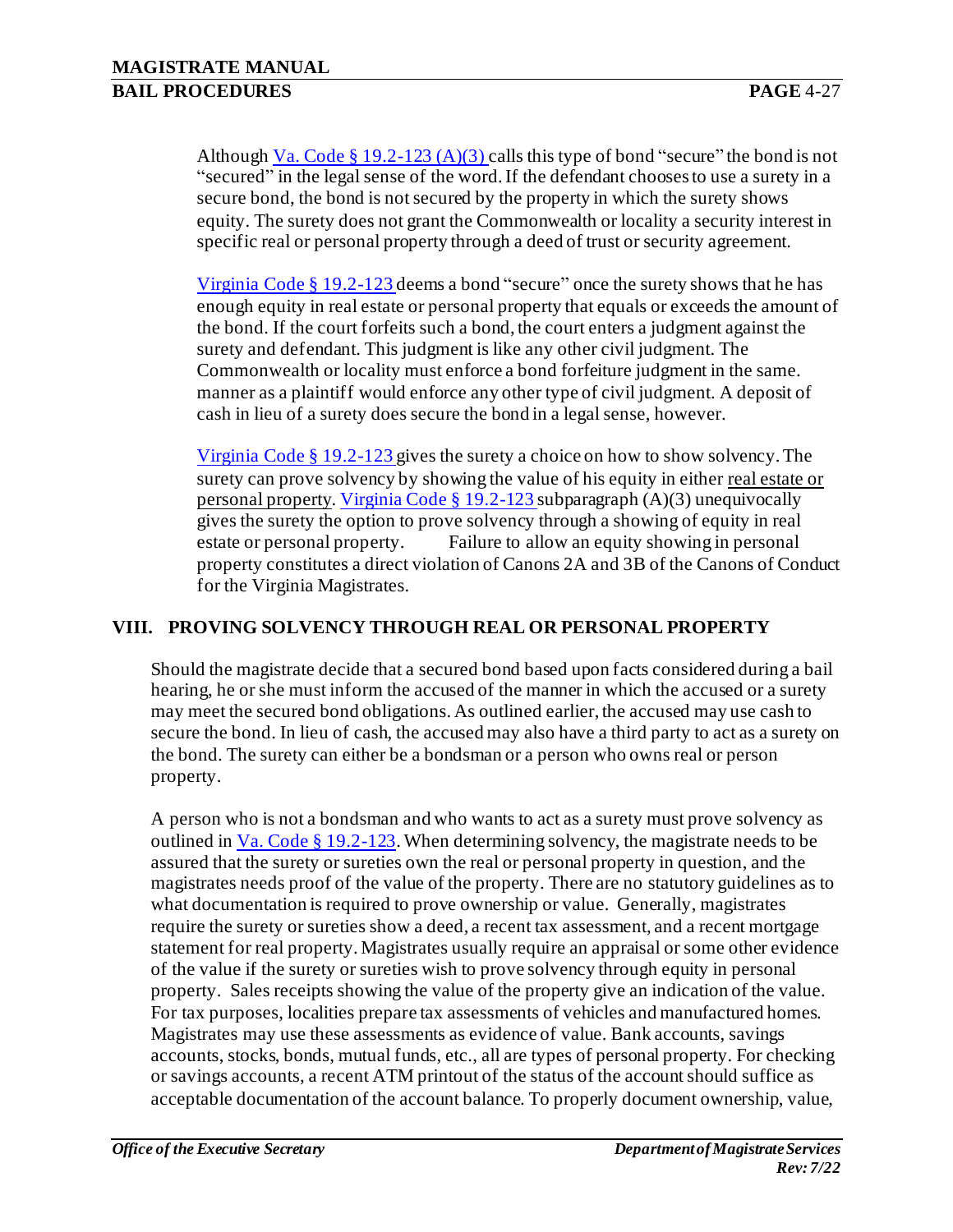and encumbrances, the magistrate must require all sureties complete a DC-332, AFFIDAVIT OF SURETY form. Any false statement knowingly made on this form constitutes perjury since the surety swears or affirms that the information on the affidavit is correct.

Regardless of the amount of the secured bond, the magistrate should always require the DC-332, AFFIDAVIT OF SURETY form. It is important to apply bail procedures consistently. Requiring the affidavit in some cases, but not in others, invites just criticism from the public.

Sometimes several people may act as sureties for a defendant. For example, the magistrate sets a \$40,000 secure bond as a condition of bail. Four brothers of the defendant each own a vehicle and each have \$10,000 equity in each of the vehicles. Each of the four brothers agrees to act as a surety. In this case the magistrate should prepare four separate DC-330, R[ECOGNIZANCE](http://oesinet/forms/dcmasters/300s.pdf) forms in the amount of \$10,000 – one for each of the four brothers. Each brother needs to sign the surety line on the form specific to him. The defendant must sign all four forms. Preparing the form in this fashion clarifies that each brother is obligated only for \$10,000. If the magistrate prepared only one DC-330, R[ECOGNIZANCE](http://oesinet/forms/dcmasters/300s.pdf) form and had all four brothers to sign the one form, all four brothers would be liable for the entire \$40,000, jointly and severally. Assume that the four brothers jointly own a bulldozer worth \$45,000, and want to act as sureties in the above example. Since all four jointly own the item, the magistrate needs to prepare one DC-330, R[ECOGNIZANCE](http://oesinet/forms/dcmasters/300s.pdf) form with all four brothers and the defendant signing the one form. This is necessary since the personal property in which the brothers are showing equity is jointly owned. The jointly owned bulldozer is the asset against which the Commonwealth could enforce the forfeiture judgment in the case of a default.

An examination of the deed provides the easiest way to determining ownership of real property. In the deed, owners of the property are referred to as "Grantees." If the deed grants the property to the grantees as *tenants by the entirety with the right of survivorship*, the magistrate must ensure that both grantees sign the bond as surety. Otherwise, the real property is not an asset available to satisfy a judgment once the court enters it after the bond forfeiture hearing. Only spouses can be grantees in a deed granting title by tenants by the entirety with the right of survivorship. To enforce a judgment against real property jointly owned by spouses as tenants by the entirety, the judgment must be against both. If the deed transfers real property to the grantees as tenants by the entirety with right of survivorship, the surviving spouse owns the property outright at the death of the other spouse, regardless of the provisions of the will. In other words, the dead spouse's interest in the property passes through the deed, not through a will or the law of intestate succession.

A deed may transfer ownership of real property to grantees as *tenants in common*. This type of transfer may involve either married or unmarried individuals. A person who owns an interest in property as a tenant in common can transfer his interest to another party. A judgment can be enforced against the property of the judgment debtor who owns property as a tenant in common. The problem in these situations is to determine what percentage of the property to which the person is entitled. If the surety can show value of the equity in the portion in which he has an ownership interest, he may act as a surety on a bond without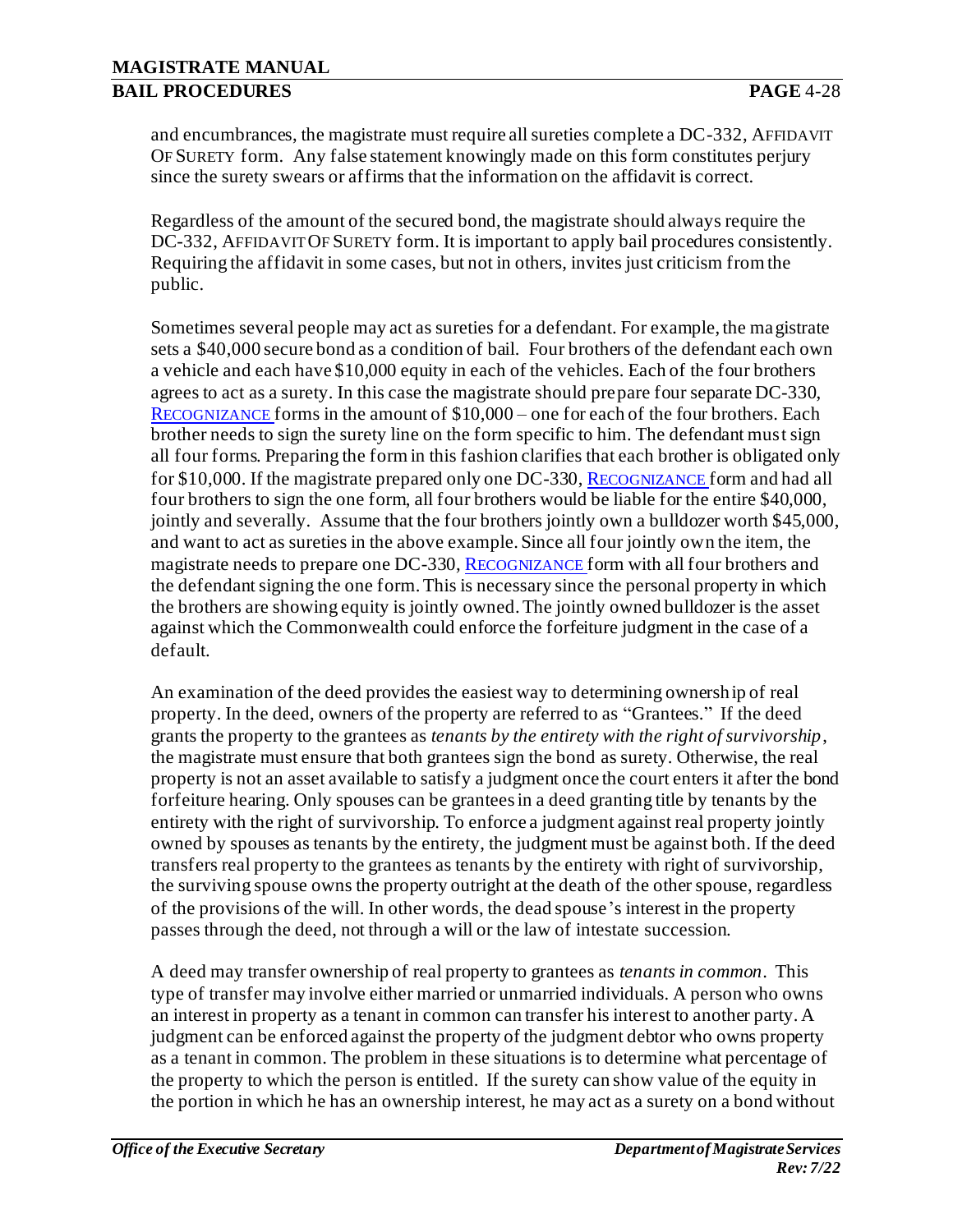the other tenant or tenants in common also acting as sureties on the bond. In other words, all owners of the property do not have to sign the recognizance form as sureties. Only the person who wishes to act as a surety must sign the bond portion of the form. If the deed transfers ownership of property to the grantees as *tenants in common*, and one of the grantees dies, the deceased person's interest in the property passes through the will. If there is no will, the interest passes through the law of intestate succession. The person who acquires this interest can act as a surety on a bond if he can prove to the magistrate's satisfaction that he has acquired the property interest and that he has sufficient equity.

A third type of tenancy is called *joint tenancy with the right of survivorship*. Unlike tenants by the entirety with the right of survivorship, this type of tenancy is not restricted to spouses. The joint tenancy also differs from a tenancy by the entirety because it does not give immunity to the joint tenants from the claims of their separate creditors. In this form of tenancy, upon the death of one tenant, his interest passes through the deed and not by will or intestate succession. Consequently, the property is not an asset of the deceased person's estate. For this reason, all parties who own real property as joint tenants with the right of survivorship must act in concert as sureties for the equity in the jointly held property to be considered in a criminal bond situation.

The transfer of personal property occurs either through a will or through the laws of intestate succession at the death of the owner. A surety can show ownership of personal property through titles and other records and document ownership of the same through the DC-332, AFFIDAVIT OF SURETY form.

If the surety wishes to show solvency through personal property, the magistrate does not take possession of the personal property. Rather the property's value is documented on the DC-332, AFFIDAVIT OF SURETY form. It is permissible for a surety to prove solvency through personal property such as bank accounts, stocks, and bonds. The surety agrees under the language of the DC-330, R[ECOGNIZANCE](http://oesinet/forms/dcmasters/300s.pdf) not to use, encumber, or dispose of property used to show solvency up to the amount of the secured bond. So, for example, the surety may deposit and withdraw funds from a checking account used to show solvency as long as the surety maintains sufficient funds in the account to meet the obligations of the bond the surety secured.

When a surety wishes to show equity in a vehicle, Va. Code § 8.01-419.1 allows the magistrate to use tabulated retail values set forth in the National Automobile Dealers' Association (NADA) "yellow/blue/black" books, or any vehicle valuation service regularly used and recognized in the automobile industry to establish the fair market value of the automobile or truck. In cases where the surety proves equity in a motor vehicle, it is a good practice for the magistrate to see the title and question the surety under oath as to the vehicle's condition and odometer reading.

The question arises whether the accused may show solvency through real or personal property that he solely owns. A thorough reading of Va. Code § 19.2-123 and the legal definition of a surety lead to the conclusion that the accused may not show solvency through real or personal property that he solely owns. A surety is a person who agrees to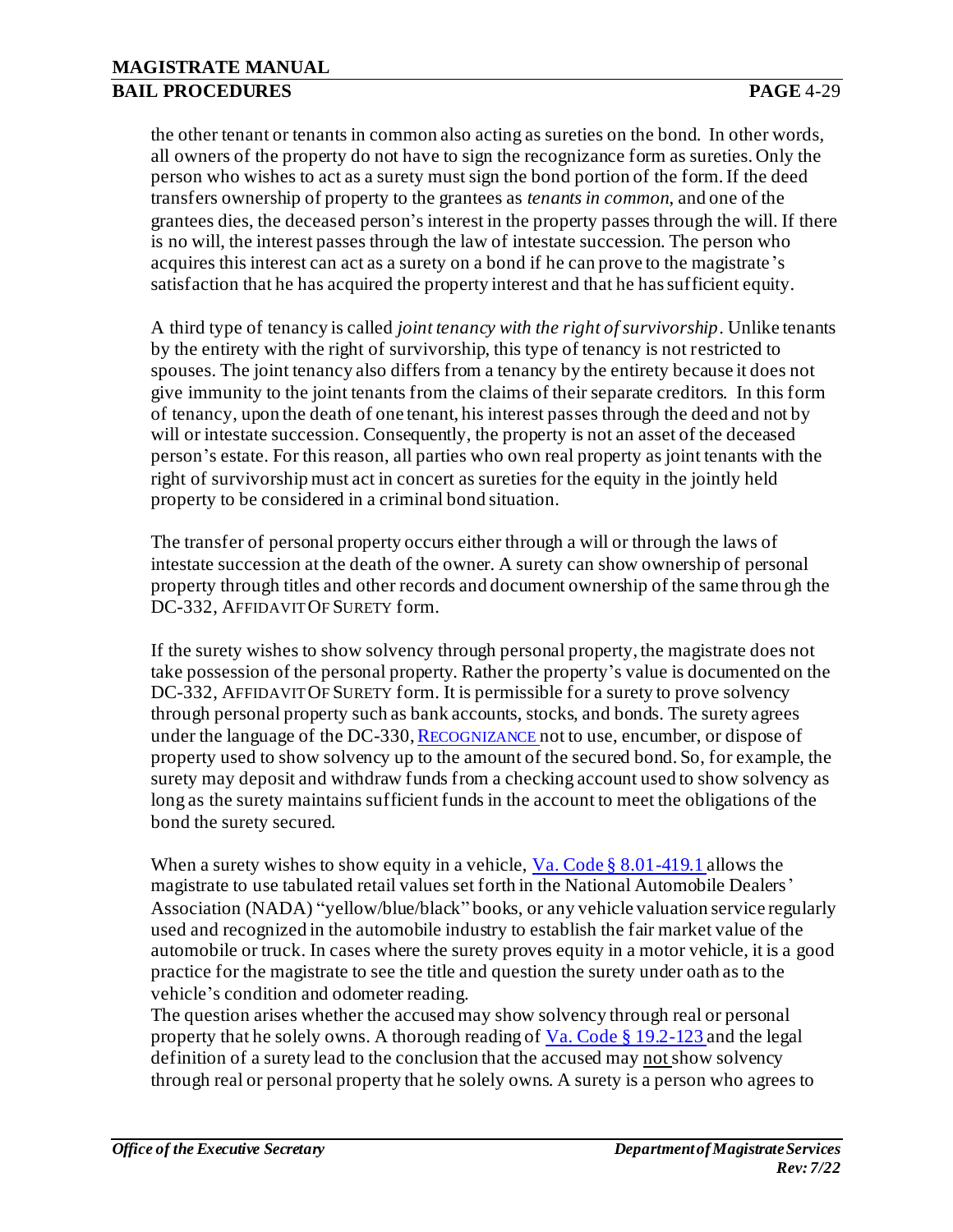pay money in the event that the principal (the accused) on the bond fails to perform the obligation on the bond. In simple terms, the surety co-signs the bond obligation.

A person who jointly owns personal property with the defendant may act as a surety if the value of the equity in the surety's share of the jointly owned property equals or exceeds the amount of the bond. Similarly, a person who owns real property with the defendant as tenants in common or joint tenants with the right of survivorship also may act as a surety if the amount of the surety's equity in the property equals or exceeds the amount of the bond. If the surety and defendant are married and own property as tenants by the entirety, the spouse of the defendant may act as a surety. The total value of the equity in the real property is used rather than a 50% share since each person who owns property as tenants by the entirety is deemed to own an undivided interest in the entire property.

In discussing the various options available in a secured bond, the magistrate should stress to the accused that if he or she chooses to use the service of a bondsman, the bondsman 's fee is non-refundable. If however, the accused or a surety, posts cash with the magistrate, the court refunds all of that money at the conclusion of the case. Also, if a surety wishes to prove solvency through real or personal property, the surety may not dispose of such property until final disposition of the case under the terms of the bond contract. If a surety has posted cash with the magistrate and later wishes to substitute a showing of solvency in real or personal property, the surety can do so by seeking approval of the judge having trial authority. If the magistrate is unable to determine satisfactorily solvency or ownership, the magistrate should refuse to allow the person to act as a surety. The magistrate then must inform the person that he or she may appeal this decision to a judge who will re-examine the evidence.

If the magistrate accepts a cash bond in excess of \$10,000.00, the magistrate may have to file an IRS form 8300. The magistrate must refer to the "Accounting and Prepayment" chapter of this manual to determine whether the cash bond in excess of \$10,000.00 triggers the form 8300 filing requirement. If the accused or a surety posts cash, the magistrate should ask the person whether he or she wishes to allow the court to take fines and costs out of the bond should the court convict the defendant. If the accused or surety chooses to allow the court to take fines and costs out of the bond upon conviction, the magistrate then has the person posting the cash sign the reverse of the DC-330, R[ECOGNIZANCE](http://oesinet/forms/dcmasters/300s.pdf) form on the appropriate line. Neither a magistrate nor a court can require the person posting the cash bond to agree to this as a condition of release. Before taking any cash bonds, the magistrate needs to review carefully the "Accounting and Prepayment" chapter of this manual. The magistrate also should examine the currency tendered in a cash transaction, and should reject any suspicious bills. Bills in denominations of \$100.00, \$50.00, \$20.00, \$10.00, and \$5.00 of the old design printed within the past ten years carry a plastic strip visible when held to the light. All bills of the new design carry a watermark that is also visible when held to the light.

## **IX. SURETIES AND BONDSMEN**

A surety on a criminal bond falls into three distinct categories. The surety is a property bail bondsman, a surety bail bondsman, or a person who acts as a surety without compensation.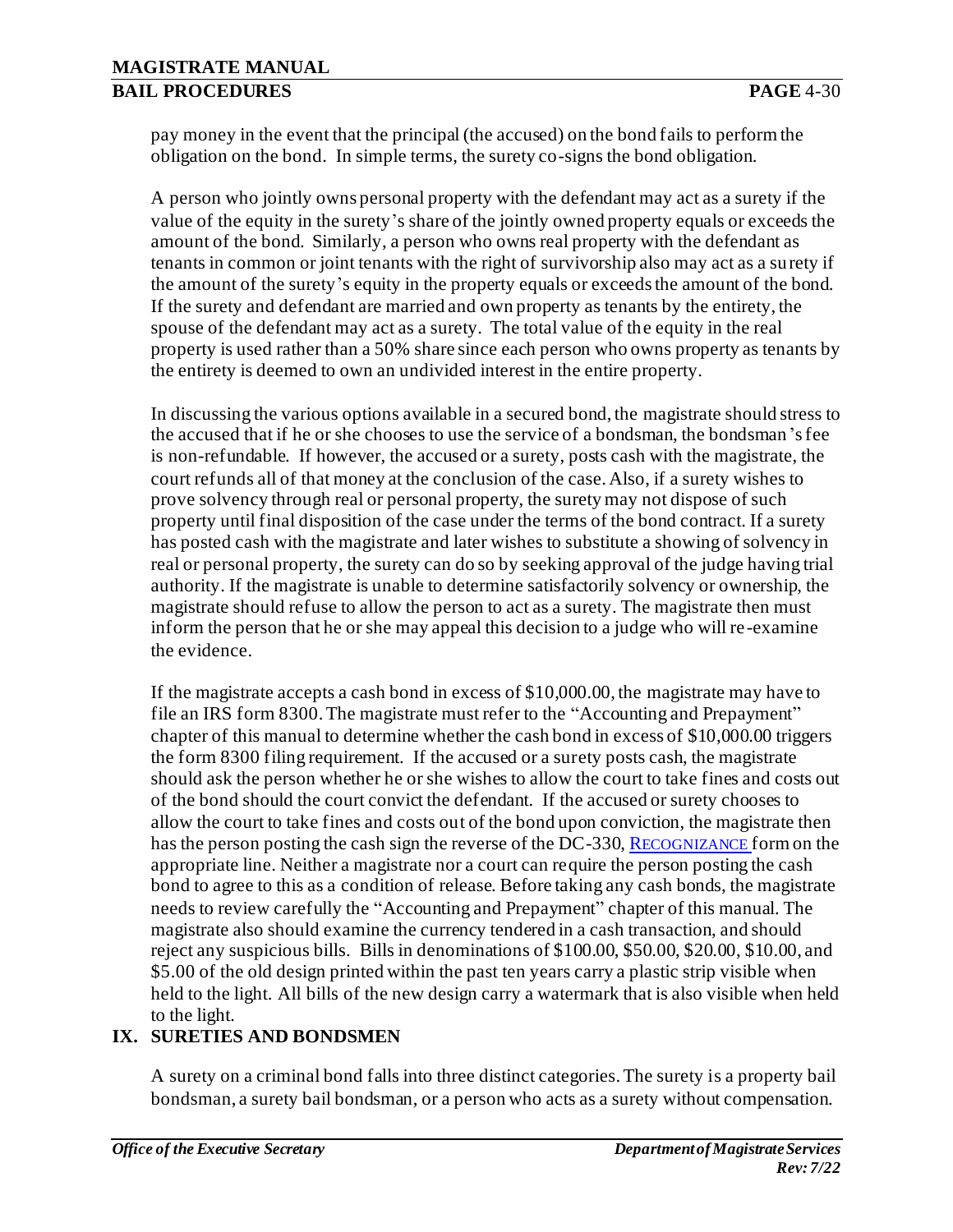The preceding section explained the procedures concerning a surety who acts as such without compensation. Bail bondsmen are a unique type of surety.

The Criminal Justice Services Board has adopted a full regulatory scheme covering everything from general definitions to the training, licensure, activities, and discipline of bail bondsmen. The regulations adopted pursuant to Va. Code § 9.1-185.2 can be found in Title 6 Virginia Administrative Code Agency 20 Chapter 250 (6 VAC 20-250 et seq.). The regulations are authorized by statute and mirror the requirements found in Va. Code §§ 9.1- 185 through 9.1-185.18, but also regulate bondsmen in other matters as well. These regulations as well as the Virginia Code authorize th[e Department of Criminal Justice](http://www.dcjs.virginia.gov/) [Services t](http://www.dcjs.virginia.gov/)o oversee the matters relating to bail bondsman that fall within the scope of the Criminal Justice Services Board's authority.

According to Va. Code § 9.1-185 an[d 6 VAC 20-250-10](http://law.lis.virginia.gov/admincode/title6/agency20/chapter250/section10/) of the Virginia Administrative Code, a "bail bondsman" is any person who is licensed by th[e Department of Criminal](http://www.dcjs.virginia.gov/) [Justice Services t](http://www.dcjs.virginia.gov/)o engage in the business of bail bonding and is authorized to conduct business in all the courts of the Commonwealth. If the individual does not engage in the business of bail bonding, in other words, "does not receive profit or consideration for his services" (Va. Code § 9.1-185.1) then that individual is not a bail bondsman and is not regulated by the provisions of Article 11 Chapter 1 of Title 9.1 of the Code of Virginia nor by the Regulations adopted by th[e Department of Criminal Justice Services](http://www.dcjs.virginia.gov/).

Both the property bail bondsman and the surety bail bondsmen are people who act as sureties on secured bonds for a fee. A bondsman operates by guaranteeing the amount of the bond for the accused. The bondsman then charges a non-returnable fee, which pursuant to Va. Code § 9.1-185.8 can neither be less than 10 percent, nor more than 15 percent of the amount of the bond. A licensed bail bondsman cannot loan money with interest for the purpose of helping another obtain a bail bond. If the defendant fails to appear as directed, the court may enforce the bond against the property bail bondsman or, in the case of a surety bail bondsman, the insurance company for which the surety bail bondsman is an agent with power of attorney.

There is a distinction between a property bail bondsman and a surety bail bondsman. This difference affects how the magistrate handles the bond transaction. The surety bail bondsman is an agent of a guaranty, indemnity, fidelity, or security company registered to do business in Virginia. If the court forfeits the bond on which a surety bail bondsman is obligated, the insurance company is liable for the forfeited bond. The surety bail bondsman receives only a percentage of the fee charged for entering into the bond, since he or she is acting as an agent of the company. The insurance company retains the main portion of the bond premium. A property bail bondsman, on the other hand, is not an agent of an insurance company. If the court forfeits the bond on which the property bail bondsman is obligated, he or she is personally liable for the debt. The property bail bondsman, however, may have agents working for him or her.

The distinction between property bail bondsmen and surety bail bondsmen as defined in the statutes and regulations are these: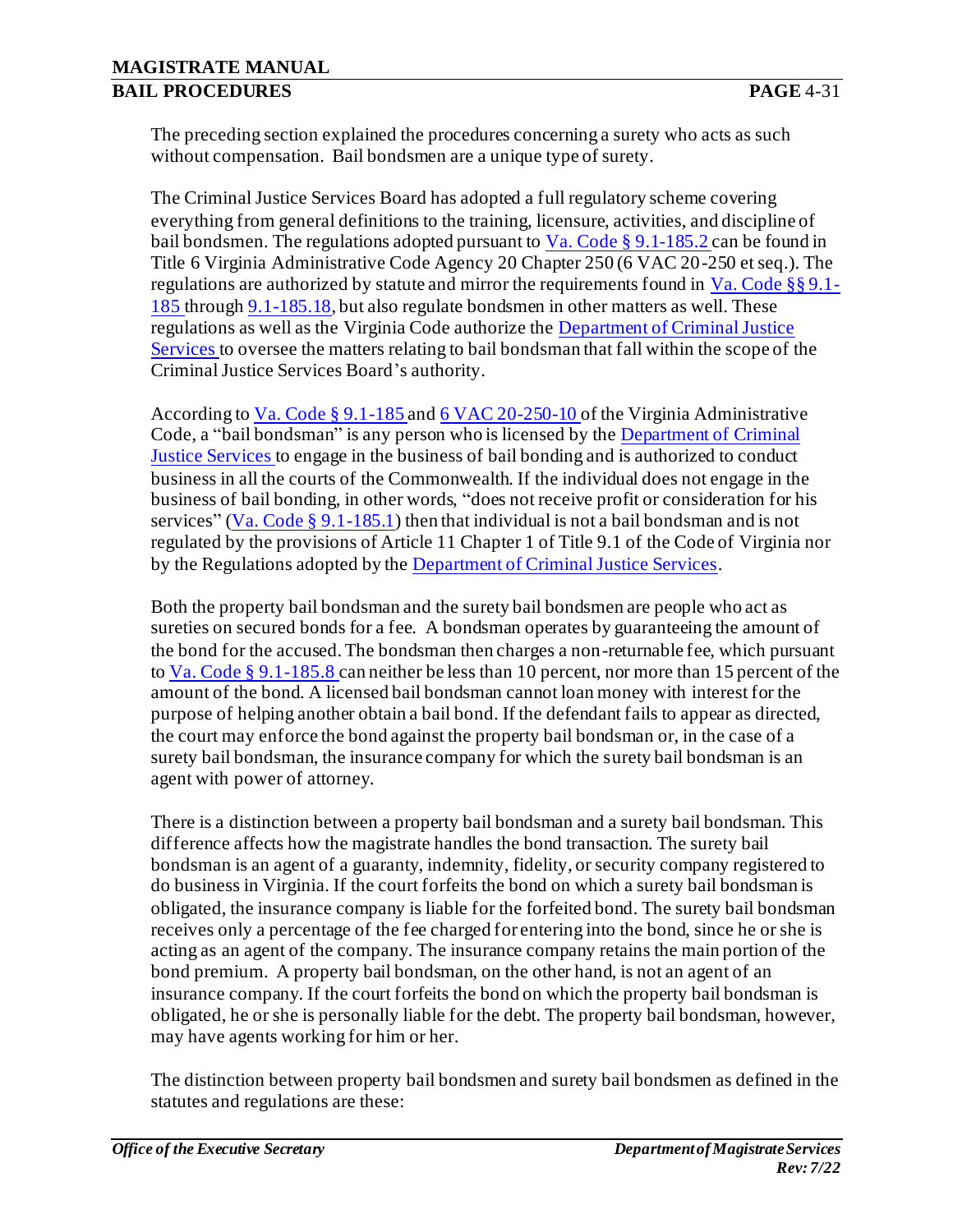A "property bail bondsman" means a person licensed pursuant to the requirements found in the statutes and regulations who, for compensation, enters into a bond or does so through his agent and who pledges real property, cash or certificates of deposit issued by a federally insured institution, or any combination thereof as security for a bond as defined in § 19.2-119 of the Code of Virginia that has been posted to assure performance of terms and conditions specified by order of an appropriate judicial officer as a condition of bail.

A "surety bail bondsman" means a person licensed pursuant to the requirements found in the statutes and regulations who is also licensed by the **State Corporation** [Commission](http://www.scc.virginia.gov/) as a property and casualty insurance agent, and who sells, solicits, or negotiates surety insurance as defined in § 38.2-121 of the Code of Virginia on behalf of insurers licensed in the Commonwealth, pursuant to which the insurer becomes surety on or guarantees a bond, as defined in § 19.2-119 of the Code of Virginia, that has been posted to assure performance of terms and conditions specified by order of an appropriate judicial officer as a condition of bail.

Both property bail bondsmen and surety bail bondsmen must obtain a license from the [Department of Criminal Justice Services \(](http://www.dcjs.virginia.gov/)DCJS). Article 11 of Chapter 1 (§§ 9.1-185 through 9.1-185.18) of Title 9.1Code of Virginia and Chapter 250 of Agency 20 (6 VAC 20-250 et seq.) of Title 6 of the Virginia Administrative Code set forth the statutory and regulatory requirements governing both types of bail bondsmen and their agents. To be licensed as a bail bondsman pursuant to  $V$ . Code § 9.1-102 (43) the applicant must meet</u> all of the statutory and regulatory requirements under Article 11 of Chapter 1 Title 9.1 Code of Virginia and of Part III of Chapter 250 under Agency 20 of Title 6 Virginia Administrative Code. The basic eligibility criteria require that the applicant:

- Be a minimum of 18 years of age;
- Be a United States citizen or legal resident alien of the United States;
- Have received a high school diploma or GED;
- Have successfully completed all the initial training requirements, pursuant to the compulsory minimum training standards i[n 6 VAC 20-250-130](http://law.lis.virginia.gov/admincode/title6/agency20/chapter250/section130/) et seq.;
- Have successfully completed the bail bondsman exam required by the Board of Criminal Justice Services at a certified or licensed private security services training school with a minimum passing grade of 70%.

The legal and administrative licensing requirements for both property bail bondsmen and surety bail bondsmen are set forth in Va. Code § 9.1-185 et seq. and i[n 6 VAC 20-250-30](http://law.lis.virginia.gov/admincode/title6/agency20/chapter250/section30/) et seq., and are identical in many respects. Both types of bondsmen must apply for a license and undergo fingerprinting and a nationwide criminal history background check. They also have to successfully pass a bail bondsman examination and at least the minimal training requirements for the basic license. Property bail bondsmen must show proof of collateral in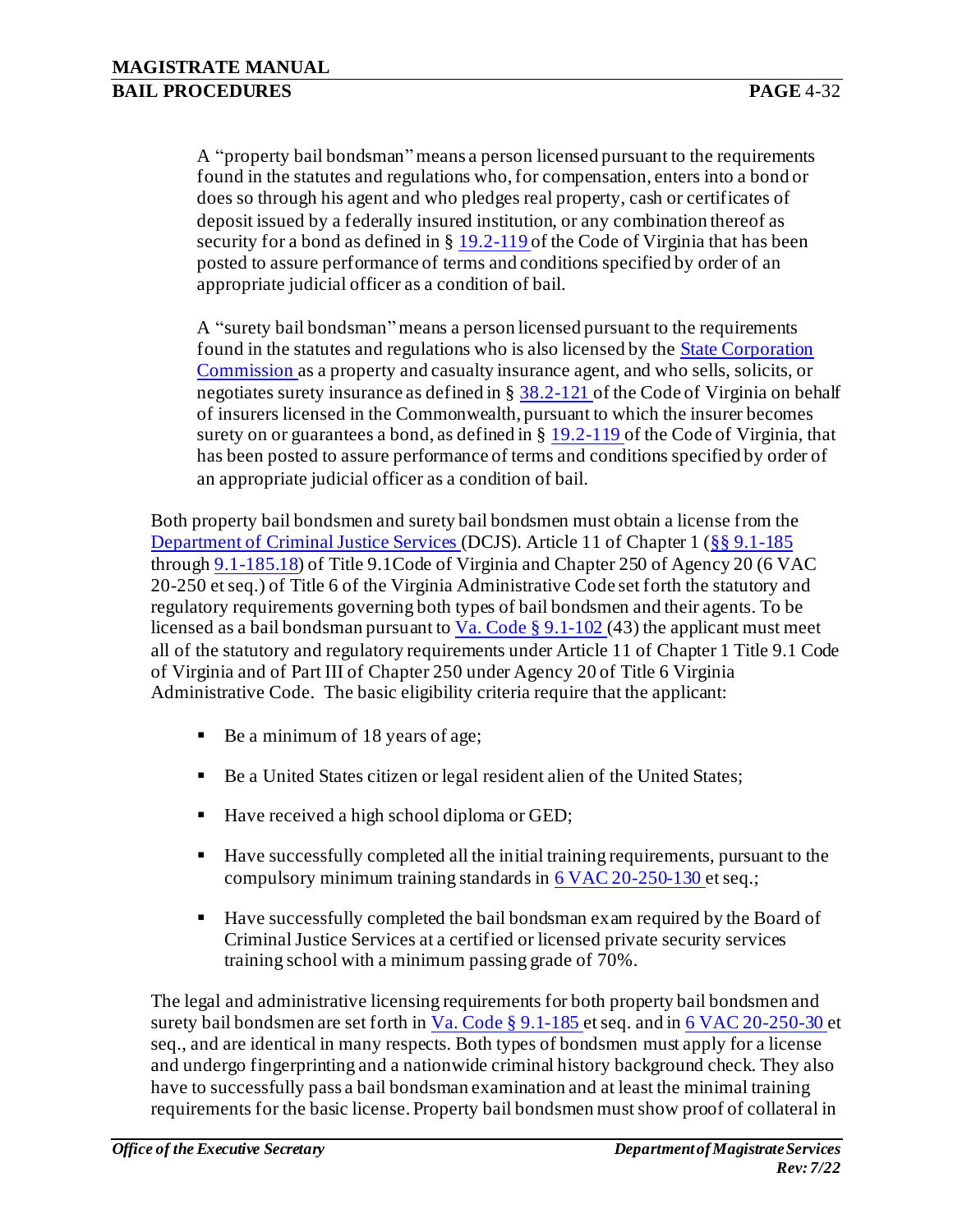the amount of \$200,000 and comply with other collateral-related requirements prior to licensure. Surety bail bondsmen must obtain a property and casualty insurance agent license from th[e State Corporation Commission](http://www.scc.virginia.gov/). A surety bail bondsman must also prove that he is an agent for a fidelity and surety insurer. The insurance company for which he works must provide each agent with a qualifying power of attorney. This document creates the agency between the company and the bondsman. The insurance company must notify the [State Corporation Commission](http://www.scc.virginia.gov/) when the company appoints an agent in Virginia. See Va. Code § 38.2-1833. Virginia Code § 9.1-185.5 also requires the surety bail bondsmen to furnish the qualifying power of attorney to th[e Department of Criminal Justice Services.](http://www.dcjs.virginia.gov/)

Many surety bail bondsmen act as attorneys-in-fact for more than one insurance company. In such cases, these bondsmen will have a qualifying power of attorney from each insurance company. Virginia Code § 9.1-185.8 in subsection G requires the surety bail bondsman to file a copy of every qualifying power of attorney with DCJS. The bondsman may only act as an agent for those insurance companies whose qualifying powers of attorney are on file with DCJS.

If the bondsman will carry or have access to a firearm while on duty they must obtain a valid license with a firearm endorsement as described unde[r 6 VAC 20-250-90 a](http://law.lis.virginia.gov/admincode/title6/agency20/chapter250/section90/)nd meet additional training and licensing requirements. If they will be carrying a handgun concealed, the person must also have a valid concealed handgun permit and the written permission of his employer, if any, pursuant to Va. Code § 18.2-308.

Once the Department grants either type of bail bondsman a license, Va. Code § 9.1-185.6 authorizes the bondsman to solicit business and enter into bonds statewide. Either soliciting bail bond business or acting as a surety for compensation without having obtained a bail bondsman license constitutes a criminal offense pursuant to Va. Code § 9.1-185.18. Since July 1, 2005, courts have no oversight authority over bail bondsmen.

Pursuant to  $Va$ . Code § 9.1-185.4 an[d 6 VAC 20-250-30](http://law.lis.virginia.gov/admincode/title6/agency20/chapter250/section30/) no person who is a convicted felon</u> is eligible for a bail bondsman license. Also, any person who is an appointed a special conservator of the peace under Va. Code § 9.1-150.1 et seq., or any employee of a local or regional jail, a sheriff's office, a law enforcement agency, th[e Department of Corrections,](http://www.vadoc.state.va.us/) the [Department of Criminal Justice Services,](http://www.dcjs.virginia.gov/) a local criminal corrections agency, or an attorney for the Commonwealth is disqualified from being a bondsman. The spouse of such persons may not be a bail bondsman. Any person residing in the same household with a person who is disqualified from becoming a bondsman also is ineligible for licensure.

Virginia Code § 58.1-3724 authorizes localities to enact local ordinances requiring property bail bondsmen to obtain revenue licenses. A revenue license is completely different from the bail bondsman license granted by th[e Department of Criminal Justice Services.](http://www.dcjs.virginia.gov/) A licensed property bail bondsman must obtain a revenue license prior to acting as a bail bondsman in any locality that requires such a license. The property bail bondsman is required to obtain only one such revenue license, as the revenue license is valid statewide.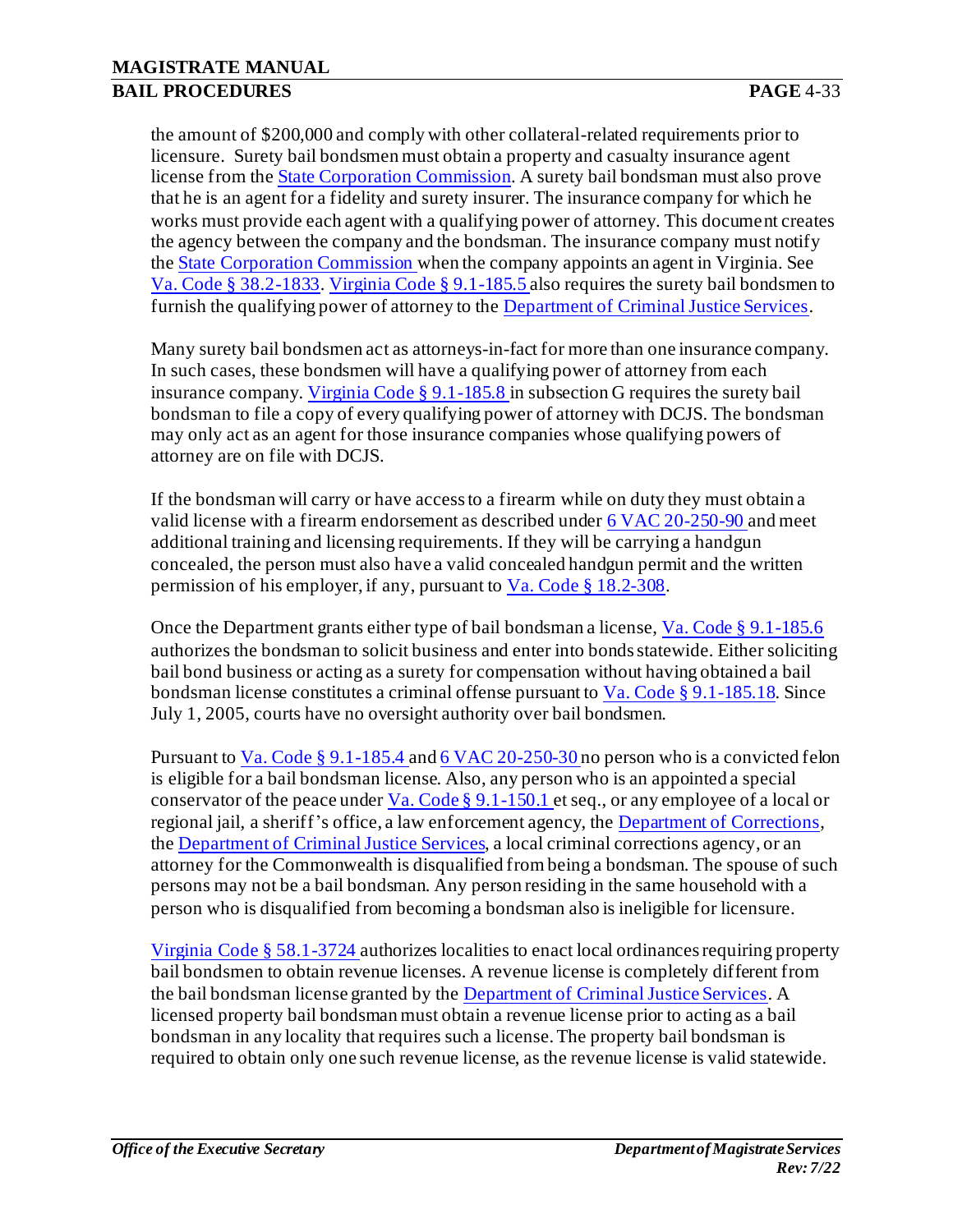Many localities, however, do not require a bondsman to have a revenue license. If a locality does not require a revenue license, the property bail bondsman may conduct bail bonding business there regardless of whether he has a revenue license or not. A bondsman must obtain a new revenue license every year. Surety bail bondsmen do not have to obtain revenue licenses. The following examples illustrate how a magistrate determines whether a property bail bondsman who does not have a revenue license is eligible to act as a surety.

**Example:** A deputy arrests the defendant in Grayson County on a capias returnable to Roanoke County. The Grayson County magistrate sets bail at \$5,000 secured, and commits him to jail. A transportation officer transports the defendant from Grayson County to the New River Valley Regional Jail in Pulaski County. Prior to a Roanoke County deputy arriving to take custody of the defendant, George Gilmore, a licensed property bail bondsman, wishes to act as surety for this defendant. Mr. Gilmore does not have a revenue license. Roanoke County requires a revenue license. Pulaski County does not. In this case, Mr. Gilmore may properly act as surety since he is acting as a bail bondsman in Pulaski County.

**Example:** A Richmond City police officer arrests the defendant in Richmond on a charge returnable to Pulaski County. The magistrate sets bail at \$10,000. George Gilmore, a licensed property bail bondsman, drives to Richmond and wishes to act as a surety for this defendant. Mr. Gilmore has not obtained a revenue license. The City of Richmond requires a revenue license. Pulaski County does not. In this case, Mr. Gilmore may not act as a bondsman in the City of Richmond since Richmond requires such the revenue license. To act as a property bail bondsman in the City of Richmond, Mr. Gilmore must obtain a revenue license from any locality requiring a revenue license. Once Mr. Gilmore has done this, he may act as a surety anywhere in the Commonwealth.

Pursuant to Va. Code  $\S 9.1$ -185.8 subsection E, the property bail bondsman may not enter into bond obligations if the total amount of the obligations exceed four times the true fair market value of the equity of the collateral on file with th[e Department of Criminal Justice](http://www.dcjs.virginia.gov/) [Services a](http://www.dcjs.virginia.gov/)s required by subsection C of  $Va$ . Code § 9.1-185.5</u>. To document compliance with this statutory provision, subsection D of Va. Code  $\S$  9.1-185.14 requires each property bail bondsman to file a report with DCJS not later than the fifth day of each month a list of all outstanding bonds on which he was obligated as of the last day of the preceding month, together with the amount of the penalty of each such bond. This accounting reflects the status of the bondsmen only on the last day of each month. To ensure that property bail bondsman comply with the statutory requirement in each bond transaction, and are properly solvent to guarantee the bond, it is recommended that magistrates ask property bail bondsmen, under oath, if their obligation on the current bond would cause the bondsman to exceed the limit established by subsection E of Va. Code § 9.1-185.8.

As mentioned earlier, each surety bail bondsman must file the qualifying power of attorney for each insurance company for which he acts as an agent with DCJS. Some qualifying powers of attorney carry an expiration date, while others are valid until the insurance company revokes them. The magistrate must ensure that the qualifying power of attorney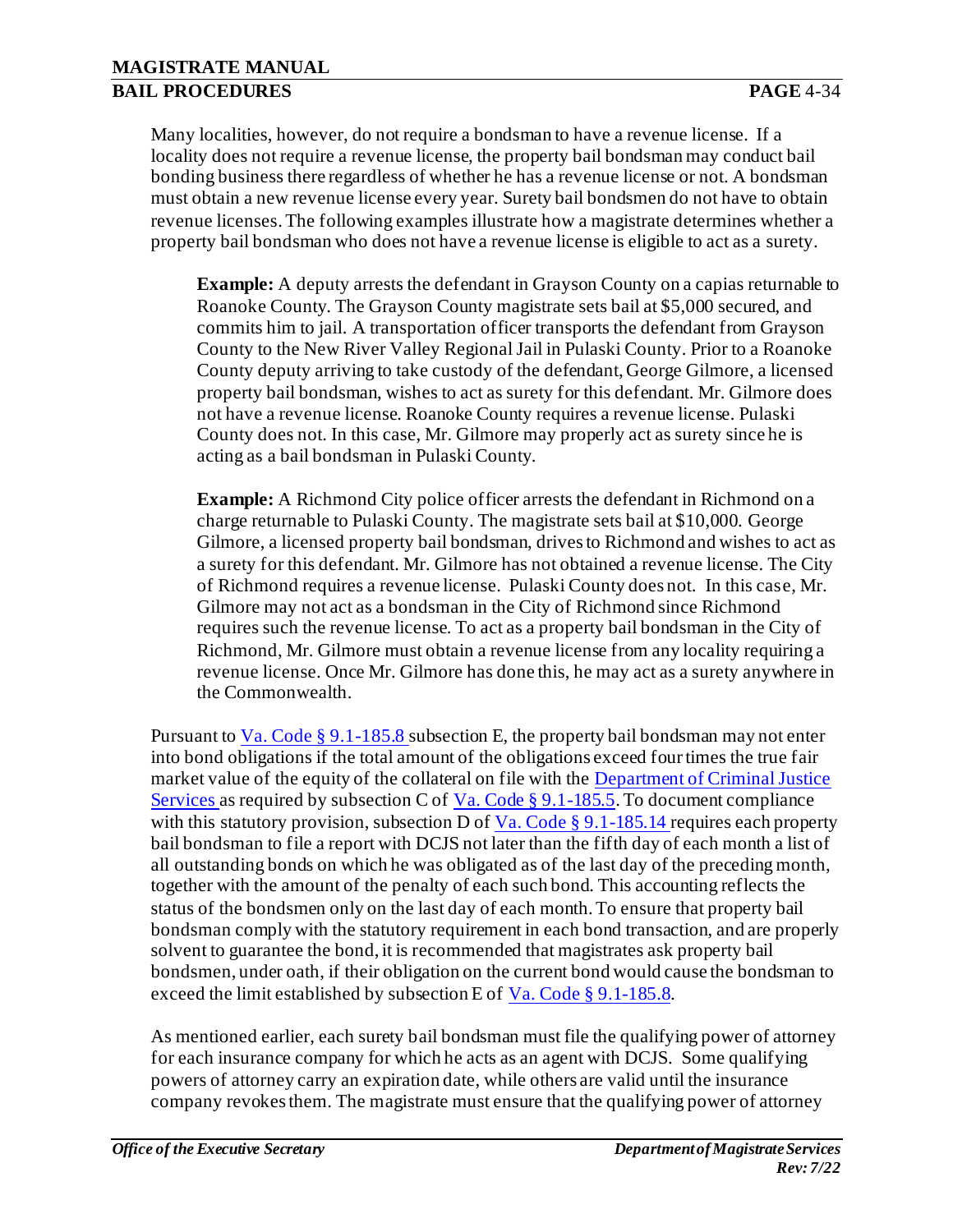authorizing the agent to enter into bonds is effective on the date the agent wishes to exercise the power. The qualifying power of attorney also notes the bonding limits for the agent.

Most qualifying powers of attorney restrict the agent from entering into a bond in excess of \$200,000 per occurrence. Other qualifying powers of attorney restrict the agent from exceeding an aggregate limit. Others may have both a per-occurrence and an aggregate limit. If the qualifying power of attorney limits the surety bail bondsman to an aggregate limit, it is recommended that the magistrate ask the bondsman, under oath, whether the current bond would cause him to exceed the limits set by the insurance company.

The fidelity and surety insurer must obtain a license to conduct business in Virginia from the [State Corporation Commission](http://www.scc.virginia.gov/) pursuant to Va. Code § 38.2-2402. Each April, that section requires the **State Corporation Commission** to furnish the clerk of each circuit court with a list of all fidelity and surety insurers licensed in Virginia. If the Commission revokes the insurance company's license or the surety bail bondsman's license, the Commission will notify th[e Department of Criminal Justice Services.](http://www.dcjs.virginia.gov/)If a bondsman's insurance company loses its Virginia license, the Department will suspend any surety bondsmen who act as an agent for that company.

The qualifying power of attorney authorizes the agent to enter into bonds up to a certain amount. Each time the surety bail bondsman enters into a bond, however, he must present a certificate to the magistrate. These certificates are called "powers," and are not the same as a qualifying power of attorney. The magistrate should read these certificates carefully.

Insurance companies normally issue "powers" certificates in varying amounts, and each certificate bears a face amount. The magistrate must require the bondsman to complete a certificate displaying an amount that either equal or exceeds the amount of the secured bond. The bondsman cannot use more than one of these certificates per bond. For example, if the magistrate sets a secure bond of \$25,000, a bondsman may not use five \$5,000 certificates to make the \$25,000 total. Instead the bondsman must use one certificate valid for a bond of \$25,000 or more.

Virginia Code § 9.1-185.8 an[d 6 VAC 20-250-250](http://law.lis.virginia.gov/admincode/title6/agency20/chapter250/section250/) set out the standards of conduct for bondsmen. Subsection B specifically states that a bondsman cannot:

- Knowingly commit, or be a party to, any material fraud, misrepresentation, concealment, conspiracy, collusion, forgery, scheme or device whereby any other person lawfully relies upon the word, representation, or conduct of the bail bondsman.
- Solicit sexual favors or extort additional consideration as a condition of obtaining, maintaining, or exonerating bail bond, regardless of the identity of the person who performs the favors.
- Conduct a bail bond transaction that demonstrates bad faith, dishonesty, coercion, incompetence, extortion or untrustworthiness.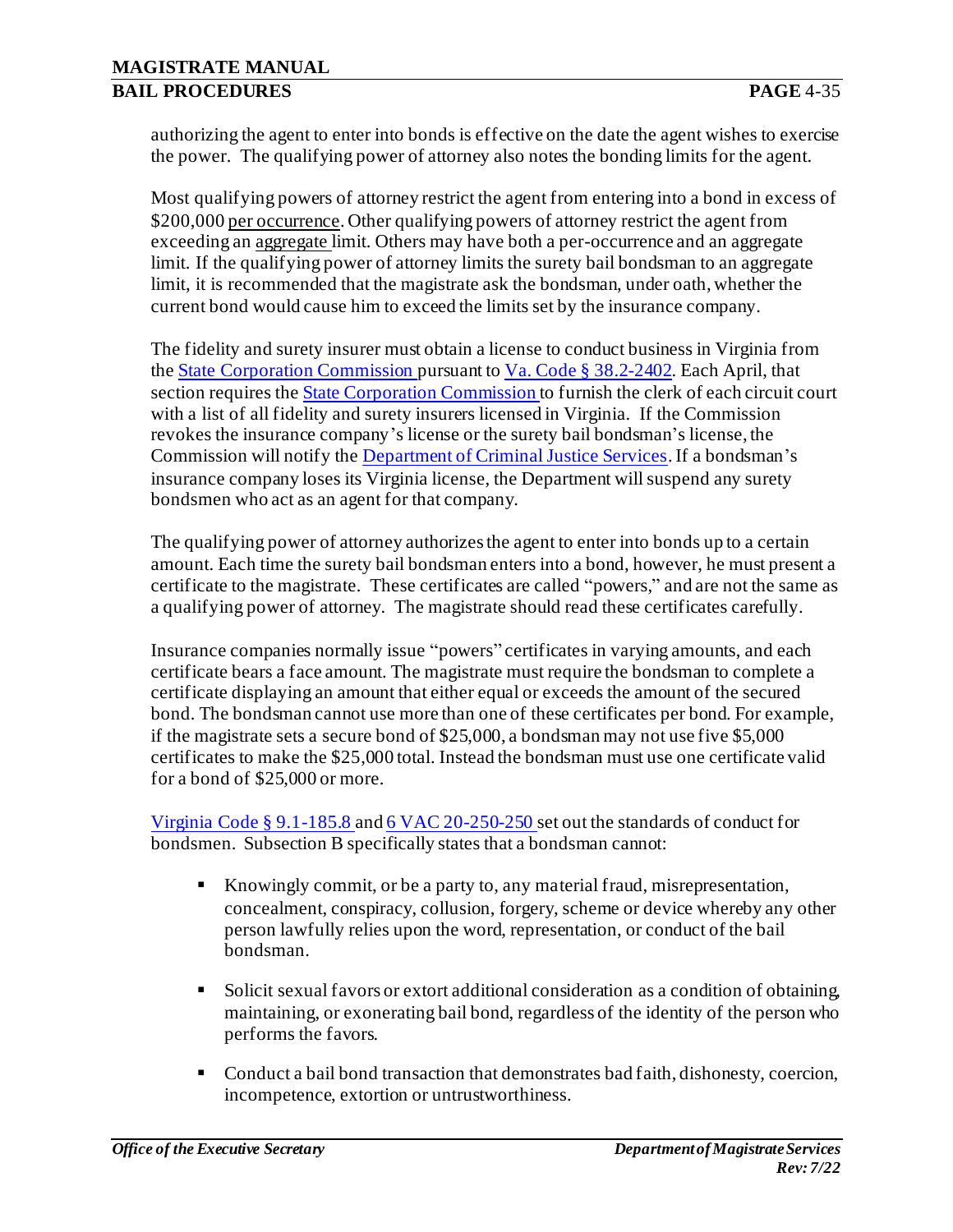- Coerce, suggest, aid and abet, offer promise of favor, or threaten any person on whose bond he is surety or offers to become surety, to induce that person to commit any crime.
- Give or receive, directly or indirectly, any gift of any kind to any nonelected public official or any employee of a governmental agency involved with the administration of justice, including but not limited to law-enforcement personnel, magistrates, judges, and jail employees, as well as attorneys. *De minimis* gifts, not to exceed \$50 per year per recipient, are acceptable, provided the purpose of the gift is not to directly solicit business, or would otherwise be a violation of Board regulations or the laws of the Commonwealth.
	- o The commentary to Canon 4D of the Canons of Conduct for magistrates prohibits magistrates from accepting any gifts from bail bondsmen.
	- o Although a bondsman may legally give a *de minimis* gift to a magistrate, the canons of conduct for magistrates prohibit the magistrate from accepting the gift.
- Fail to comply with any of the statutory or regulatory requirements governing licensed bail bondsmen.
- Fail to cooperate with any investigation by DCJS.
- Fail to comply with any subpoena issued by the DCJS.
- Provide materially incorrect, misleading, incomplete or untrue information in a license application, renewal application, or any other document filed with the DCJS.
- Provide bail for any person if he is also an attorney representing that person.
- Provide bail for any person if the bondsman was initially involved in the arrest of that person.

Virginia Code § 9.1-185.8 (C) requires that a bail bondsman ensure that each recognizance on all bonds for which he signs contains the name and contact information for both the surety agent and the registered agent of the issuing company. Additionally[, 6 VAC 20-250-](http://law.lis.virginia.gov/admincode/title6/agency20/chapter250/section250/) [250 \(C\) r](http://law.lis.virginia.gov/admincode/title6/agency20/chapter250/section250/)equires that each recognizance on all bonds for which the bondsman signs must contain his name, license number and contact information. The magistrate should ensure that the bondsman includes all required information, handwritten if necessary, on the DC-330, R[ECOGNIZANCE](http://oesinet/forms/dcmasters/300s.pdf) form returnable to the court.

Virginia Code § 9.1-185.9 an[d 6 VAC 20-250-260](http://law.lis.virginia.gov/admincode/title6/agency20/chapter250/section260/) sets forth the legal and administrative rules regarding the bondsman's solicitation of business. Only a licensed bail bondsman is authorized to solicit business. The bondsman may not use a non-licensed person to solicit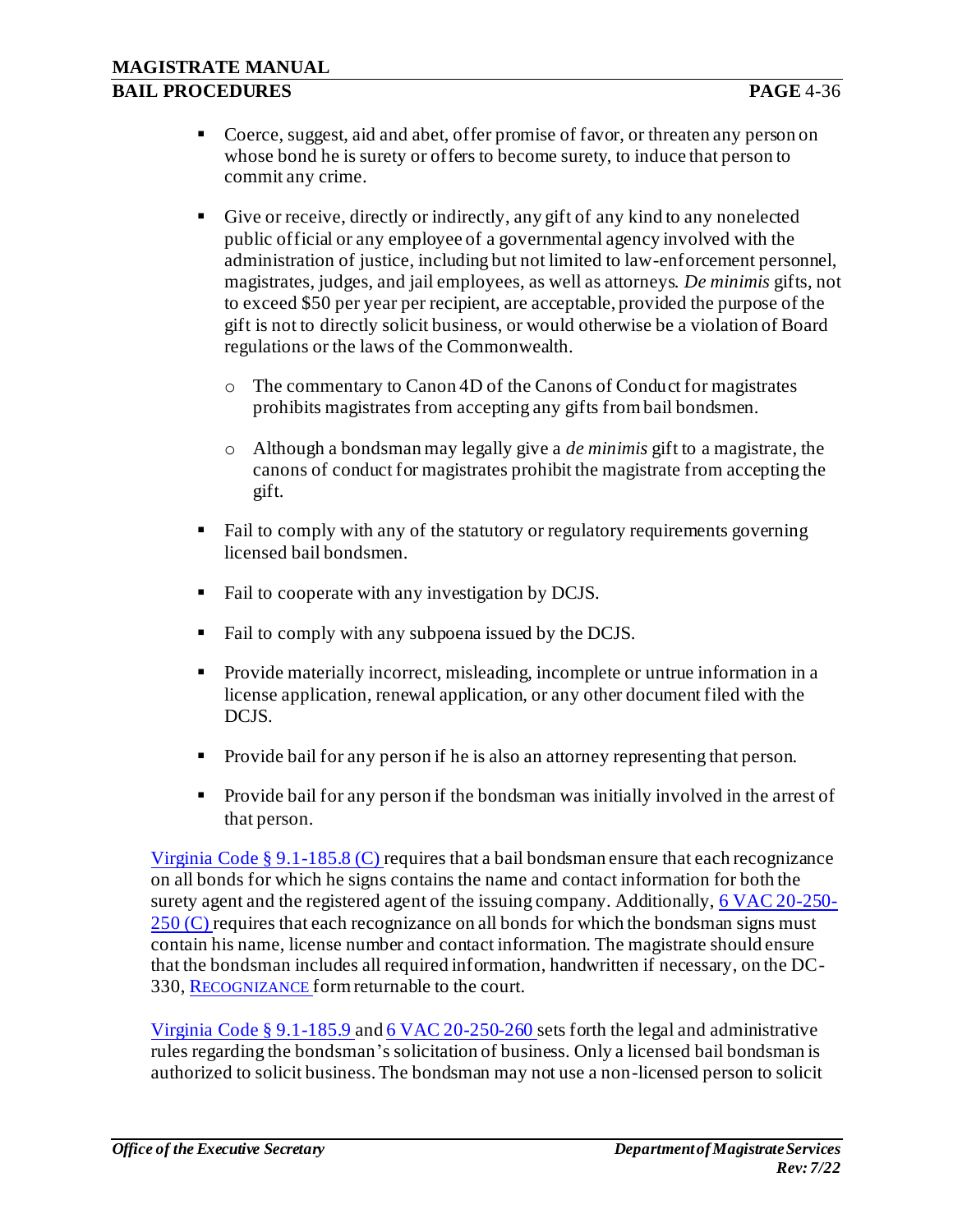bonding business. Subsection B of both provisions when read together would prohibit a bail bondsman from:

- soliciting bail bond business or have any person solicit on his behalf by directly initiating contact with any person in any court, jail, lock-up, or surrounding government property;
- leaving any type of advertising material in any court, jail, lock-up, or surrounding government property;
- loitering by any jail or magistrate's office unless there on legitimate business;
- referring a client or a principal for whom he has posted bond to an attorney for financial profit or other consideration.

A magistrate who observes or has reason to believe a bondsman may have violated statutory or regulatory standard of conduct or rule regarding the solicitation of business may report violations to the [Department of Criminal Justices Services.](http://www.dcjs.virginia.gov/)Th[e Department of](http://www.dcjs.virginia.gov/) [Criminal Justice Services h](http://www.dcjs.virginia.gov/)as adopted a regulatory scheme for the handling of complaints, bondsmen discipline, and the adjudication of DCJS actions. The rules for bail bondsmen licensure, professional conduct, solicitation of business, handling of money and other collateral, or record keeping requirements, as well as other matters, may give rise to a complaint or disciplinary action that would require departmental action and/or adjudication. The rules under Part VII of Chapter 250 of Agency 20 under Title 6 of the Virginia Administrative Code [\(6 VAC 20-250-300](http://law.lis.virginia.gov/admincode/title6/agency20/chapter250/section300/) et seq.) provide for the manner in which these complaints may be submitted and by whom they may be submitted as well as provide for investigatory powers of the DCJS and what sanctions may be applied.

Complaints against bondsmen may be initiated by any aggrieved or interested person who alleges a violation of the law or regulations governing the bail bondsman services and submitted:

- by a signed complainant in writing, or on a form provided by the department;
- anonymously in writing, providing sufficient detailed information for the department to conduct an investigation; or
- telephonically, providing the complaint alleges activities that constitute a lifethreatening situation, or has resulted in personal injury or loss to the public or to a consumer, or that may result in imminent harm or personal injury, and that provides sufficient detailed information for the department to conduct an investigation.

Financial dealings between the bondsman and the defendant must not be conducted in the magistrate's office. The magistrate never recommends a specific bondsman. The Canons of Conduct specifically prohibit magistrates from accepting any pencils, pens, food, or any other gifts from bondsmen. It is also inappropriate for magistrates to retain bondsmen's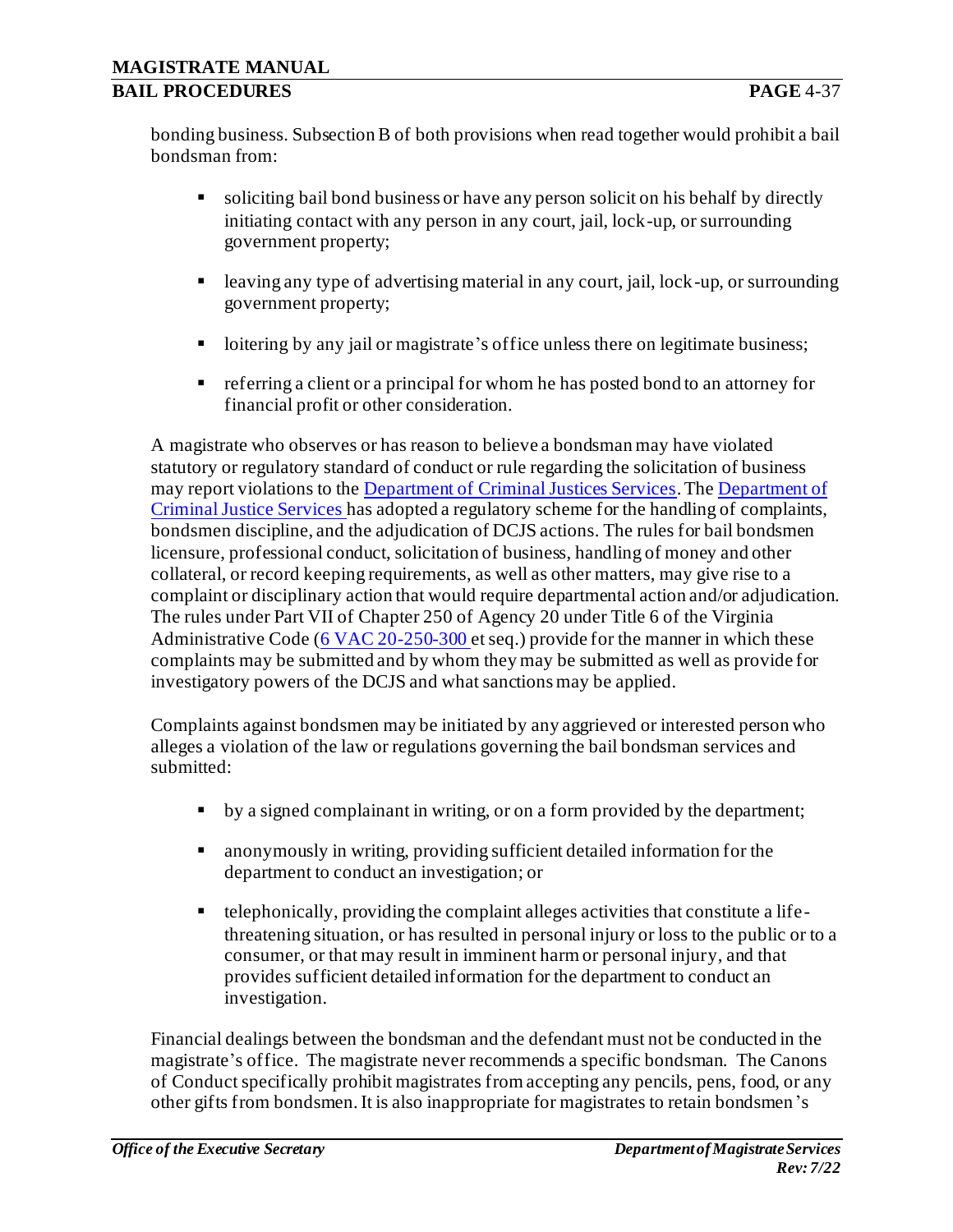business cards in the office. The magistrate's office and waiting areas should be free of bondsmen's cards, calendars, and other forms of advertisement. Any financial transactions between the bondsman and defendant in the presence of the magistrate may give the impression of collusion between the magistrate and the bondsman. To avoid any appearance of impropriety, the magistrate must not allow the bondsman to remain in the magistrate's office except during the actual signing of the DC-330, R[ECOGNIZANCE](http://oesinet/forms/dcmasters/300s.pdf) form. The telephone in the magistrate's office is for magistrate's use only and is not to be used by bondsmen.

#### **A. Summary of Bondsman Documentation Requirements**

1. Property Bail Bondsman Requirements

A valid, unexpired bondsman license issued by th[e Department of Criminal](http://www.dcjs.virginia.gov/) [Justice Services.](http://www.dcjs.virginia.gov/) The magistrate should ensure that the license is not revoked or suspended. The Department maintains a list of licensed bail bondsman on its website at the following address[: https://www.dcjs.virginia.gov/ps/directory/rocs/](https://www.dcjs.virginia.gov/ps/directory/rocs/)

If the locality in which the bondsman is conducting business requires a  $Va$ . Code § 58.1-3724 local revenue license, documentation that the bondsman has obtained this license and the license is current. A revenue license is valid statewide.

2. Surety Bail Bondsman Requirements

A valid, unexpired bondsman license issued by th[e Department of Criminal](http://www.dcjs.virginia.gov/) [Justice Services.](http://www.dcjs.virginia.gov/) The magistrate should ensure that the license is not revoked or suspended. The Department maintains a list of licensed bail bondsman on its website at the following address[: https://www.dcjs.virginia.gov/ps/directory/rocs/](https://www.dcjs.virginia.gov/ps/directory/rocs/)

The surety bail bondsman will operate through powers granted to them by the surety insurance company through a qualifying power of attorney. The power of attorney is what gives the bondsman the authority to act as their agent to obligate the company as the surety for the bail bond. If the magistrate has question about the authority of the bondsman to act to obligate a specific surety insurer, the magistrate may request to review the power of attorney to see:

- a. When does the qualifying power of attorney expire?
- b. What bonding amount or other limits does the qualifying power of attorney impose upon the authority of the bail bondsman to act as an agent?

A completed "powers" certificate in an amount that equals or exceeds the amount of the required secure bond will be necessary to attach to the bond agreement.

The magistrate should ensure that: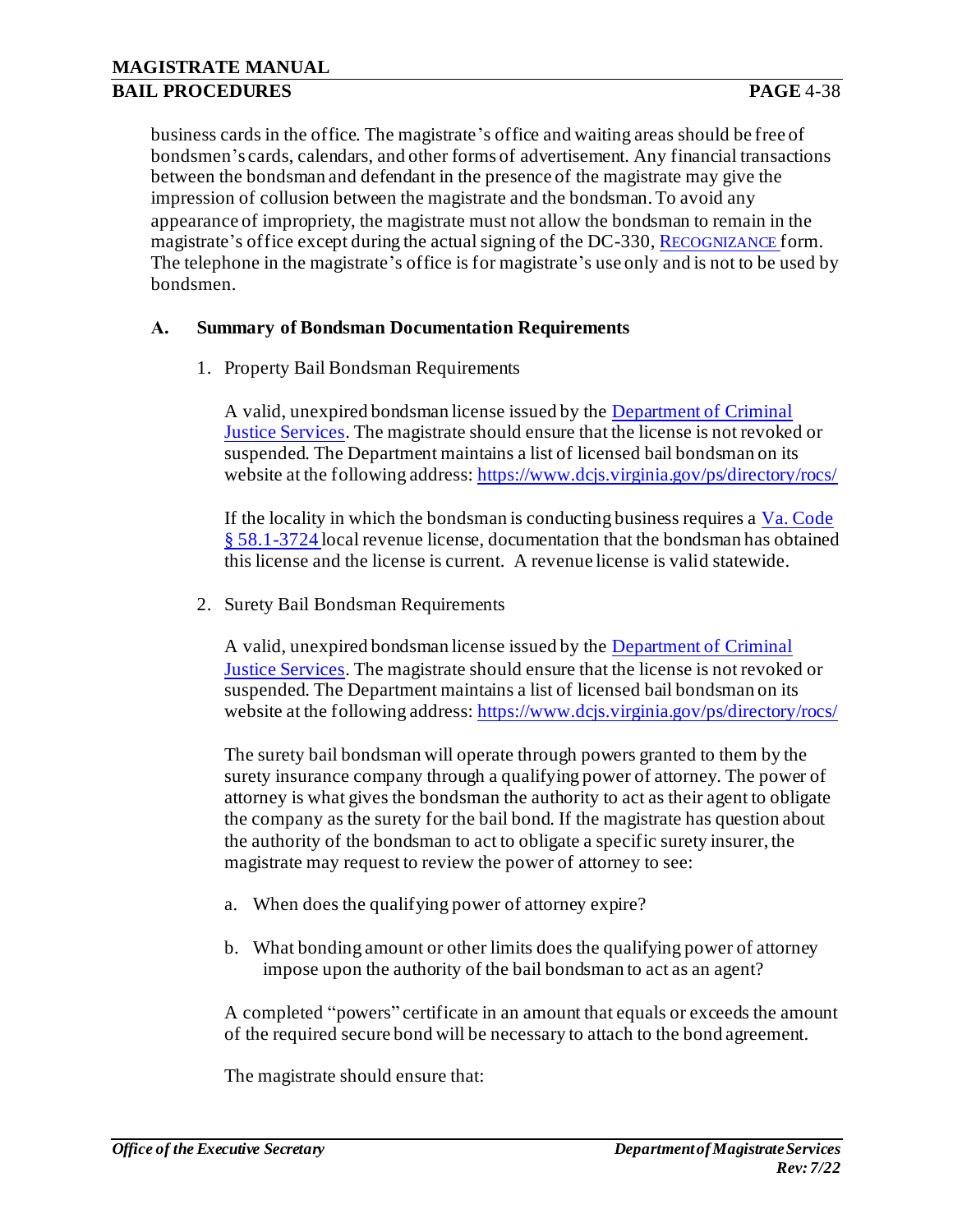- a. the insurance company issuing the "powers" matches the insurance company issuing the qualifying power of attorney.
- b. the "powers" amount limit is sufficient to cover the amount of the bond. Some "powers" list exclusions on the face of the document, such as limitations on "stacking" or using multiple "powers" on the same bond.

### **B. Review of Virginia Criminal History Information by a Licensed Bail Bondsman**

1. In General

Virginia Code §§ 19.2-120 and 19.2-389 were amended by legislation in 2010 to provide that if a judicial officer sets a secured bond and the accused engages the services of a licensed bail bondsmen, then the magistrate executing the recognizance for the accused shall, for a fee of \$15 payable into the State Treasury to be credited to the Literary Fund, provide the licensed bail bondsman with a copy of the accused's Virginia criminal history record, if readily available, to be reviewed only by the bail bondsman on the premises, and then promptly returned to the magistrate.

§ 19.2-120 (D) reads as follows:

(D) If the judicial officer sets a secured bond and the person engages the services of a licensed bail bondsman, the magistrate executing recognizance for the accused shall provide the bondsman, upon request, with a copy of the person's Virginia criminal history record, if readily available, to be used by the bondsman only to determine appropriate reporting requirements to impose upon the accused upon his release. The bondsman shall pay a \$15 fee payable to the state treasury to be credited to the Literary Fund, upon requesting the defendant's Virginia criminal history record issued pursuant to  $\S$  19.2-389. The bondsman shall review the record on the premises and promptly return the record to the magistrate after reviewing it.

Magistrates are only provided with criminal history information from a select few individuals in the criminal justice system, such as probation and parole officers, pretrial services officers, and law enforcement officials. The provision of this information by law enforcement officials is usually only for the purposes of accurate charging (as in enhanced penalty crimes), or for the fulfillment of their duty under  $Va$ . Code § 19.2-80.2 to provide the information for the judicial</u> officer's use in bail determination proceedings. Use of criminal histories by magistrates is case and situation specific and limited in duration. Understanding the proper function of magistrates in regard to bail, criminal history record use, and paperwork processing is critical.

Virginia Code § 19.2-389 governs the use and dissemination of criminal history record information and the procedures for query to the Central Criminal Records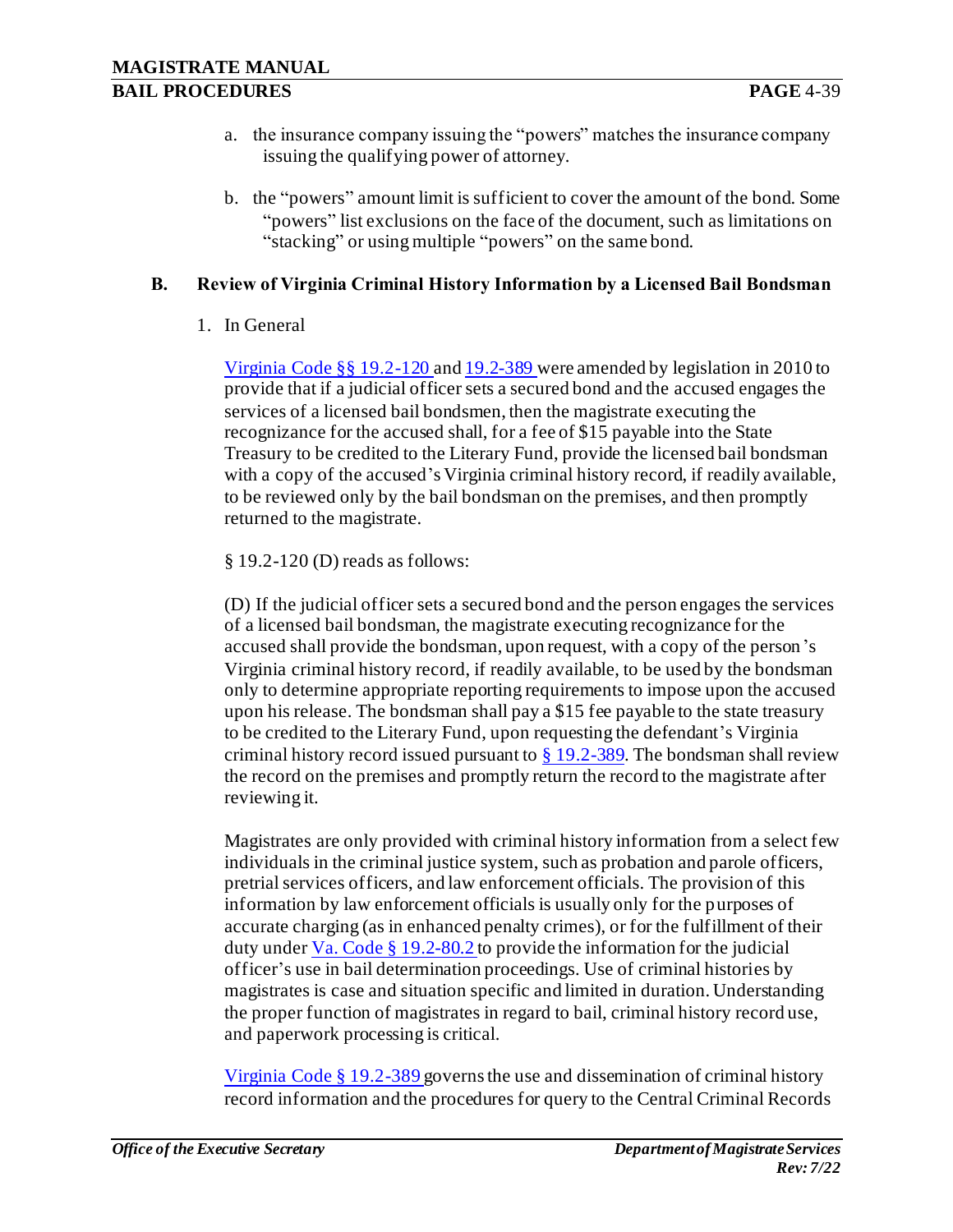Exchange depository. That Code section provides, in part, that only certain public, quasi-public, and other specific contracted persons or entities with a manifest need are to receive criminal history information from the CCRE. As excerpted below, that section includes both the magistrate, and the bail bondsman:

A. Criminal history record information shall be disseminated, whether directly or through an intermediary, only to:

- ‒ Authorized officers or employees of criminal justice agencies…
- $-$  40. Bail bondsmen, in accordance with the provisions of § 19.2-120; and...
- 2. Pre-Requisites to Provision of Criminal History Record Review Services
	- a. Secure Bond as Condition of Bail.

Subsection (D) provides that the provision of the Virginia criminal history information review service will only be applicable in cases where a judicial officer has set a secure bond pursuant to those conditions that are available to the judicial officer under  $V$ a. Code § 19.2-123 (A)(3.)</u>

b. Surety Services Engaged.

Subsection (D) further provides that the application of this service is where the accused has engaged the services of a surety to secure the bond.

c. Compensated Sureties Only.

The application of this service only applies if the surety services engaged by the accused are those of a licensed bail bondsman as defined in  $Va$ . Code § 9.1-185 an[d Virginia Administrative Code § 6VAC20-250-10.](http://law.lis.virginia.gov/admincode/title6/agency20/chapter250/section10/)

- 3. Timing of Services to Provide Criminal History Review Services.
	- a. Processing the Release of the Defendant.

According to subsection (D), the timing of the requirement to provide the service to the bail bondsman is when the magistrate, the surety, and the accused are executing the recognizance for the accused.

The execution of the recognizance for the accused normally occurs on the DC-330, R[ECOGNIZANCE](http://oesinet/forms/dcmasters/300s.pdf) form

b. Upon Request by the Licensed Bail Bondsman.

The statute provides that the magistrate shall provide the bondsman, upon request a copy of the Virginia criminal history. Additionally, upon making the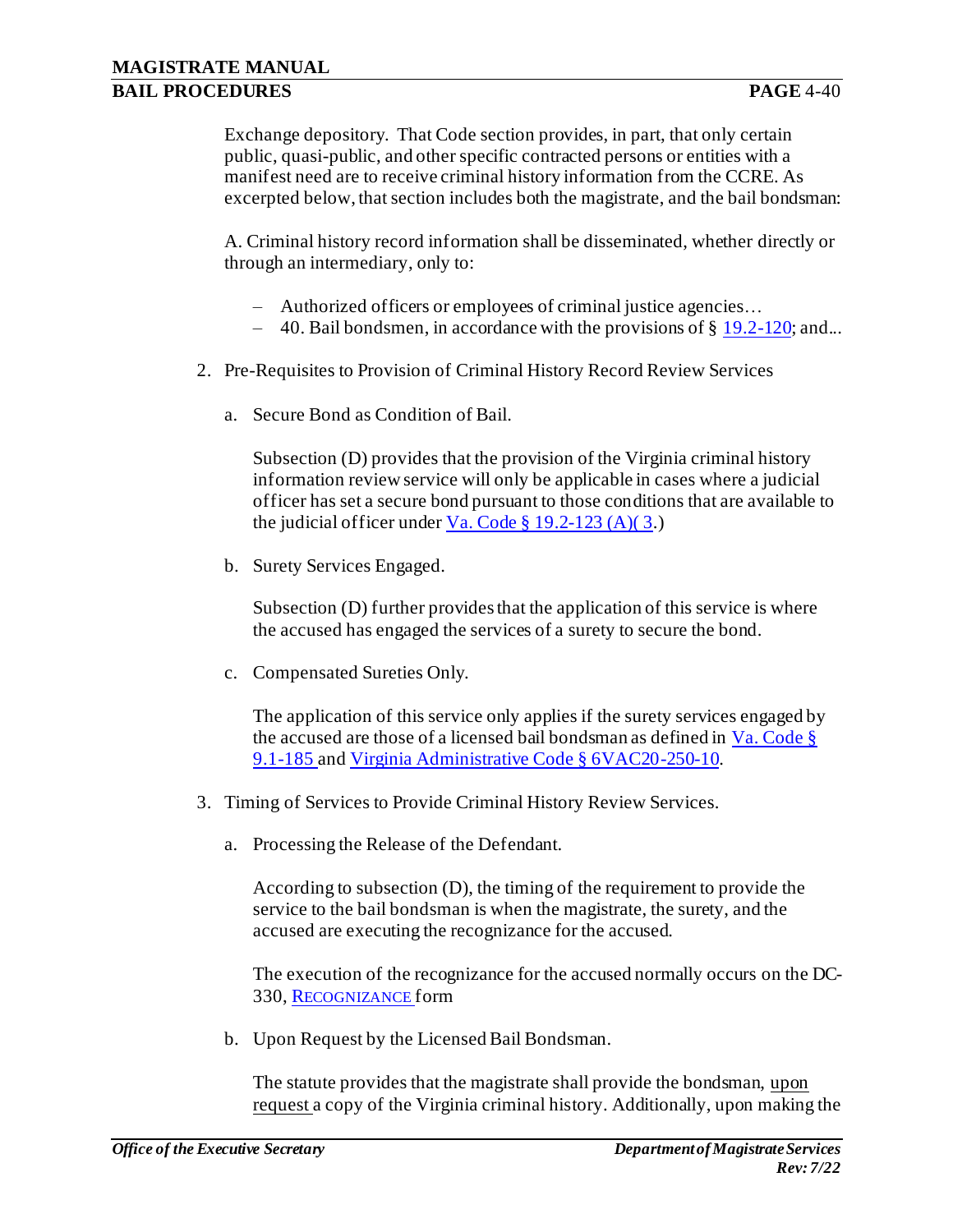request the licensed bail bondsman is to submit the fee for processing the request. *See* the "Accounting and Prepayments" chapter of this manual for instructions on how to process and account for this fee payment.

c. Only When Readily Available.

According to the statute, providing a copy of the accused's Virginia criminal history information to the licensed bail bondsman upon his or her request and submission of the fee is dependent upon whether the record is readily available at the time of the execution of the recognizance.

- 4. Service of Criminal History Review Provided
	- a. Provide Copy of Criminal History Record.

When called upon to provide this service, the magistrate should only provide a copy of the person's Virginia criminal history record information for the licensed bail bondsman to review onsite. This record is not to leave the premises, nor is it to be kept by the bail bondsman. The magistrate should not attempt to interpret or elaborate on the recorded information. Additional copies are not to be made or the bondsman permitted to retain the record.

b. Collection of Fee Payable to State Treasury.

The bondsman shall pay a \$15 fee payable to the state treasury to be credited to the Literary Fund upon requesting the defendant's Virginia criminal history record issued pursuant to  $Va$ . Code § 19.2-389. The magistrate is to collect</u> this fee and process the fee according to the instructions included in the "Accounting and Prepayments" chapter of this manual. Though the fee is payable to the state treasury, the check or money order should be made out to the General District Court for the locality where the magistrate is located. *See*  the "Accounting and Prepayments" chapter of this manual for more information.

c. Receive Back the Copy of Criminal History Record.

The requirements of the statutes dictate that the bondsman shall promptly return the record to the magistrate after reviewing onsite. The magistrate should ensure that the entire record is returned. The magistrate must ensure that the record remain onsite for the review period. The bondsman should be allowed an appropriate amount of time to review the record, but not permitted to utilize an inordinate amount of the magistrate's office time. After receiving back the record, the magistrate should ensure that the record is properly disposed of and that no further dissemination or any unlawful dissemination occurs. *See* Va. Code § 19.2-389.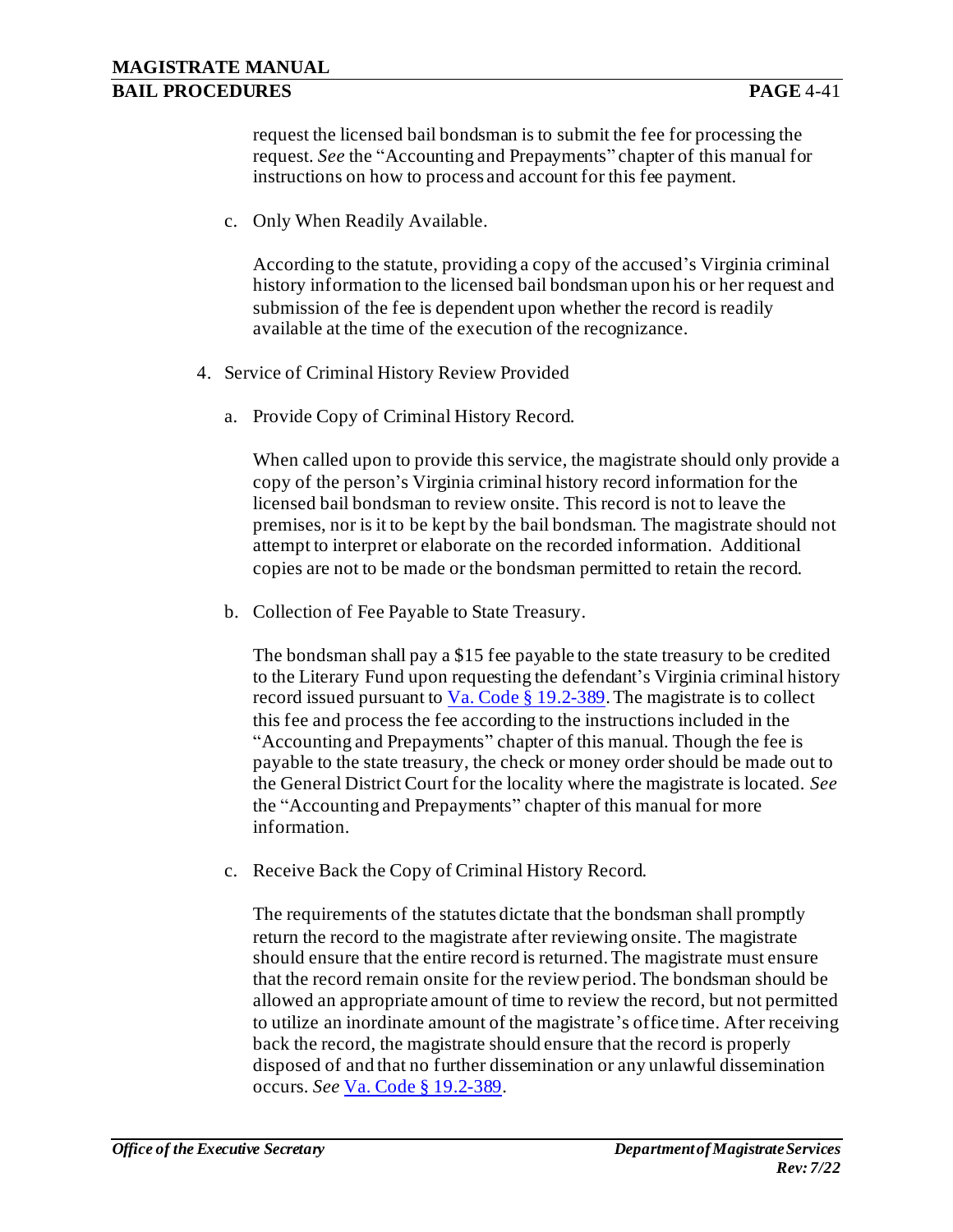- 5. Use of Services
	- a. Only by Licensed Bail Bondsman (DCJS Regulated Licensees)

The use of this service (to provide a copy of the accused's Virginia criminal history information) is only available to a licensed bail bondsman.

Magistrates should ensure that the surety is licensed by the **Department of** [Criminal Justice](http://www.dcjs.virginia.gov/) Services, and that the surety's license is still valid. See the instructions in this chapter relating to Compensated Sureties for instructions on how to check the status of a regulated bail bondsman.

b. Review of Virginia Criminal History Record.

The use of this service by licensed bail bondsman is only for the purposes of determining what, if any, reporting requirements the licensed bail bondsman may deem to be appropriate to impose upon the accused upon the accused's release. This is a matter in which the magistrate has no involvement. It is for the determination of the surety as to what reporting requirements are appropriate for the accused.

**NOTE:** These appropriate reporting requirements are distinct from the conditions of bail as previously set by a judicial officer. The bail bondsman is reviewing the copy of the Virginia criminal history record information to determine what might be the appropriate reporting requirements that the bail bondsman may wish to impose upon the accused when the accused is released on the conditions that have already been set.

## **X. COMMITMENT TO JAIL**

If the magistrate determines that the accused is ineligible for bail pursuant to Va. Code  $\S$ 19.2-120, or 19.2-102, or if the accused is unable to meet the conditions of bail set pursuant to Va. Code § 19.2-123, the magistrate then completes the DC-352, C[OMMITMENT](http://oesinet/forms/dcmasters/300s.pdf) ORDER form. There are a number of scenarios where the accused would be unable to meet the conditions of release. For example, the magistrate sets a secured bond and the accused does not have the cash on hand to meet to bond obligations, or there is no surety present at the conclusion of the bail hearing. Another example involves a case where the magistrate has set an unsecured bond or a simple recognizance but has ordered special conditions that the accused cannot presently meet. Such is the case when the accused is charged with being intoxicated in public and is not a suitable candidate for release to a custodian, or there is no one to act as custodian. The magistrate would commit the accused to jail on a recognizance and set as a condition of bail that the accused is eligible to be released when no longer intoxicated or a responsible custodian arrives. Sometimes the defendant is intoxicated to the point where he cannot meaningfully participate in a bail hearing. In other situations, the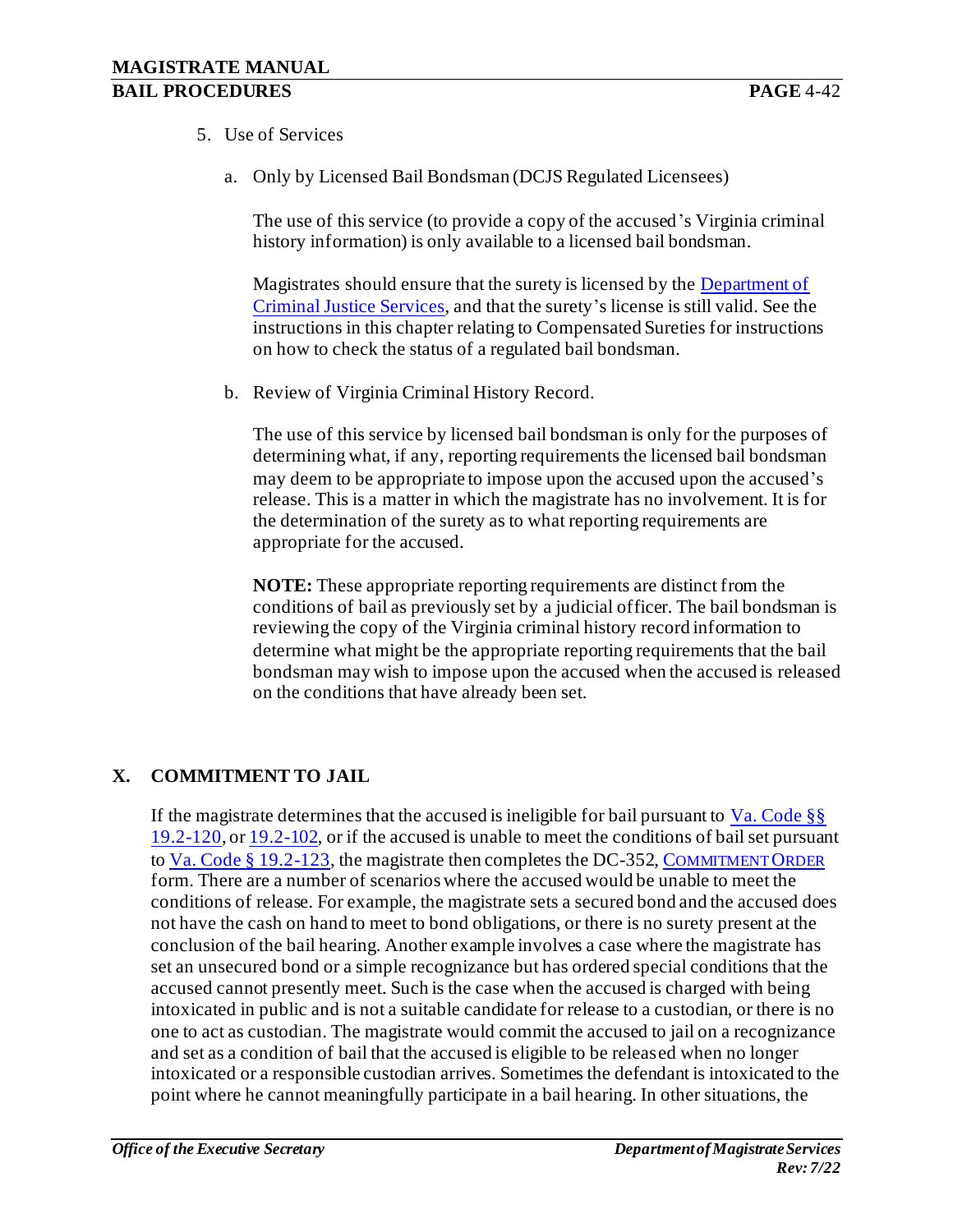## **MAGISTRATE MANUAL BAIL PROCEDURES PAGE** 4-43

defendant refuses to participate in a bail hearing. In either situation, the magistrate should note on the DC-352, C[OMMITMENT](http://oesinet/forms/dcmasters/300s.pdf) ORDER form that the accused was unable or unwilling to participate in the bail hearing. Once the defendant sobers to the point he is able to knowingly participate in the bail hearing, or once the accused wishes to cooperate, he may reappear before the magistrate for a bail hearing.

Often the accused's condition or uncooperativeness will continue until his first court appearance. Generally, the court will conduct the bail hearing at that point.

## Virginia Code § 19.2-158 requires that:

Every person charged with an offense described in § 19.2-157, who is not free on bail or otherwise, shall be brought before the judge of a court not of record, unless the circuit court issues process commanding the presence of the person, in which case the person shall be brought before the circuit court, on the first day on which such court sits after the person is charged, at which time the judge shall inform the accused of the amount of his bail and his right to counsel. If the court not of record sits on a day prior to the scheduled sitting of the court which issued the process, the person shall be brought before the court not of record. The court shall also hear and consider motions by the person or Commonwealth relating to bail or conditions of release pursuant to Article 1 (§ 19.2-119 et seq.) of Chapter 9 of this title. Absent good cause shown, a hearing on bail or conditions of release shall be held as soon as practicable but in no event later than three calendar days, excluding Saturdays, Sundays, and legal holidays, following the making of such motion.

In those localities where the circuit and district courts do not convene every weekday, this statute requires a general district or a juvenile and domestic relations district court to conduct advisement/arraignment hearings for cases over which those courts do not have trial authority. Notwithstanding the dicta in the recent case of Stevens v. Commonwealth, 283 Va. 296 (2012), it is recommended that magistrates continue to follow the practices outlined herein in setting advisement dates.

**Example:** Law enforcement arrests defendant on Friday in Clarke County on a charge returnable to the Clarke County General District Court. The general district court meets Wednesdays and Thursdays and the juvenile and domestic relations district court meets on Tuesdays in Clarke County. Since the juvenile and domestic relations district court meets prior to the general district court, the magistrate would note the Tuesday juvenile and domestic relations district court date on the DC-352, C[OMMITMENT](http://oesinet/forms/dcmasters/300s.pdf) ORDER form in order to comply with Va. Code § 19.2-158.

An exception to this rule occurs when the magistrate is conducting a bail hearing on a capias returnable to the circuit court. If the magistrate has committed the defendant to jail on a capias returnable to the circuit court, and the circuit court convenes prior to either the general district court or the juvenile and domestic relations district court, the magistrate must insert the next date that the circuit court convenes on the DC-352, C[OMMITMENT](http://oesinet/forms/dcmasters/300s.pdf)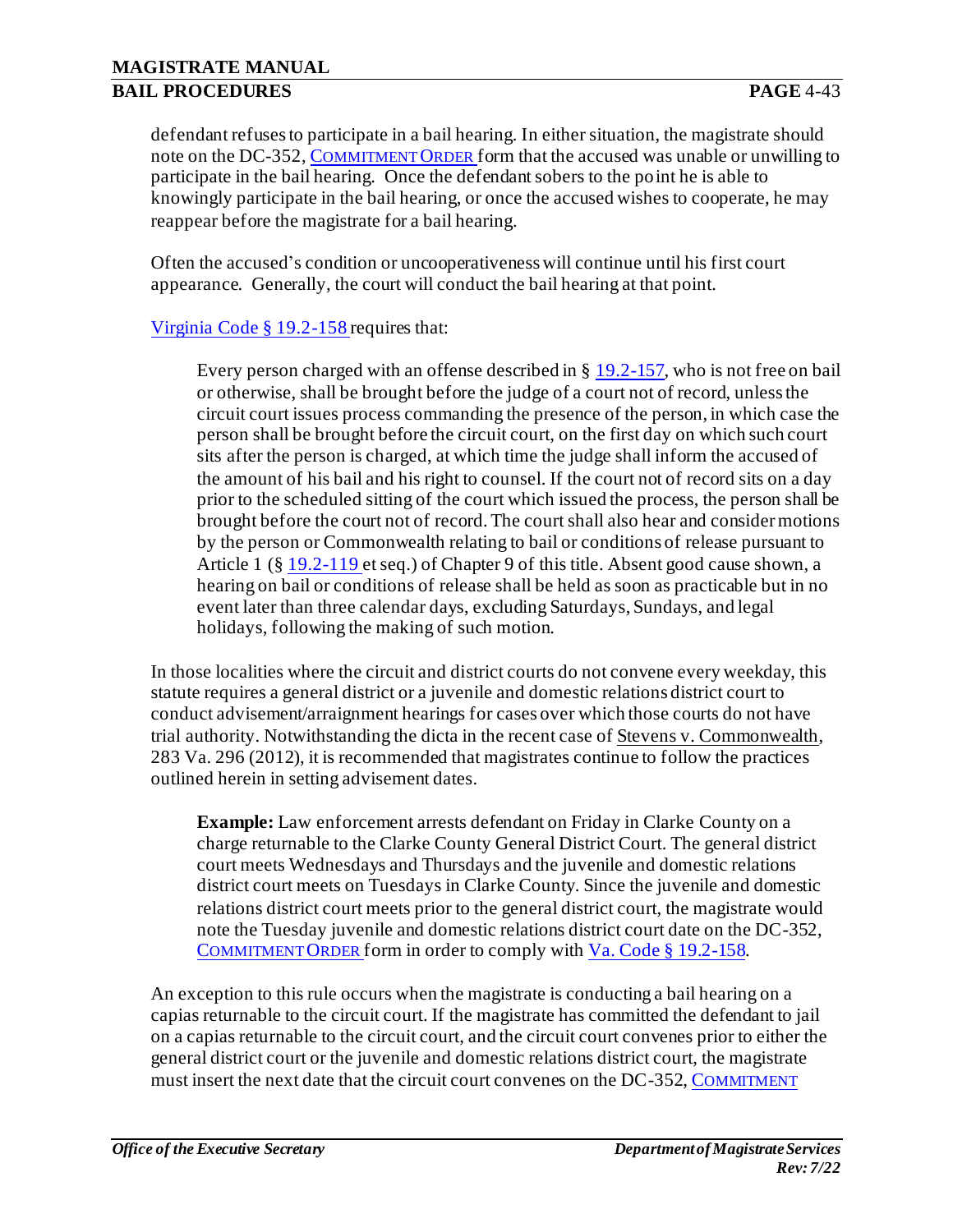O[RDER](http://oesinet/forms/dcmasters/300s.pdf) form should the defendant be unable to meet the conditions of release set at the initial bail hearing.

The next example illustrates the proper commitment procedure if the magistrate conducts a bail hearing and commits the accused to jail on a circuit court capias with a district court meeting prior to the circuit.

On Sunday May 2, a deputy arrests the accused in Floyd County on a capias returnable to the Smyth County Circuit Court. The Floyd magistrate conducts a bail hearing and holds the accused without bail. The Smyth County Circuit Court does not convene until Friday May 7. The Smyth County General District Court convenes every Wednesday, and the Smyth County Juvenile and Domestic Relations District Court convenes every Tuesday. In this scenario, the Floyd magistrate must insert Tuesday, May 4 on the DC-352, C[OMMITMENT](http://oesinet/forms/dcmasters/300s.pdf) O[RDER](http://oesinet/forms/dcmasters/300s.pdf) form. The magistrate also would make the commitment returnable to the Smyth County Juvenile and Domestic Relations District Court.

Supreme Cour[t Rule 7C:3](http://www.courts.state.va.us/courts/scv/rulesofcourt.pdf) subparagraph (c) requires a magistrate or other judicial officer to issue a separate DC-312, W[ARRANT](http://oesinet/forms/dcmasters/300s.pdf) OF ARREST -FELONY, DC-314, W[ARRANT](http://oesinet/forms/dcmasters/300s.pdf) OF ARREST - M[ISDEMEANOR](http://oesinet/forms/dcmasters/300s.pdf) (STATE), DC-315, WARRANT OF ARREST - M[ISDEMEANOR](http://oesinet/forms/dcmasters/300s.pdf) (LOCAL), DC-319, S[UMMONS](http://oesinet/forms/dcmasters/300s.pdf), or DC-361, CAPIAS -A[TTACHMENT](http://oesinet/forms/dcmasters/300s.pdf) OF THE BODY form for each charge as appropriate. When issuing DC-330, R[ECOGNIZANCE](http://oesinet/forms/dcmasters/300s.pdf) forms, DC-352, C[OMMITMENT](http://oesinet/forms/dcmasters/300s.pdf) ORDER forms, and DC-353, R[ELEASE](http://oesinet/forms/dcmasters/300s.pdf) ORDER where the accused is charged with multiple offenses, however, the magistrate lists all charges of state statutes returnable to the same court in the same jurisdiction at the same date and time on only one form.

If the defendant is unable to meet the conditions of release and remains in jail until the arraigning court convenes, the sheriff must transport him or her to the court for the arraignment. Upon conclusion of the arraignment, the clerk will prepare a DC-355, ORDER FOR CONTINUED CUSTODY form that documents the changes in bail ordered by the judge, and lists the defendant's next court date. If later the defendant was able to meet the bail conditions, the magistrate must then refer to the DC-355, ORDER FOR CONTINUED CUSTODY for information necessary to prepare the DC-330, R[ECOGNIZANCE](http://oesinet/forms/dcmasters/300s.pdf) form. If the arraigning court reconsiders bail at arraignment and changes the conditions so that the defendant is eligible for immediate release, the clerk is responsible for preparing the DC-330, R[ECOGNIZANCE](http://oesinet/forms/dcmasters/300s.pdf) form and the DC-353, R[ELEASE](http://oesinet/forms/dcmasters/300s.pdf) ORDER form.

Va. Code §§ 19.2-124 and 19.2-132 allow the court granting or denying bail to, upon appeal and for good cause shown, stay execution of such order for so long as reasonably practicable for the party to obtain an expedited hearing before the next higher court.

Information regarding the length of the stay will be located on the DC-355, ORDER FOR CONTINUED CUSTODY or other court order. The magistrate must be diligent in his review of the court paperwork to insure the length of the stay and the appropriate conditions of bail.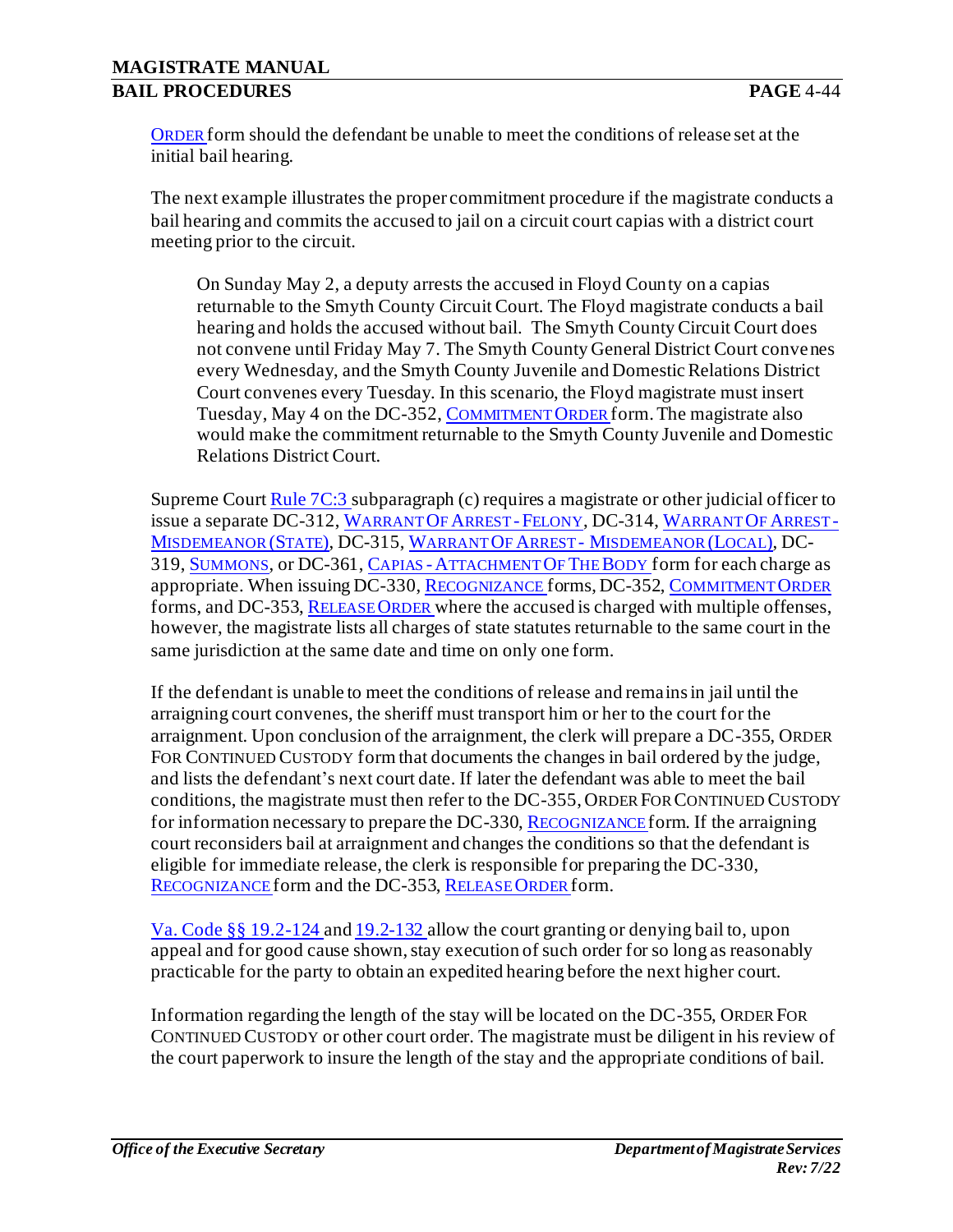**Example:** A magistrate sets a \$100,000 secured bond as a condition of bail on July 1, 2013. The General District Court Judge lowers the secured bond to \$1,000 on July 3, 2013, but finds cause to stay the execution of such order until July 5, 2013 to allow the attorney for the Commonwealth time to obtain a hearing in Circuit Court. If a bail bondsman wishes to post bond for the defendant on July 4, 2013, he may do so, but the amount of the bond will be \$100,000. Only the judge's order regarding bail has been stayed; the original conditions of bail set by the magistrate are still valid. Unless the attorney for the Commonwealth is successful in his appeal, the defendant may post bond in the amount of \$1,000 on July 5, 2013 with no further order from the court.

There are certain occasions when a person is arrested pursuant to specific statutes that do not authorize the conducting of a bail hearing. This manual will discuss these situations later in this chapter. If the magistrate has no authority to conduct a bail hearing, the magistrate must take no action whatsoever. Occasionally, law enforcement officers inappropriately will request a DC-352, C[OMMITMENT](http://oesinet/forms/dcmasters/300s.pdf) ORDER form for various reasons. The magistrate, however, never should issue a DC-352, C[OMMITMENT](http://oesinet/forms/dcmasters/300s.pdf) ORDER form unless the magistrate has conducted a bail hearing, and unless the defendant was unable to meet the conditions of release within a short time after the conclusion of the bail hearing.

## **XI. BAIL PROCEDURES IN EXTRADITION**

#### **A. When Bail Not Permissible in Extradition Cases**

- 1. The magistrate may not admit the accused to bail if the crime for which he is charged is punishable in the requesting state by life imprisonment.
- 2. The magistrate may not admit an accused to bail on a warrant of extradition for a probation violation when the accused's probation is subject to the Interstate Compact for Adult Offender Supervision.
	- a. The Interstate Compact for Adult Offender Supervision ((53.1-176.1, 53.1- 76.2 and 53.1-176.3)) facilitates and monitors the transfer of adult offenders' supervision between states. As a member of this Compact, all Virginia authorities must abide by the Compact rules.
	- b. Rule 5.111 of the Interstate Compact states:

*An offender against whom retaking procedures have been instituted by a sending or receiving state shall not be admitted to bail or other release conditions in any state.*

c. The Interstate Compact only applies if the accused violates the terms of probation once the supervision of such probation has been transferred to Virginia. If the basis for the warrant of extradition is a violation of probation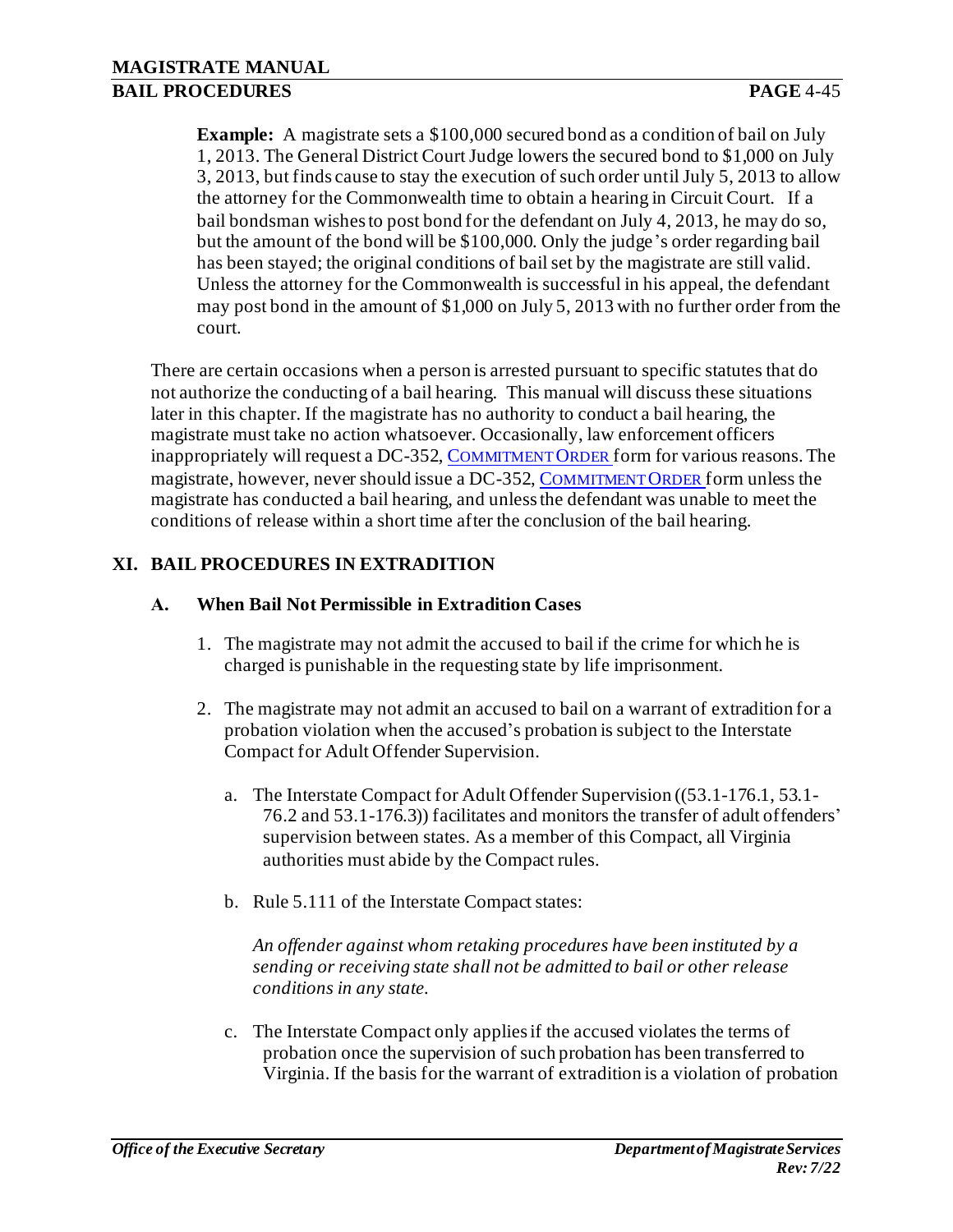in another state and the probation of the accused is still supervised by the original state, the Interstate compact is not applicable.

**Example:** John is on probation in Maryland and is still supervised by his probation officer in Maryland but is arrested in Virginia. The Compact does not apply and the magistrate may release the accused to bail in accordance with Va. Code § 19.2-102.

**Example:** John is arrested in Virginia and a warrant of extradition is requested based on a Maryland warrant for violation of probation. Eight months ago John's probation was transferred to Virginia and he has been supervised by a probation officer in Virginia Beach since that time. In this situation the Compact does apply and the magistrate must hold the accused without bail.

- d. It is likely that the magistrate conducting the bail determination hearing will not have information that clearly states whether the probationer's supervision was transferred to Virginia. To make such a determination it is recommended that the magistrate:
	- 1) check the notes in the miscellaneous field of the confirmation hit.
	- 2) ask the arresting officer or dispatcher providing extradition details to confirm the location of the supervision of the accused's probation.

If the magistrate is unable to determine whether the Interstate Compact applies, it is recommended that he document such. The bail checklist is a convenient place to make such a notation.

#### **B. When Bail is Permissible in Extradition Cases**

- 1. If the crime with which the accused is charged in the other state carries a maximum penalty that is less severe than listed above, the magistrate conducts a bail hearing in accordance with Va. Code §§ 19.2-121 and 19.2-123.
- 2. Virginia Code § 19.2-102 allows the magistrate to admit the accused to "bail by bond with sufficient sureties." This language seems to eliminate the possibility of the magistrate releasing the accused on a recognizance.
	- a. A magistrate may, after examination, find that a proposed surety is sufficient and require that individual to execute the bond agreement to secure the bond.
	- b. Virginia Code § 1-205 states that: "Bond with surety" includes the payment in cash of the full amount of the required bond and, in such case, no surety shall be required.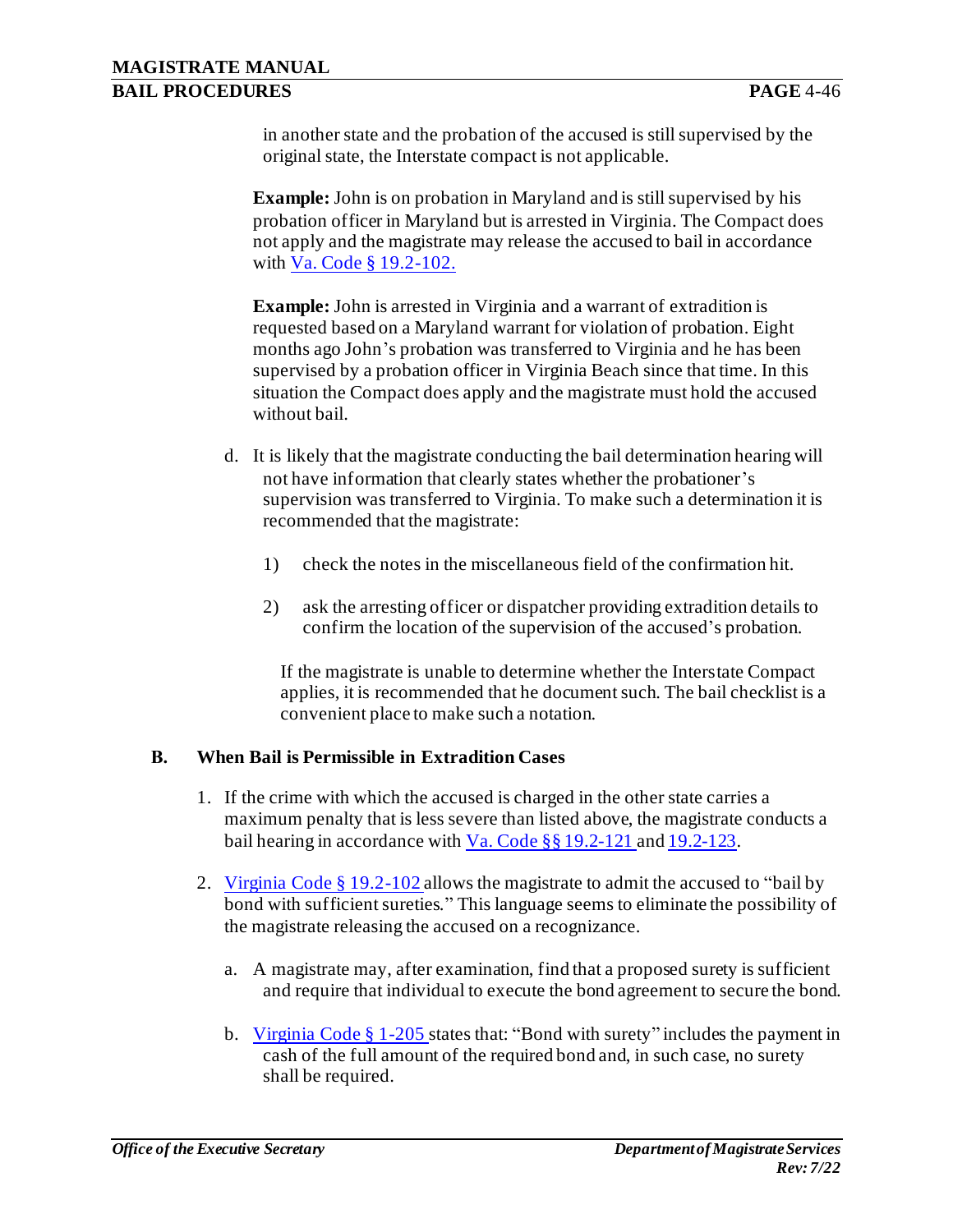o This would also allow the accused to post a cash bond in lieu of having a surety.

- 3. If the accused is unable to meet the bond requirements, the magistrate issues a DC-352, C[OMMITMENT](http://oesinet/forms/dcmasters/300s.pdf) ORDER
	- a. As the district courts and the circuit court have jurisdiction to conduct the extradition hearing, the magistrate should consult with the chief magistrate to determine to which court the magistrate should make the case returnable.
	- b. In the **OTHER CONDITIONS** space on the DC-352, C[OMMITMENT](http://oesinet/forms/dcmasters/300s.pdf) ORDER the magistrate must list as a condition that "the accused further promises to surrender for arrest upon the warrant of the Governor of this Commonwealth." The magistrate may impose any other conditions of release that he or she deems necessary.
- 4. If the accused is released on bail, the magistrate prepares a DC- 330, RECOGNIZANCE.
	- a. As the district courts and the circuit court have jurisdiction to conduct the extradition hearing, the magistrate should consult with the chief magistrate to determine to which court the magistrate should make the case returnable.
	- b. While there is no requirement to have an immediate court appearance for a fugitive released on bond, such an appearance is well advised. The magistrate should set the case for the next court date of the court to which the case is returnable.
	- c. In the **OTHER CONDITIONS** space on the DC- 330, R[ECOGNIZANCE](http://oesinet/forms/dcmasters/300s.pdf), the magistrate must list as a condition that "the accused further promises to surrender for arrest upon the warrant of the Governor of this Commonwealth." Of course, the magistrate may impose any other conditions of release that he or she deems necessary.
- 5. The final phase of the extradition process begins with the Governor of Virginia issuing a Governor's warrant.
	- a. Once law enforcement arrests the defendant on the governor's warrant, bail is not available to the defendant. *See* Attorney General Opinion to Shockley, dated 12/6/95 (1995, page 141); *Court has no authority to admit individual to bail once governor's warrant of extradition issues*.
	- b. The law enforcement jails the defendant pursuant to the Governor's warrant, and neither a magistrate nor a judge conducts a bail hearing at the time of the defendant's arrest on this document.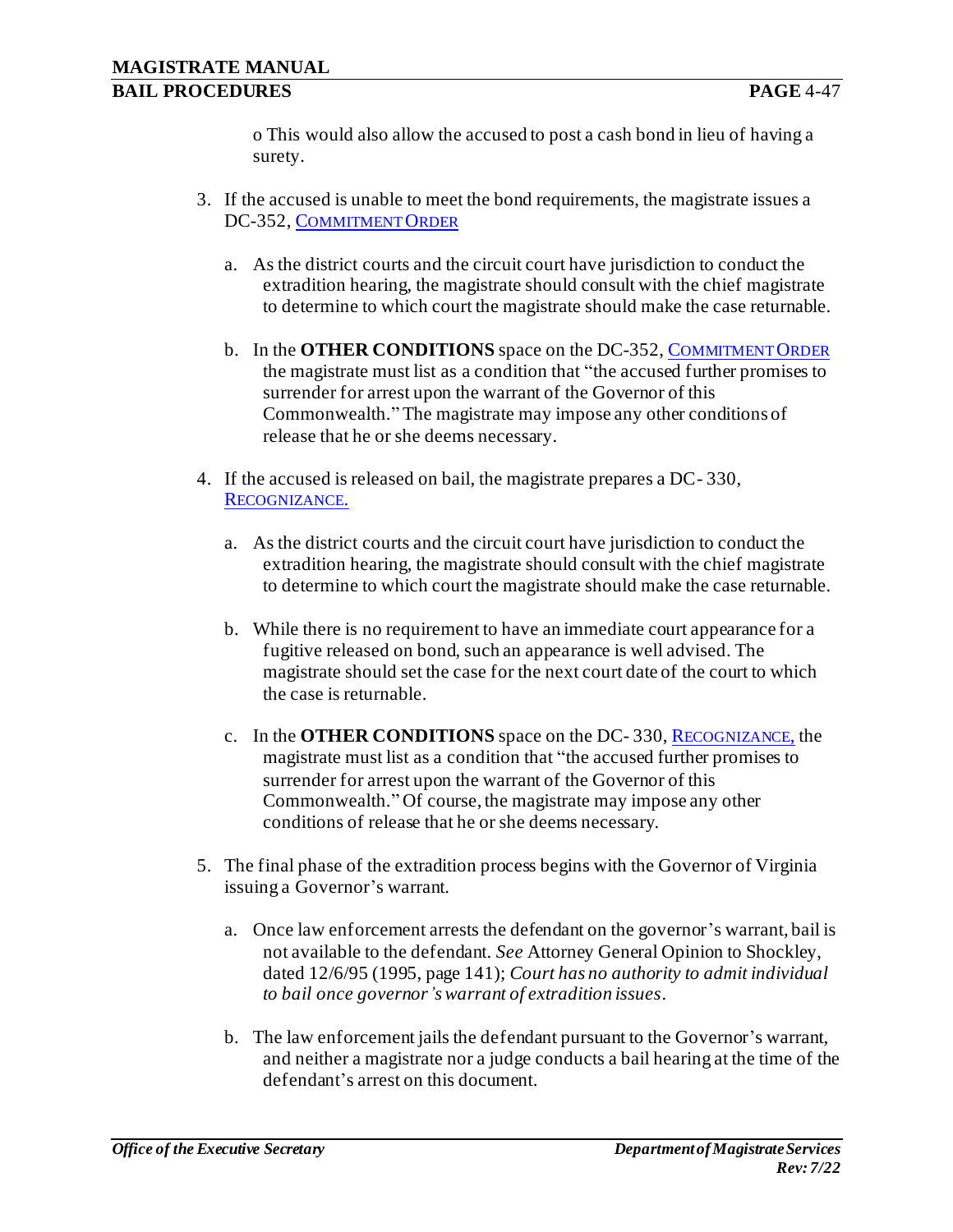c. Consequently, the magistrate neither conducts a bail hearing, nor prepares a DC-352, C[OMMITMENT](http://oesinet/forms/dcmasters/300s.pdf) ORDER in such a case.

#### **XII. VIOLATIONS OF CONDITIONS OF RELEASE, PRETRIAL SERVICES CONDITIONS, AND LOCAL COMMUNITY-BASED PROBATION PROGRAM CONDITIONS**

#### **A. Violations of Conditions of Release**

Pursuant to  $Va$ . Code § 19.2-123, the magistrate has the authority to issue a DC-361,</u> CAPIAS – A[TTACHMENT](http://oesinet/forms/dcmasters/300s.pdf) OF THE BODY or DC-360, SHOW CAUSE [SUMMONS](http://oesinet/forms/dcmasters/300s.pdf) (C[RIMINAL](http://oesinet/forms/dcmasters/300s.pdf)) for cases returnable to district courts or a CC-1355, RULE TO S[HOW](http://oesinet/forms/ccmasters/1300s.pdf) C[AUSE](http://oesinet/forms/ccmasters/1300s.pdf) or CC-1356, [CAPIAS](http://oesinet/forms/ccmasters/1300s.pdf) TO SHOW CAUSE for cases returnable to circuit court in those cases where the magistrate finds probable cause to believe that the defendant has violated a condition of release. Virginia Code § 19.2-123 subsection D states: "if any condition of release imposed ... is violated, the judicial officer may issue a capias or order to show cause why the recognizance should not be revoked."

Each magistrate's office should consider maintaining a file of the completed DC-330, R[ECOGNIZANCE](http://oesinet/forms/dcmasters/300s.pdf) forms that contain special conditions of release for a period of fortyfive days after issuance of the recognizance. The magistrate then could use this file as a reference when processing cases in which the complainant alleges a violation of the conditions of release. When a complainant alleges that the accused has violated a condition of release, the magistrate should interview the complainant under oath to determine validity of the complaint, and have the complainant complete a DC-635, MOTION FOR SHOW CAUSE S[UMMONS](http://www.courts.state.va.us/forms/district/dc635.pdf) OR CAPIAS form for cases returnable to Juvenile and Domestic Relations Court or a DC-420, MOTION FOR SHOW CAUSE S[UMMONS](http://www.courts.state.va.us/forms/district/dc420.pdf) OR C[APIAS](http://www.courts.state.va.us/forms/district/dc420.pdf) form for cases returnable to General District Court. If the complainant alleges that the violation of the conditions of release occurred after the date of the first court appearance, the magistrate then should attempt to contact the court to determine whether the judge modified the special conditions of release. If the court is closed, however, the magistrate must then use his or her best judgment in deciding whether to issue a process for the violation. The chief magistrates should work in conjunction with the clerk's offices to develop guidelines on how to inform the magistrate's office when a court has modified the special conditions of bail for the defendant. Some courts already routinely send all orders with modified bail terms to the locality's magistrate office.

If the magistrate finds probable cause that the accused violated the conditions of release, the magistrate then issues either a DC-360, SHOW CAUSE S[UMMONS](http://oesinet/forms/dcmasters/300s.pdf) (C[RIMINAL](http://oesinet/forms/dcmasters/300s.pdf))form, or a DC-361, CAPIAS -A[TTACHMENT](http://oesinet/forms/dcmasters/300s.pdf) OF THE BODY form, or a CC-1355, RULE TO SHOW C[AUSE](http://oesinet/forms/ccmasters/1300s.pdf) form, or a CC-1356, C[APIAS](http://oesinet/forms/ccmasters/1300s.pdf) TO SHOW CAUSE form with the DC- 420, MOTION FOR SHOW CAUSE S[UMMONS](http://www.courts.state.va.us/forms/district/dc420.pdf) OR CAPIAS form (GDC) or the DC-635, MOTION FOR SHOW CAUSE S[UMMONS](http://www.courts.state.va.us/forms/district/dc635.pdf) OR CAPIAS form (J&DR) attached.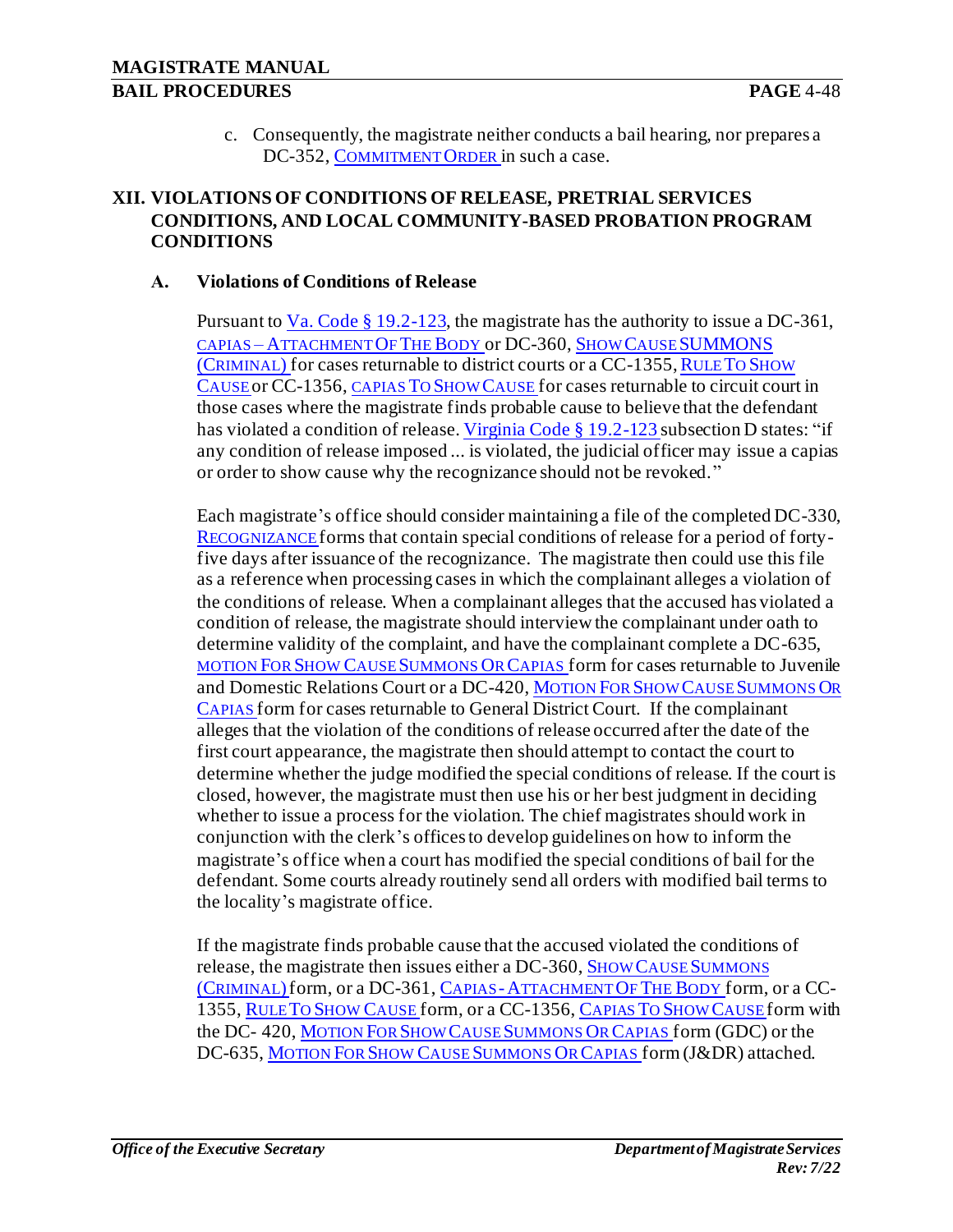If the magistrate issues the CC-1356, C[APIAS](http://oesinet/forms/ccmasters/1300s.pdf) TO SHOW CAUSE returnable to circuit court, the magistrate needs to insert language describing the reason for issuance in the space provided after the following: "**You are hereby commanded in the name of the Commonwealth to forthwith arrest the defendant and bring him/her before a judicial officer to show cause why he/she should not: .**"

If the magistrate issues a show cause summons, a law enforcement officer merely serves the summons on the accused and does not make a custodial arrest. The summons directs the accused to appear for a hearing to show cause why the judicial officer should not revoke the original recognizance. If the magistrate issues any of the three capias forms, a law enforcement officer arrests the accused and brings him or her before the magistrate. Normally, if the violation of the special conditions of release is serious enough to warrant the issuance of a criminal process, the magistrate will issue one of the capias forms rather than a show cause summons.

When an officer arrests the accused pursuant to a capias, Va. Code § 19.2-234 requires the officer to bring the accused before the magistrate. Once this occurs the magistrate has two options. The magistrate can conduct a bail hearing, and set the case for a revocation hearing before the court. Alternatively, the magistrate, rather than the court, may conduct the revocation hearing. *See* Attorney General Opinion to Vanover dated 3/5/81 (1980-81, page 235) which states: "*a magistrate has the authority to issue a show cause order pursuant to § 19.2-123(c) [now § 19.2-123(d)]; to hold a hearing based on such an order; and to revoke a bond previously set for an accused after hearing evidence*"

If the magistrate conducts a bail hearing, he or she would make a new determination and set the case for a revocation hearing. If the magistrate releases the respondent on bail, the magistrate would set the revocation hearing date on the DC-330, R[ECOGNIZANCE](http://oesinet/forms/dcmasters/300s.pdf) form. Should the magistrate hold the respondent without bail, or the respondent is unable to meet the terms of bail, the magistrate then prepares a DC-352, C[OMMITMENT](http://oesinet/forms/dcmasters/300s.pdf) ORDER form.

While the attorney general opinion indicates that the magistrate has the authority to revoke bail, it is recommended as best practice to allow the appropriate court to handle the actual bail revocation hearing. The magistrate has the authority to issue one of the capias forms, or a show cause summons for a violation of a condition of release at any stage of the case up to final disposition. While the magistrate may have the authority to revoke bail, he does not have the authority to forfeit the original bond. A hearing to revoke bail is completely separate and distinct from a hearing to forfeit bond. Only courts have the authority to conduct bail forfeiture hearings.

#### **B. Violations of Pretrial Services Conditions**

Virginia Code § 19.2-152.4:1 states: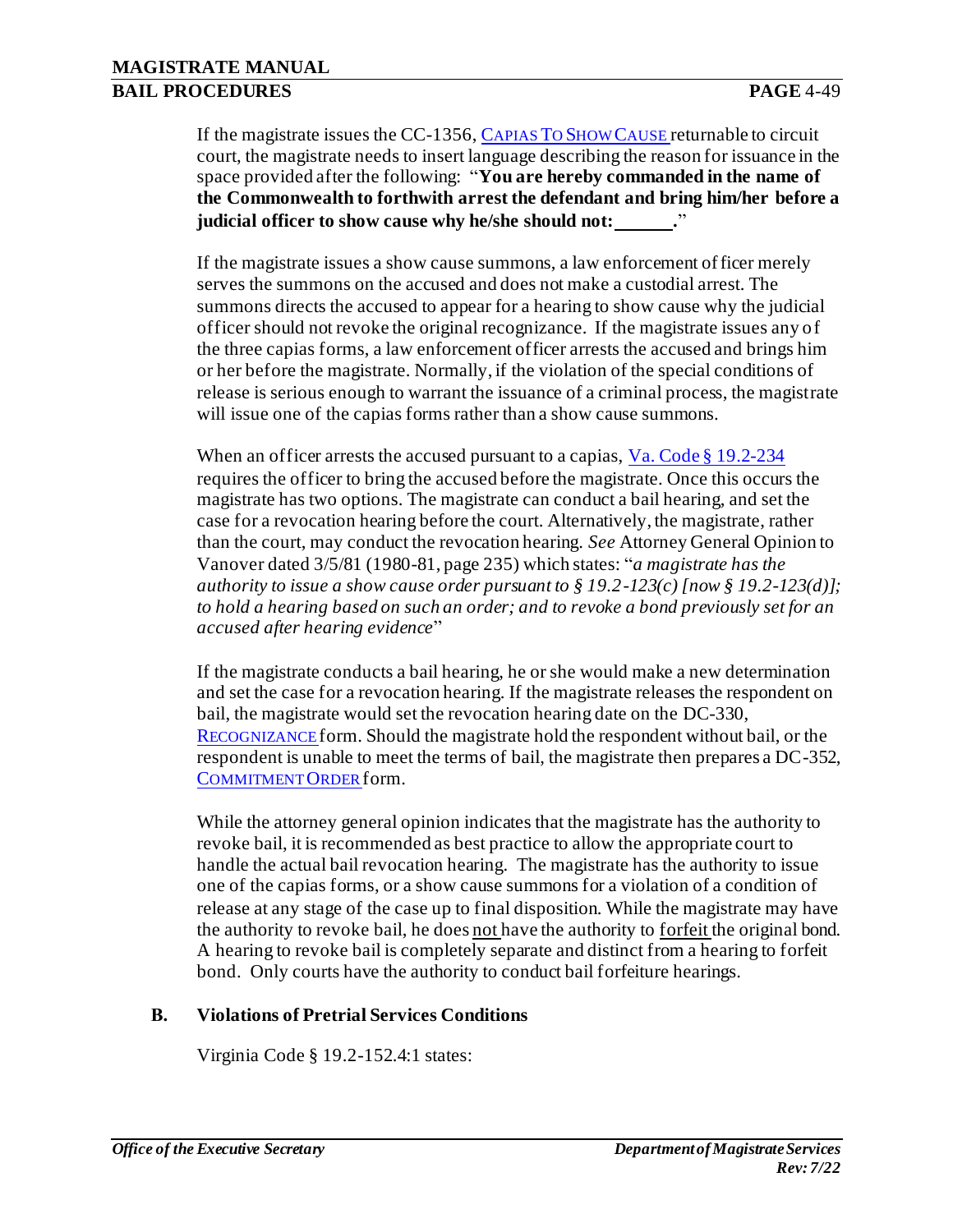Every pretrial services officer who is an employee of a local pretrial services agency established by any city, county or combination thereof or operated pursuant to this article shall take an oath of office as prescribed in § 49-1 and to provide services pursuant to the requirements of this article before entering the duties of his office. The oath of office shall be taken before any general district or circuit court judge in any county or city which has established services for use by judicial officers pursuant to this article.

In addition, any officer of a pretrial services agency established or operated pursuant to this article may seek a capias from any judicial officer for the arrest of any person under the agency's custody and supervision for failure to comply with any conditions of release imposed by a judicial officer, for failure to comply with the conditions of pretrial supervision as established by a pretrial services agency, or when there is reason to believe that the person will fail to appear, will leave, or has left the jurisdiction to avoid prosecution.

The statute improperly refers to a magistrate issuing a warrant under this section. The correct forms to be issued in this case are the DC-361, CAPIAS – A[TTACHMENT](http://oesinet/forms/dcmasters/300s.pdf) OF T[HE](http://oesinet/forms/dcmasters/300s.pdf) B[ODY](http://oesinet/forms/dcmasters/300s.pdf) or the circuit court CC-1356, [CAPIAS](http://oesinet/forms/ccmasters/1300s.pdf) TO SHOW CAUSE form. For the statute to apply, the defendant must be under a pretrial services agency's custody and supervision. The magistrate may issue the capias if the pretrial services officer presents evidence sufficient for the magistrate to find probable cause that:

- The respondent failed to comply with a condition of release set by a judicial officer; or
- The respondent failed to comply with a condition of pretrial supervision; or
- The evidence gives reason to believe that the respondent will:
	- o fail to appear; or
	- o will leave, or has left the jurisdiction to avoid prosecution.

At the conclusion of the probable cause hearing, the magistrate should ask the pretrial services officer to reduce the violation to writing on a DC-420, M[OTION](http://www.courts.state.va.us/forms/district/dc420.pdf) FOR SHOW CAUSE S[UMMONS](http://www.courts.state.va.us/forms/district/dc420.pdf) OR CAPIAS form (GDC) or DC-635, M[OTION](http://www.courts.state.va.us/forms/district/dc635.pdf) FOR SHOW CAUSE S[UMMONS](http://www.courts.state.va.us/forms/district/dc635.pdf) OR CAPIAS form (J&DR). This will provide the magistrate who conducts the bail hearing with information that will assist the magistrate in determining whether to hold the respondent without bail or to set bail. The magistrate is able to prepare a capias returnable to district court by using the eMagistrate system. When preparing a circuit court capias, the magistrate needs to manually prepare the document and insert the applicable text below in the body of the circuit court capias:

have bail revoked for failing to comply with a condition of release set by a judicial officer; or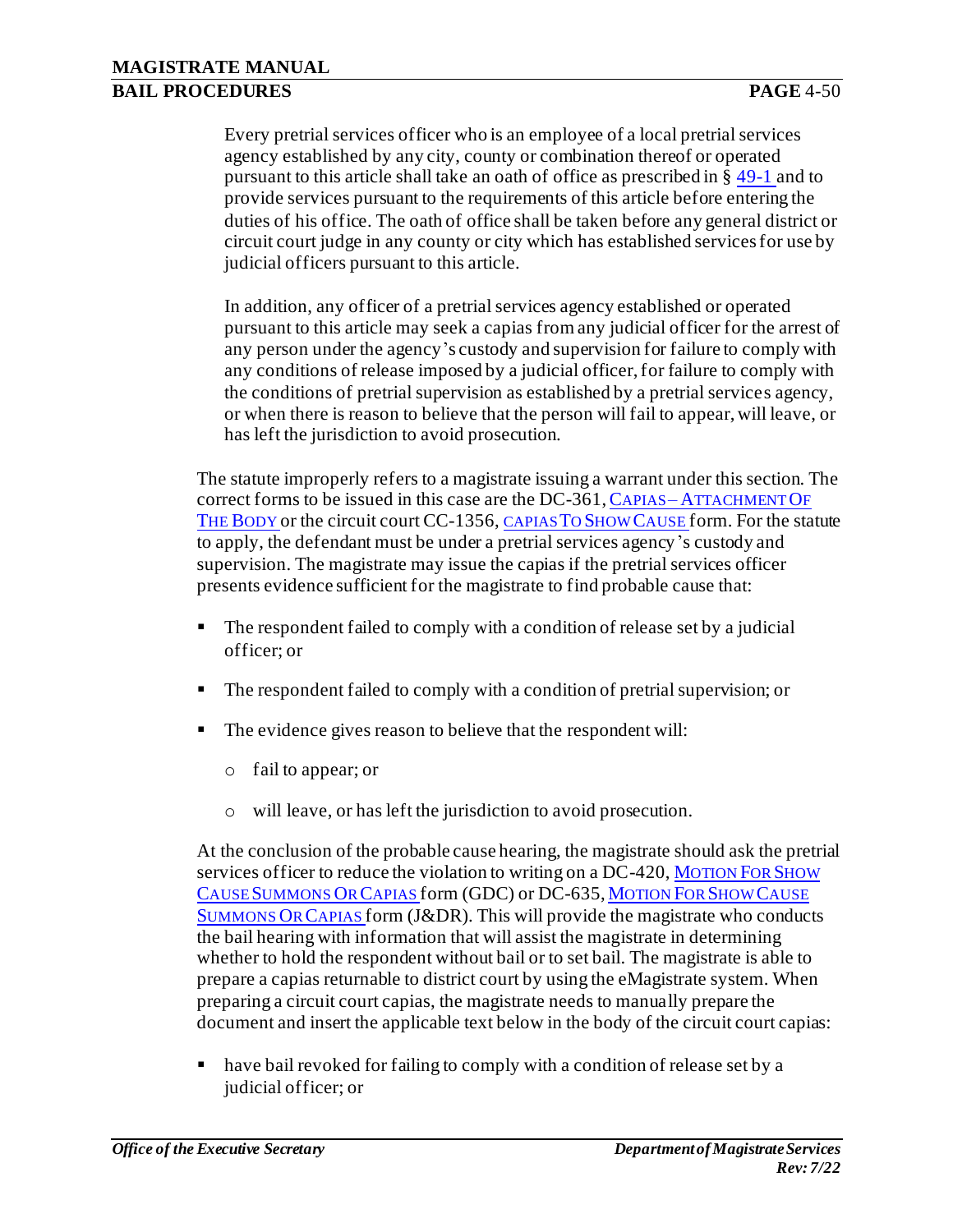- have bail revoked for failing to comply with a condition of pretrial supervision; or
- have bail revoked because there is reason to believe that the respondent will fail to appear, or because there is reason to believe that the respondent will leave or has left the jurisdiction to avoid prosecution.

The magistrate also may wish to contact pretrial services directly for additional information prior to making a bail determination. Although not specifically provided for in the language of this statute, a law enforcement officer should bring the respondent forthwith before a judicial officer for a bail hearing after arrest upon a capias issued pursuant to this statute. After determining bail, the magistrate will either release the respondent on bail, or commit him or her to jail pending the revocation hearing before the appropriate court.

#### **C. Violations of Local Community-Based Probation Program Conditions**

Virginia Code § 19.2-303.3 allows a court to sentence a defendant to a local community-based probation program. Subsection C of this statute allows any judicial officer to issue a capias for the arrest of a person who fails to abide by the terms of the local community-based probation program based upon a complaint of a sworn officer of a local probation agency. The subsection states:

Any sworn officer of a local community-based probation services agency established or operated pursuant to the Comprehensive Community Corrections Act for Local-Responsible Offenders (§ 9.1-173 et seq.) may seek a capias from any judicial officer for the arrest of any person on local community-based probation and under its supervision for (i) intractable behavior; (ii) refusal to comply with the terms and conditions imposed by the court; (iii) refusal to comply with the requirements of local community-based probation supervision established by the agency; or (iv) the commission of a new offense while on local community-based probation and under agency supervision.

Before a magistrate has the authority to issue a capias in this situation, the defendant must be under custody and supervision of a local probation program established or operated pursuant to the Comprehensive Community Corrections Act for Local-Responsible Offenders. *See* Virginia Code § 9.1-173, et seq. The magistrate must issue the capias if the officer for the local probation agency presents evidence sufficient for the magistrate to find probable cause that the defendant is:

- exhibiting "intractable behavior";
	- o "intractable behavior" is behavior that:
		- ‒ indicates a defendant's unwillingness or inability to conform his behavior to that which is necessary for successful completion of the program, or
		- ‒ is so disruptive as to threaten the successful completion of the program by other participants;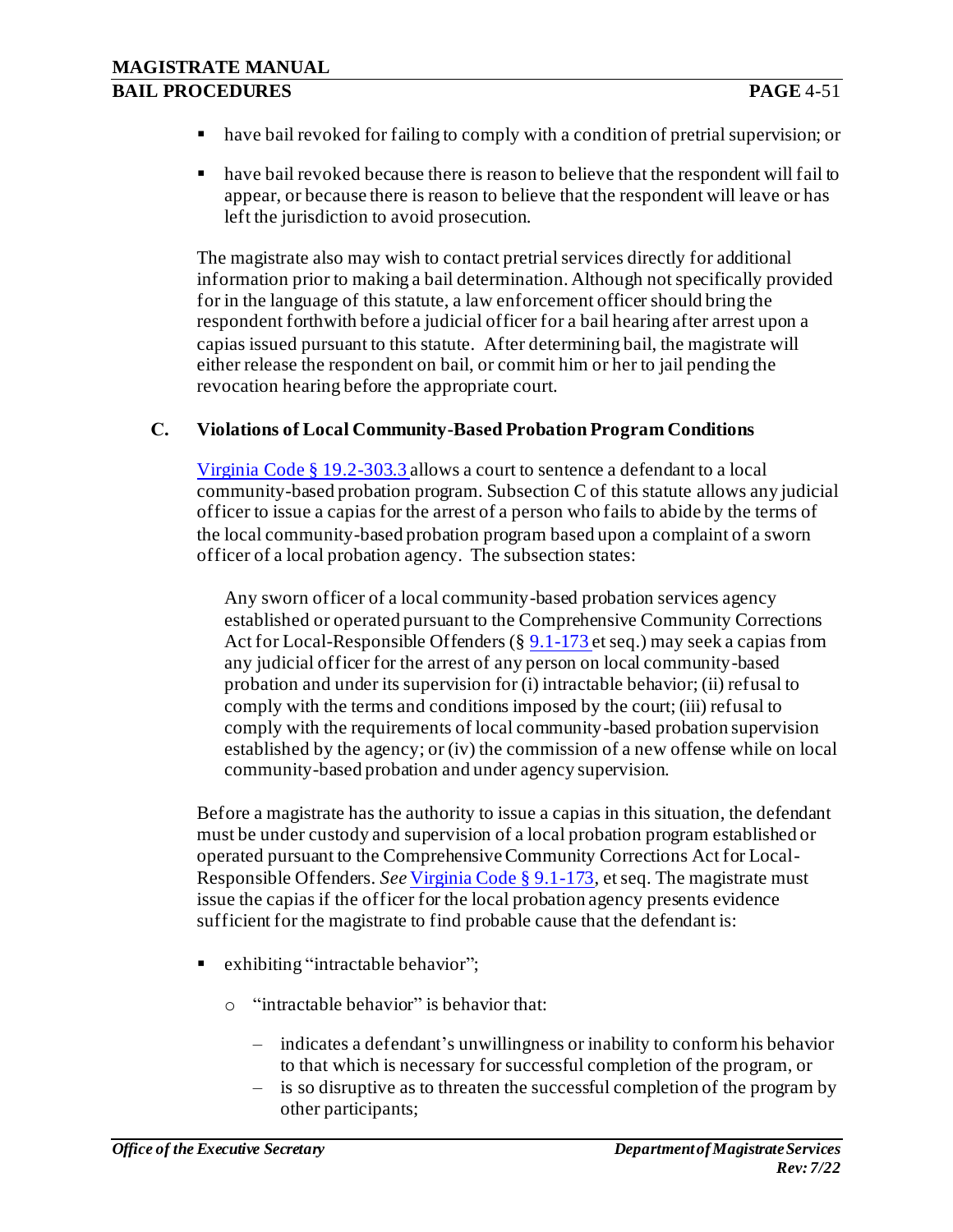## **OR**

■ refusing to comply with the terms and conditions imposed by the court;

### **OR**

■ refusing to comply with the requirements of local probation supervision established by the program;

### **OR**

■ the defendant committed new offense while on local probation and under program supervision.

At the conclusion of the probable cause hearing, the magistrate should ask the local probation officer to reduce the violation to writing on a DC-420, M[OTION](http://www.courts.state.va.us/forms/district/dc420.pdf) FOR SHOW CAUSE S[UMMONS](http://www.courts.state.va.us/forms/district/dc420.pdf) OR CAPIAS form (GDC) or DC-635, M[OTION](http://www.courts.state.va.us/forms/district/dc635.pdf) FOR SHOW CAUSE S[UMMONS](http://www.courts.state.va.us/forms/district/dc635.pdf) OR CAPIAS form (J&DR). This will provide the magistrate who conducts the bail hearing with information that will assist the magistrate in determining whether to hold the respondent without bail or to set bail. The magistrate is able to prepare a capias returnable to district court by using the eMagistrate system. When preparing one of the capias forms returnable to circuit court, the magistrate needs to manually prepare the document and insert the applicable text below in the body of the circuit court capias:

- have (his) (her) suspended sentence and supervision revoked, and be required to serve whatever sentence was originally imposed by the court and fulfill such other terms and conditions of supervision as the court deems appropriate for exhibiting intractable behavior; or
- have (his) (her) suspended sentence and supervision revoked, and be required to serve whatever sentence was originally imposed by the court and fulfill such other terms and conditions of supervision as the court deems appropriate for refusing to comply with the terms and conditions imposed by the court; or
- have (his)(her) suspended sentence and supervision revoked, and be required to serve whatever sentence was originally imposed by the court and fulfill such other terms and conditions of supervision as the court deems appropriate for refusing to comply with the requirements of local probation supervision established by the program; or
- have (his) (her) suspended sentence and supervision revoked, and be required to serve whatever sentence was originally imposed by the court and such other terms and conditions of supervision as the court deems appropriate because the respondent committed a new offense while on local probation and under program supervision.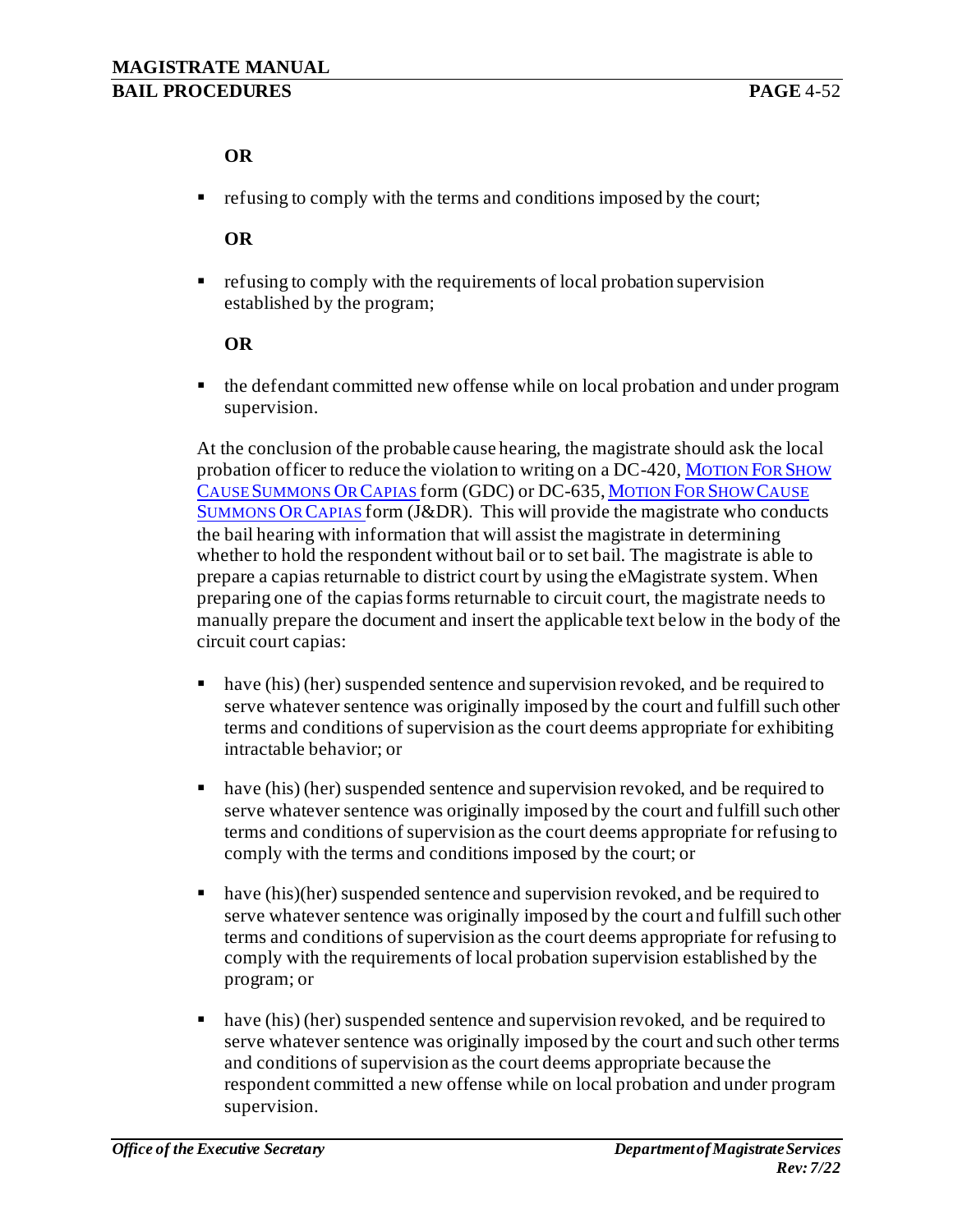The magistrate may wish to contact the local-responsible offender's probation program directly for additional information prior to making a bail determination. Although not specifically provided for in the language of Va. Code § 19.2-303.3 subsection C or, a law enforcement officer should bring the respondent forthwith before a judicial officer for a bail hearing after arrest upon a capias issued pursuant to this statute. *Cf*. Va. Code § 19.2-234. After determining bail, the magistrate will either release the respondent on bail, or commit him or her to jail pending the revocation hearing before the appropriate court.

## **XIII. RECOGNIZANCE TO KEEP THE PEACE**

#### **A. The "Peace Bond" Process**

Though not often issued by courts, the recognizance to keep the peace can be a useful process in certain situations. A recognizance to keep the peace is sometimes called a "peace bond" in common parlance. Normally, the magistrate would only consider issuing a warrant of arrest to initiate the recognizance to keep the peace procedures if the magistrate feels that a situation might erupt into a violent confrontation, but neither party has committed a criminal act constituting a jailable offense. If someone has committed a criminal act the best course of action would be for the magistrate to issue a warrant of arrest charging the crime and checking the "**not permitted**" box if the charge is a misdemeanor. In this way, the magistrate is able to gain control of the situation through a proper bail decision. The primary function of the recognizance to keep the peace is to diffuse a situation before it escalates to criminal behavior.

Only a court may require someone to give a recognizance to keep the peace. If at the hearing the court finds that the allegations of the complainant are correct, the court may require the defendant and the surety, if any, to sign a DC-364, R[ECOGNIZANCE](http://oesinet/forms/dcmasters/300s.pdf) AND BOND TO KEEP THE P[EACE](http://oesinet/forms/dcmasters/300s.pdf) form. If the defendant is unable to meet the terms of the recognizance and/or bond required to keep the peace, the court may commit the defendant to jail pursuant to Va. Code § 19.2-21.

#### **B. Magistrate Procedures**

Virginia Code §§ 19.2-19 through 19.2-22 set forth the procedures for the recognizance to keep the peace. Virginia Code § 19.2-20 describes the procedures for issuance of the warrant.

Pursuant to  $Va$ . Code § 19.2-22, a law enforcement officer has the authority to make a</u> warrantless arrest if a person commits one of the three acts listed in  $Va$ . Code  $\S 19.2$ -19. Upon arrest the officer must bring the accused before a magistrate. The procedures for a warrantless arrest are the same as those for a citizen complaint.

The statute directs the magistrate to hold a hearing to determine whether probable cause exists to believe that any of the grounds for issuance outlined in  $Va$ . Code § 19.2-19 has occurred. Virginia Code § 19.2-20 specifically requires the magistrate to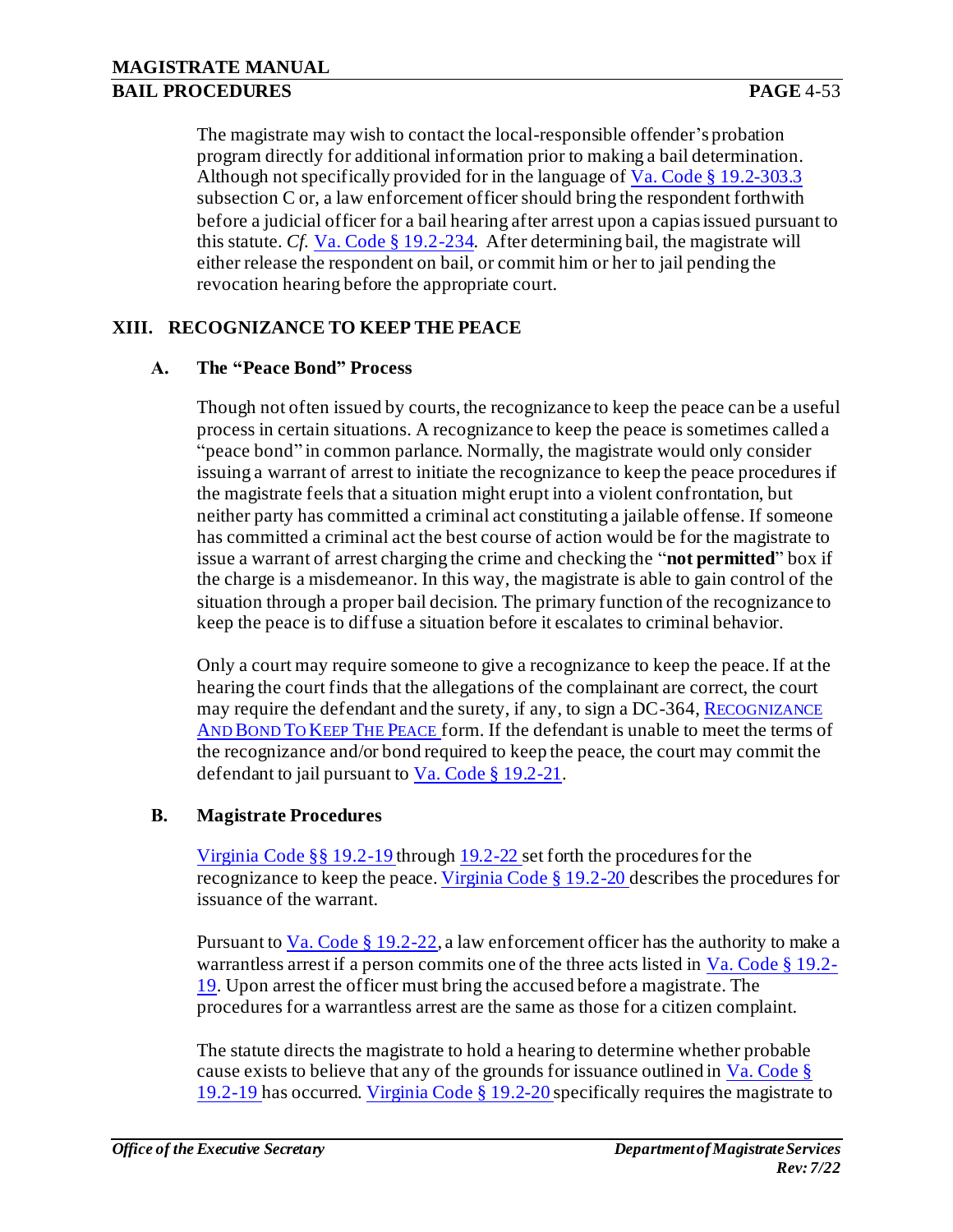examine the complainant and any of the complainant's witnesses under oath, and also requires the complainant to reduce the complaint to writing. The magistrate must determine whether the person complained about has threatened to:

- kill or injure another; or
- commit violence or injury against another person or another's property; or
- unlawfully trespass upon another's property.

Upon a probable cause finding that one of the three grounds for issuance exists, the magistrate must issue a warrant to begin the process. Once the defendant is before the magistrate for a bail hearing, the magistrate conducts the bail hearing. Again, the magistrate is only attempting to gain control of a potentially explosive situation by imposing conditions of release appropriate to that situation. The setting of bail is not the actual "peace bond" or recognizance to keep the peace. The magistrate's only function in the bail process is to set reasonable bail terms for the appearance of the accused at the actual court hearing and to ensure the good behavior of the accused pending that hearing. The court will determine if a recognizance to keep the peace is required and what terms, if any, for that recognizance may be imposed.

A summary of the procedures for warrants issued for a recognizance to keep the peace hearing are as follows:

- Examine the complainant and any witnesses under oath.
- Require the complainant to reduce the evidence to writing on DC-311, CRIMINAL COMPLAINT form.
- Have the complainant sign the DC-311, CRIMINAL COMPLAINT form.
- **•** Determine whether probable cause exists that the accused made one or more of the threats listed in Va. Code § 19.2-19.
- **EXECUTE:** Issue a DC-314, WARRANT OF ARREST M[ISDEMEANOR](http://oesinet/forms/dcmasters/300s.pdf) (STATE) form if probable cause exists. Make the warrant returnable to the appropriate district court.
- When the arresting officer brings the accused before a magistrate, the magistrate then conducts a bail hearing in accordance with  $Va$ . Code § 19.2-123.</u>

## **XIV.PERSONS CHARGED WITH NON-JAILABLE OFFENSES**

The United States Supreme Court ruled in the case of Pulliam v. Allen, 466 U.S. 522, 104S. Ct. 1970, 80 L.Ed. 2d 565 (1984), that magistrates may not incarcerate an accused charged with a non-jailable offense merely because the accused cannot meet bond. In Pulliam, the defendants brought suit against a Culpeper, Virginia, magistrate alleging that she committed defendants, charged with public intoxication, to jail when the defendants were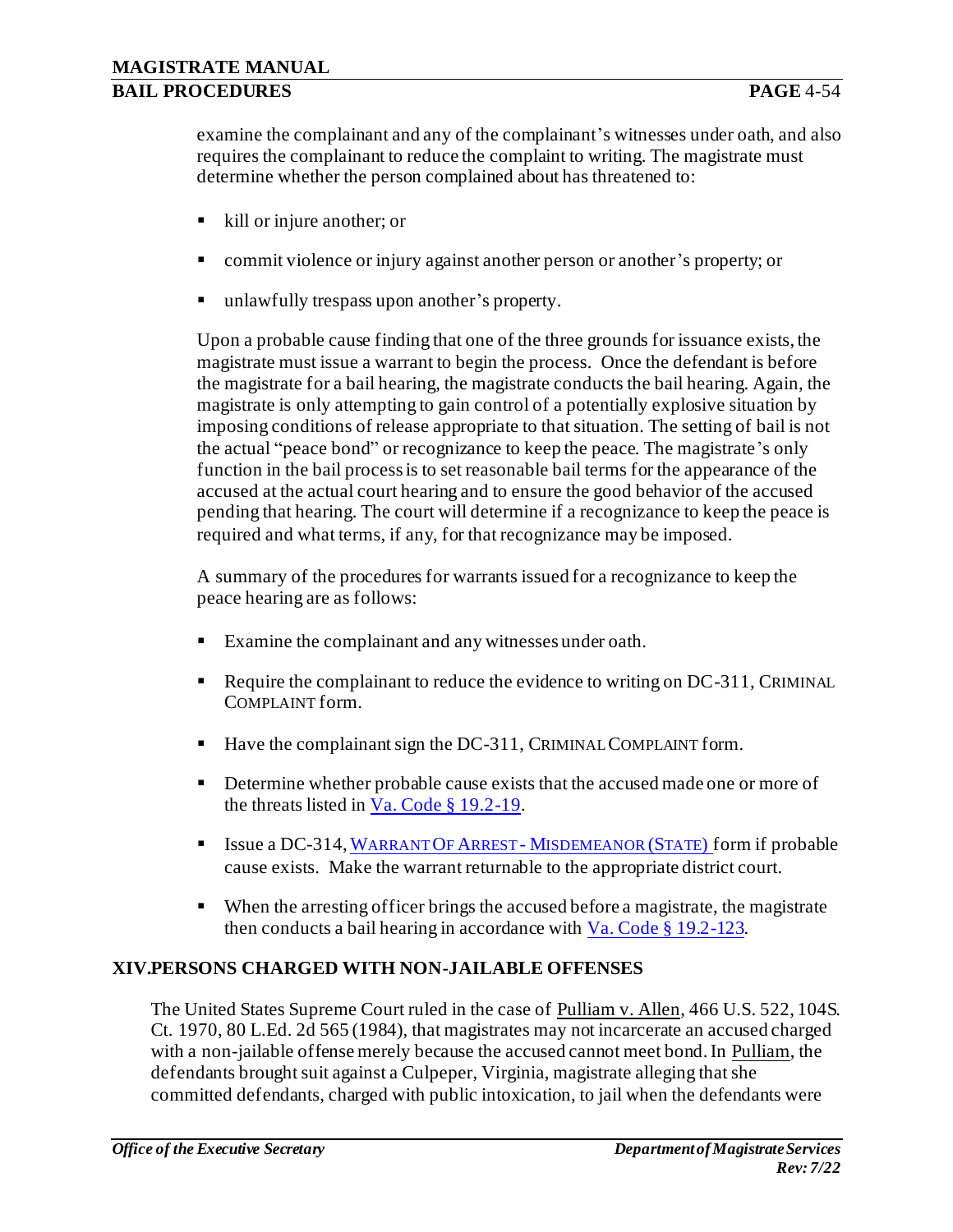not able to post a cash bond. The United States Supreme Court ruled that this practice was unconstitutional. The Court stated that:

Any pretrial detention for persons arrested for Class 3 and Class 4 misdemeanors on the grounds that the person is lawfully deemed likely to be a danger to himself or others may last only so long as such danger persists and must cease when the condition which created the danger changes or abates, or arrangements are made for release of the person into third-party custody under circumstances which abate the danger.

The Court further stated that "The practice ... under which persons are confined prior to trial on offenses for which no jail time is authorized solely because they cannot meet bond is unconstitutional."

The holding of the Pulliam v. Allen, and Va. Code  $\S 19.2-74$  both provide that a magistrate may issue an arrest warrant for a person charged with public intoxication. The magistrate also may incarcerate a defendant arrested for public intoxication if the magistrate has probable cause to believe the accused is likely to be a danger to himself/herself or others, if the defendant is not a suitable candidate for release to a custodian, or a custodian is not available to take custody of the accused. The Court in Pulliam held that the magistrate must release defendants incarcerated for this offense when the reason for the incarceration is no longer present. Consequently, the magistrate must release the accused when the accused reaches a point of sobriety at which he or she is no longer a danger to himself or herself. Additionally, once a custodian safely can take custody of the defendant and can keep, in the judgment of the magistrate, the defendant from posing a danger, the magistrate must release him or her.

If an accused is charged with a traffic infraction or a non-jailable offense with the exception of public intoxication, the arresting officer must release the accused on a summons unless one of the exceptions listed in Va. Code §§ 19.2-74, 46.2-940, or 46.2-945 is present.

However, if an officer does arrest an accused charged with a non-jailable offense (except public intoxication) or a traffic infraction, or if a complainant desires to obtain a charge against an accused for a non-jailable offense, the magistrate should, upon a finding of probable cause, issue a DC-319, S[UMMONS](http://oesinet/forms/dcmasters/300s.pdf) and not a DC-314, W[ARRANT](http://oesinet/forms/dcmasters/300s.pdf) OF ARREST - M[ISDEMEANOR](http://oesinet/forms/dcmasters/300s.pdf) (STATE) or DC-315, WARRANT OF ARREST - M[ISDEMEANOR](http://oesinet/forms/dcmasters/300s.pdf) (LOCAL).

Similarly, if a citizen acts as a complainant in a probable cause hearing concerning a nonjailable offense, the issuance of a summons in such situations precludes any possible detention of the accused, and thus complies with the directives of Pulliam v. Allen, *supra*.

## **XV. APPEAL BONDS**

Preparation of appeal bonds requires special consideration from magistrates. Prior to processing an appeal bond, the magistrate must ensure that the clerk or judge is not available to take the bond. The applicable language of  $Va$ . Code § 16.1-135 states: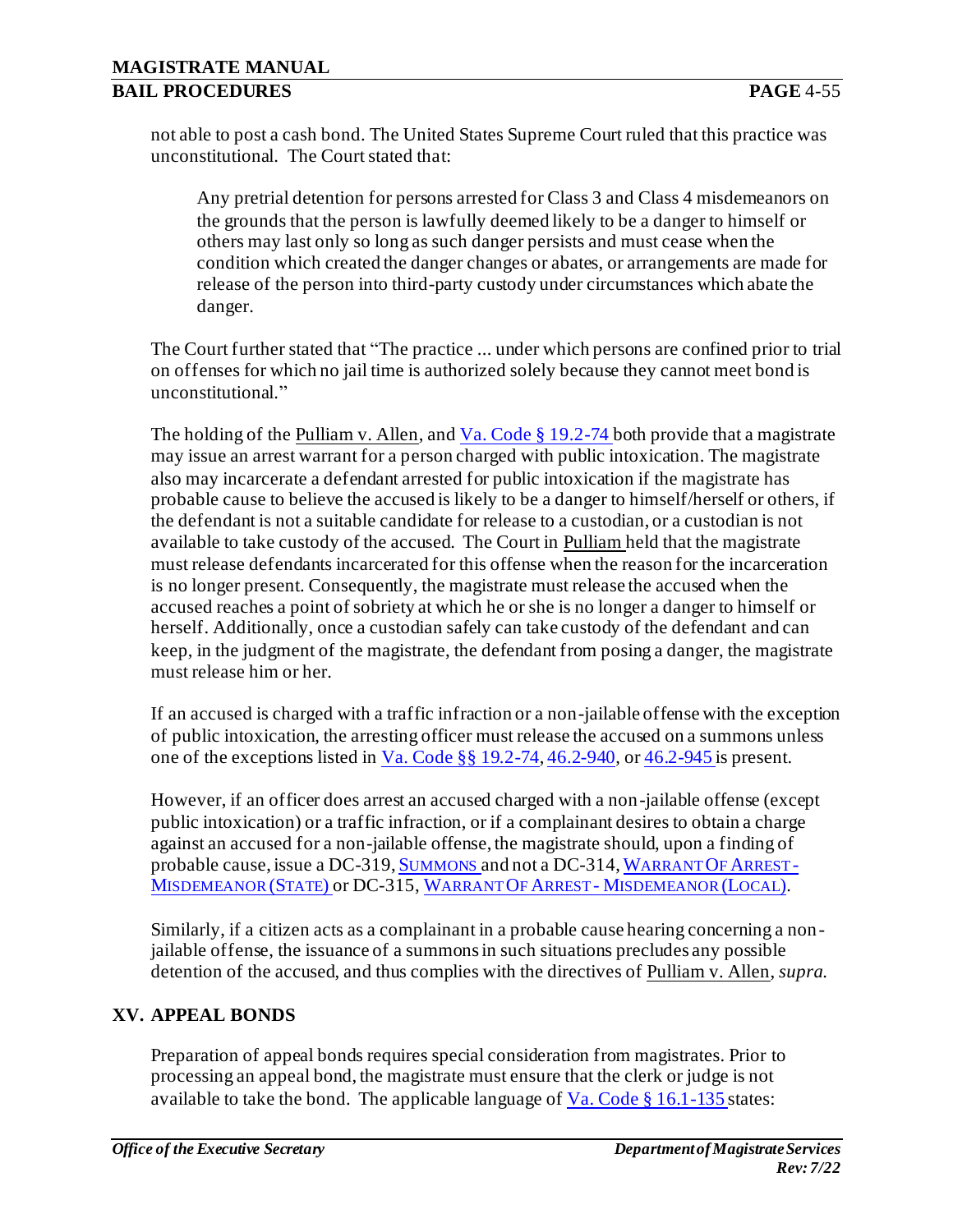Any person who has been convicted of an offense in a district court and who has noted an appeal, either at the time judgment is rendered or subsequent to its entry, shall be given credit for any bond that he may have posted in the court from which he appeals and shall be treated in accordance with the provisions of Article 1 (§ 19.2-119 et seq.) of Chapter 9 of Title 19.2. Any new bond which may be required for the release of such person pending the appeal shall be given before the judge or the clerk of the district court and treated in accordance with Article 1 of Chapter 9 of Title 19.2; however, if the judge or clerk is not available to take the bond, the bond may be given before a magistrate serving the jurisdiction.

Practical problems may arise when a magistrate's office is located at a regional jail, which houses inmates for multiple jurisdictions. Long distances between regional jails and clerk's offices may render the judge and the clerk unavailable, within the meaning of Va. Code § 16.1-135. Magistrates whose offices are located at regional jails should seek guidance from the chief magistrate and judges concerning this issue.

Secondly, the magistrate must verify that the accused has filed a DC-370, NOTICE OF APPEAL - CRIMINAL form. The accused may not file this form with the magistrate. Instead, the accused must file the notice with the district court clerk's office that entered the conviction. Virginia Code § 16.1-132 provides that: "Any person convicted in a district court of an offense not felonious shall have the right, at any time within ten days from such conviction, … to appeal to the circuit court…"

Virginia Supreme Cour[t Rule 7A:13](http://www.courts.state.va.us/courts/scv/rulesofcourt.pdf) states: "All appeals shall be noted in writing. An appeal is noted only upon timely receipt in the clerk's office of the writing. An appeal may be noted by a party or by the attorney for such party…" (Emphasis Added)

Virginia Supreme Cour[t Rule 8:20](http://www.courts.state.va.us/courts/scv/rulesofcourt.pdf) states: "All appeals shall be noted in writing. An appeal is noted only upon timely receipt in the clerk's office of the writing. An appeal may be noted by a party or by the attorney for such party." (Emphasis Added)

Virginia Supreme Cour[t Rule 3A:19](http://www.courts.state.va.us/courts/scv/rulesofcourt.pdf) states: "The accused or his counsel shall advise the judge or clerk of the juvenile and domestic relations district court, within 10 days after convictions of his intention to appeal…"

The clerk or judge notes sentencing information, bail information, and the court date to which the defendant will be bonded on the DC-356, DISPOSITION NOTICE form. The clerk also notes on the form whether the defendant has filed the DC-370, NOTICE OF APPEAL - CRIMINAL form with the clerk's office. Therefore the DC-356, DISPOSITION NOTICE form should contain all the information necessary for the magistrate to complete the release of the defendant on bail.

Virginia Code §§ 16.1-135 and 19.2-125 state that if the defendant notes an appeal of a district court conviction, the court must give the accused credit for any bond already posted. If the court requires any new bond pending the appeal, and if the magistrate is processing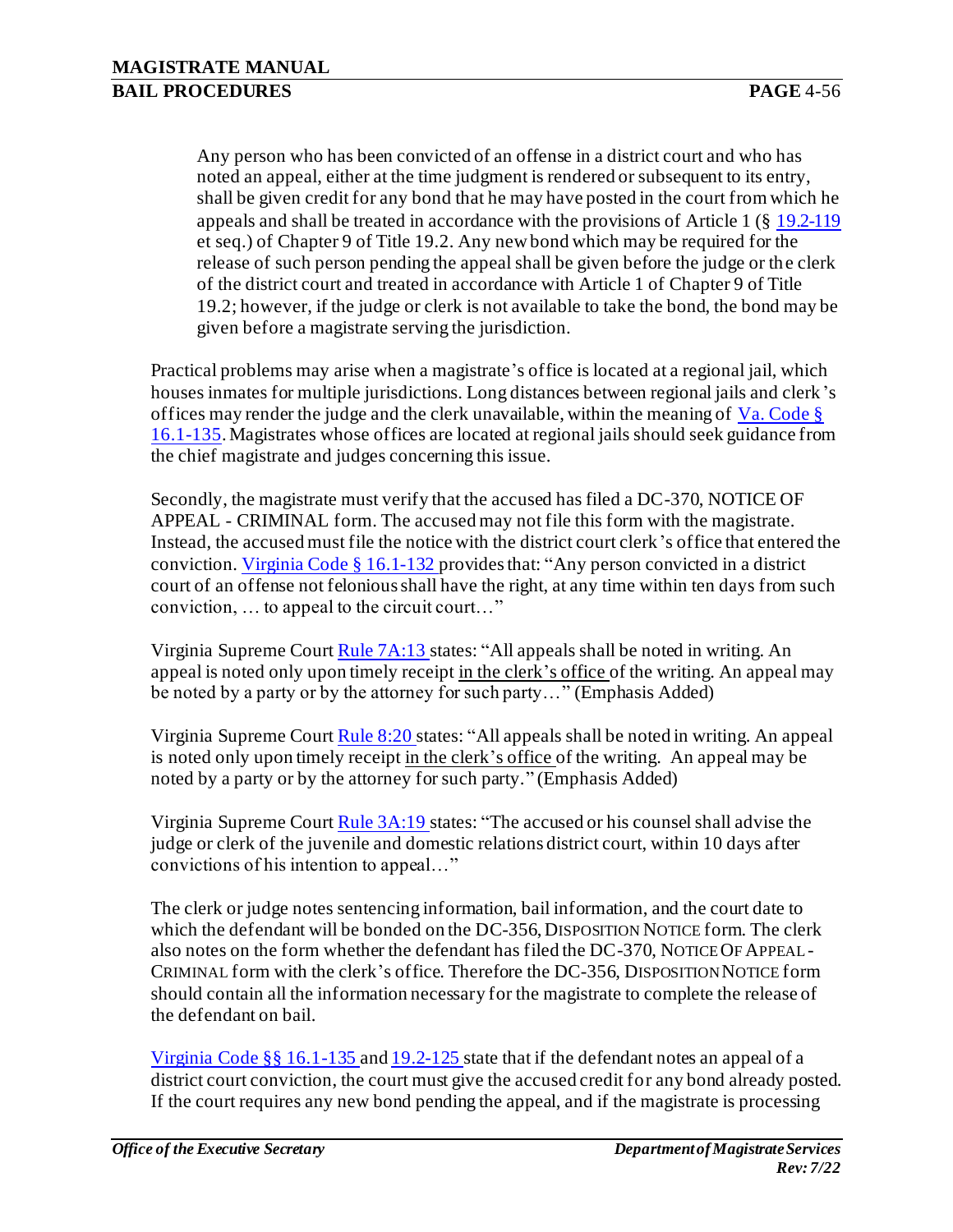the release, he or she must determine how many days have passed since the defendant's conviction. The applicable language of  $Va$ . Code § 16.1-135 states:

Any new bond which may be required for the release of such person pending the appeal shall be given before the judge or the clerk of the district court and treated in accordance with Article 1 of Chapter 9 of Title 19.2; however, if the judge or clerk is not available to take the bond, the bond may be given before a magistrate serving the jurisdiction. Whenever an appeal is taken and the ten-day period prescribed by § 16.1-133 has expired the papers shall be promptly filed with the clerk of the circuit court.

If less than ten days have passed since the court convicted the accused and the clerk's office is not available to take the appeal bond, the magistrate needs to prepare the DC-330, R[ECOGNIZANCE](http://oesinet/forms/dcmasters/300s.pdf) form in which the accused would agree to appear before the circuit court on the date specified in the DC-356, DISPOSITION NOTICE form. Should the defendant or a surety post a cash bond, the magistrate would make the magistrate's check payable to the district court, not the circuit court. The magistrate then forwards all paperwork to the district court from which the appeal was noted.

If ten or more days have passed since the court convicted the accused and the district court clerk's office is not available to take the appeal bond, the magistrate prepares the DC-330, R[ECOGNIZANCE](http://oesinet/forms/dcmasters/300s.pdf) form and forwards all paperwork to the appropriate circuit court. Should the defendant or a surety post a cash bond after the first ten days from the date of conviction, the magistrate would make the magistrate's check payable to the circuit court.

Virginia Code § 8.01-676.1 describes security costs associated with filing a notice of appeal to the Court of Appeals or the Supreme Court. Magistrates should not process these bonds. Virginia Code § 8.01-676.1 (F) states that:

Each bond filed shall be executed by a party or another on his behalf, and by surety approved by the clerk of the court from which appeal is sought, or by the clerk of the Supreme Court or the clerk of the Court of Appeals if the bond is ordered by such Court.

*See* also Va. Code § 19.2-319.

## **XVI.BAIL PROCEDURES IN CONNECTION WITH SUPPORT CASES**

To comprehend support cases, a magistrate must understand the distinction between civil contempt and criminal contempt. When a court finds a person in criminal contempt, the court will sentence the respondent to jail for a specific period of time for failure to make support payments. Upon a finding of civil contempt in support cases, the court will jail the respondent until he pays the support owed. In other words, the respondent has the "keys to the jail" in a civil contempt case because he can control when he is released by following the court's order. In a criminal contempt case, the respondent does not control his release, since payment of the support does not affect his jail sentence. In support cases where the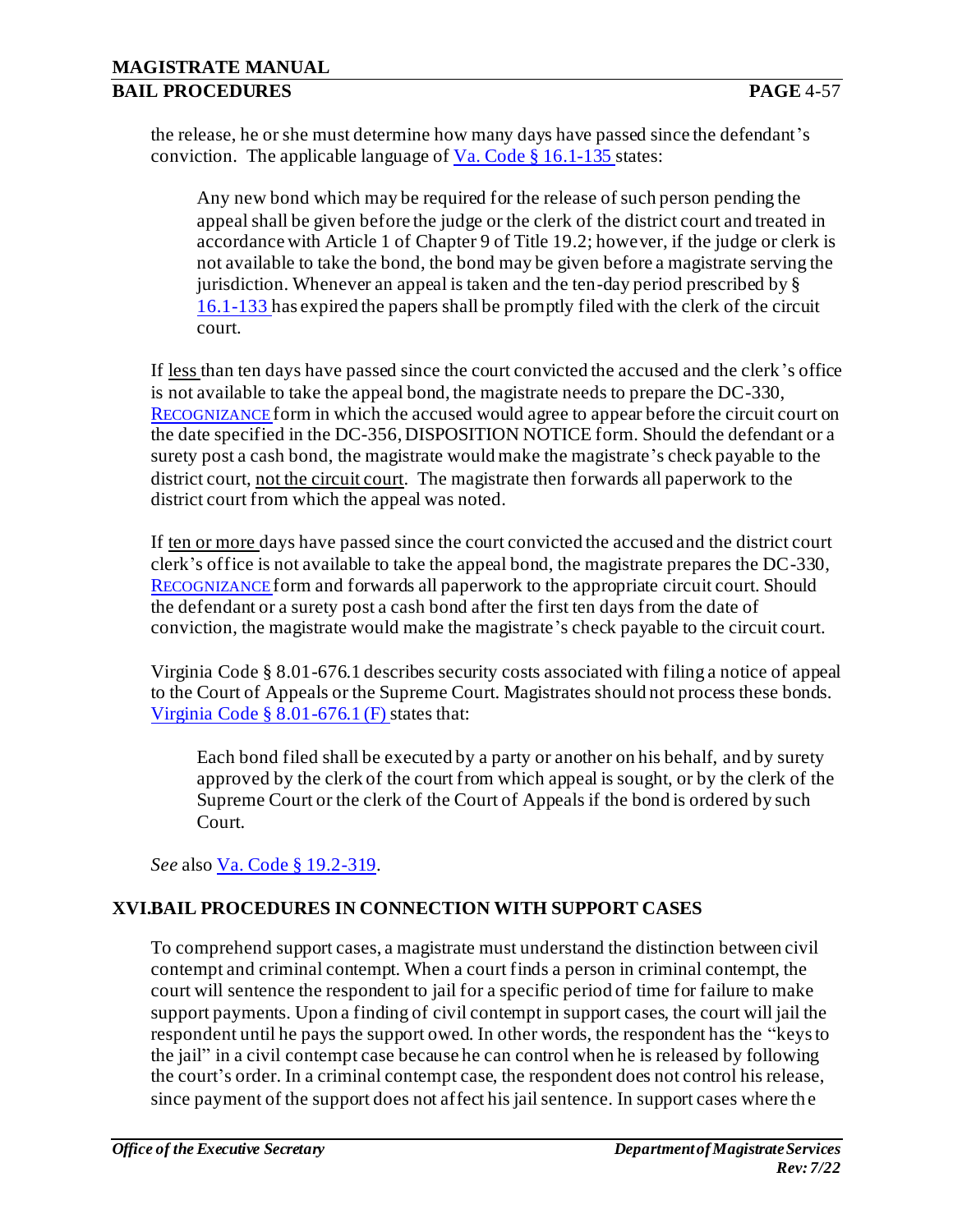judge finds the respondent in civil contempt, the judge usually orders the respondent jailed until such time that he pays a specific sum of money to the person owed the support. When the judge has jailed the respondent for civil contempt, the clerk or judge will note this on the DC-356, DISPOSITION NOTICE form. The clerk or judge also will specify to whom the respondent must pay the support payment. The magistrate does not become involved with collecting this money. The respondent, or someone on his behalf, must pay the party specified in the order directly. Once the respondent makes such payment, the court then releases him. The magistrate is not involved in the release process in civil contempt cases.

Virginia Code § 16.1-296 sets forth procedures for bail in appeal cases. Subsection H of this statute states:

No appeal bond shall be required of a party appealing from an order of a juvenile and domestic relations district court except for that portion of any order or judgment establishing a support arrearage or suspending payment of support during pendency of an appeal. In cases involving support, no appeal shall be allowed until the party applying for the same or someone for him gives bond, in an amount and with sufficient surety approved by the judge or by his clerk if there is one, to abide by such judgment as may be rendered on appeal if the appeal is perfected or, if not perfected, then to satisfy the judgment of the court in which it was rendered. Upon appeal from a conviction for failure to support or from a finding of civil or criminal contempt involving a failure to support, the juvenile and domestic relations district court may require the party applying for the appeal or someone for him to give bond, with or without surety, to insure his appearance and may also require bond in an amount and with sufficient surety to secure the payment of prospective support accruing during the pendency of the appeal. An appeal will not be perfected unless such appeal bond as may be required is filed within 30 days from the entry of the final judgment or order. However, no appeal bond shall be required of the Commonwealth or when an appeal is proper to protect the estate of a decedent, an infant, a convict or an insane person, or the interest of a county, city or town.

There are three possible manifestations of a support arrearage case:

- The court establishes or sets a support arrearage.
- The court establishes or sets a support arrearage and finds the respondent in civil contempt.
- The court establishes or sets a support arrearage and finds the respondent in criminal contempt.

In any one of the three possible manifestations, there may also be an accrual bond required upon an appeal. This bond is for the purpose of covering additional support payments tha t will accrue during the pendency of the appeal of the case. See the discussion that follows below for appeals and the handling of bail and bond during an appeal.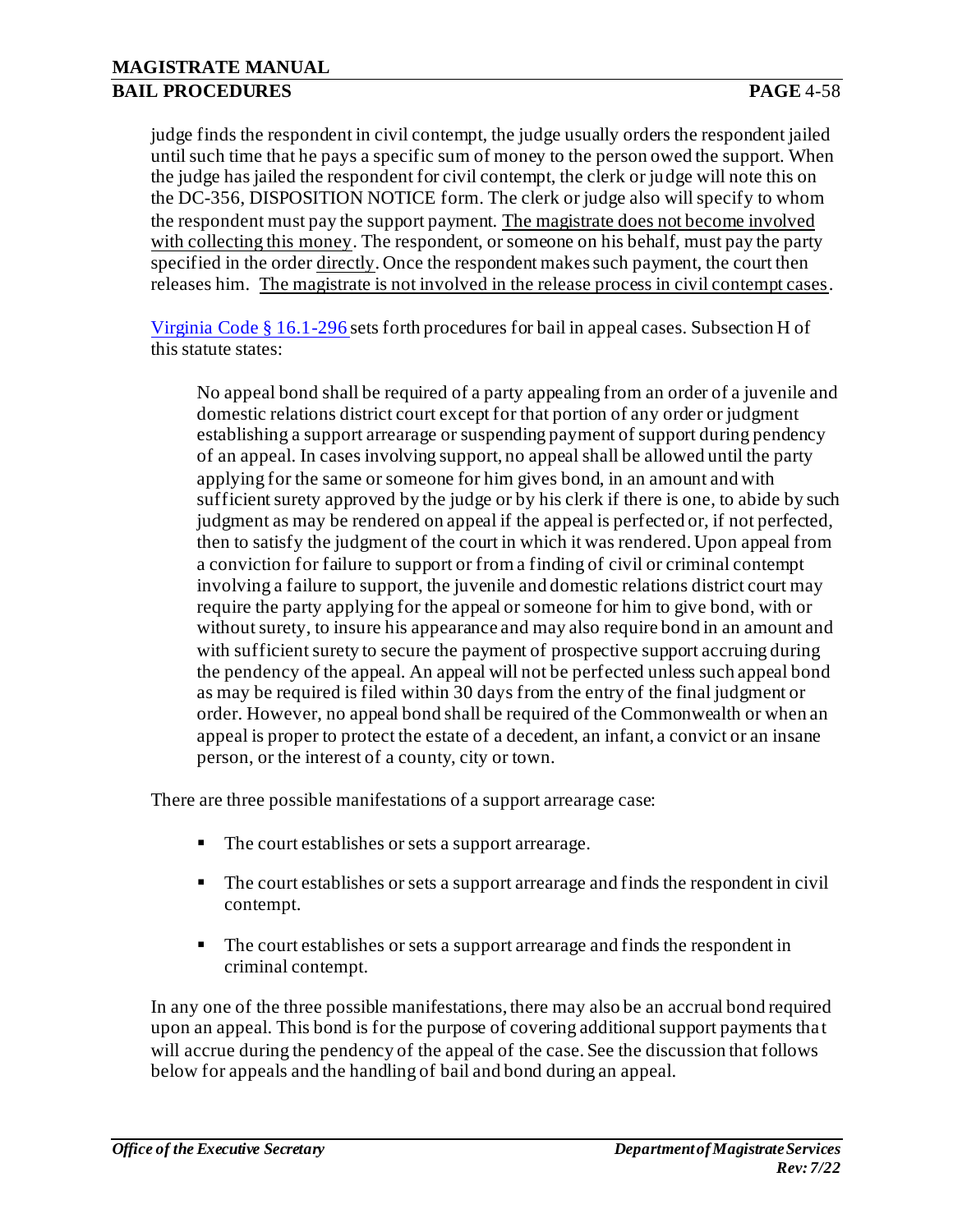The respondent may appeal the decision of the juvenile and domestic relations district court in all three situations. Appeal bond procedures differ according to the underlying type of case. In a case where the court sets or establishes support arrearage only, the respondent must "file" the appeal bond to secure the arrearage with the clerk of the juvenile and domestic relations district court within thirty days from the entry of the final judgment or order. If the respondent does not file this appeal bond for arrearage within the thirty-day time period, the appeal does not go forward to the circuit court. The magistrate is not involved in this appeal bond for arrearage.

As a result of the Courts' decisions in May v. Walker, 253 Va. 319 (1997) and Mahoney v. Mahoney, 34 Va. App. 63 (2000), the Attorney General opined that where the court sets or establishes a support arrearage and also finds the respondent in civil contempt, the respondent must file an appeal bond to secure the arrearage with the clerk within thirty days of the judgment to perfect the appeal on the issues of arrearage and civil contempt. *See*  Attorney General Opinion to Lewis dated 4/11/02 (2002, page 127); *Court rulings in Commonwealth ex rel. May v. Walker and Mahoney v. Mahoney overrule Avery v. Commonwealth, Department of Social Services, which allows bifurcated appeal in case of father found guilty of civil contempt for failure to pay court-ordered child support. Requirement that, within 30 days of juvenile court civil contempt ruling, party post appeal bond based on amount of support arrearage to perfect appeal to circuit court for trial de novo*.

If the respondent fails to file this arrearage appeal bond within the thirty-day time period, the appeal dies and the circuit court never gains jurisdiction to conduct the *de novo* trial on these issues. Since the respondent would be held in jail on the civil contempt, the juvenile and domestic relations district court also would either set bail in this case or hold the respondent, without bail, pending the circuit court trial. If the court requires a secured or unsecured bond for appearance, this bond is separate and distinct from the arrearage appeal bond. Although the magistrate does not have the authority to process the arrearage bond, the magistrate is authorized to release the respondent on the conditions that the court set for appearance.

Even though the respondent had not yet filed the arrearage appeal bond with the juvenile and domestic relations district court, he is eligible for release on bail for appearance in the circuit court. If at the time the magistrate prepares the DC-330, R[ECOGNIZANCE](http://oesinet/forms/dcmasters/300s.pdf) form for the appearance portion of the civil contempt appeal, and the respondent has not yet filed the arrearage appeal bond with the clerk, the magistrate must set a condition of release that requires the respondent to file the arrearage appeal bond with the clerk within thirty days of the date of the order establishing arrearage. The magistrate must explain to the respondent that if he does not file the arrearage bond with the court within thirty days, the court will issue a capias for his arrest, and that he will no longer have the ability to appeal the underlying arrearage establishment or the finding of civil contempt. Upon arrest on this capias, the magistrate must conduct a bail hearing for the bail revocation hearing. Unless the respondent has proof of the filing of the arrearage bond, the magistrate should be reluctant to release the respondent on bail. At the revocation hearing, if the judge finds that the respondent failed to timely file the arrearage bond with the court, the judge will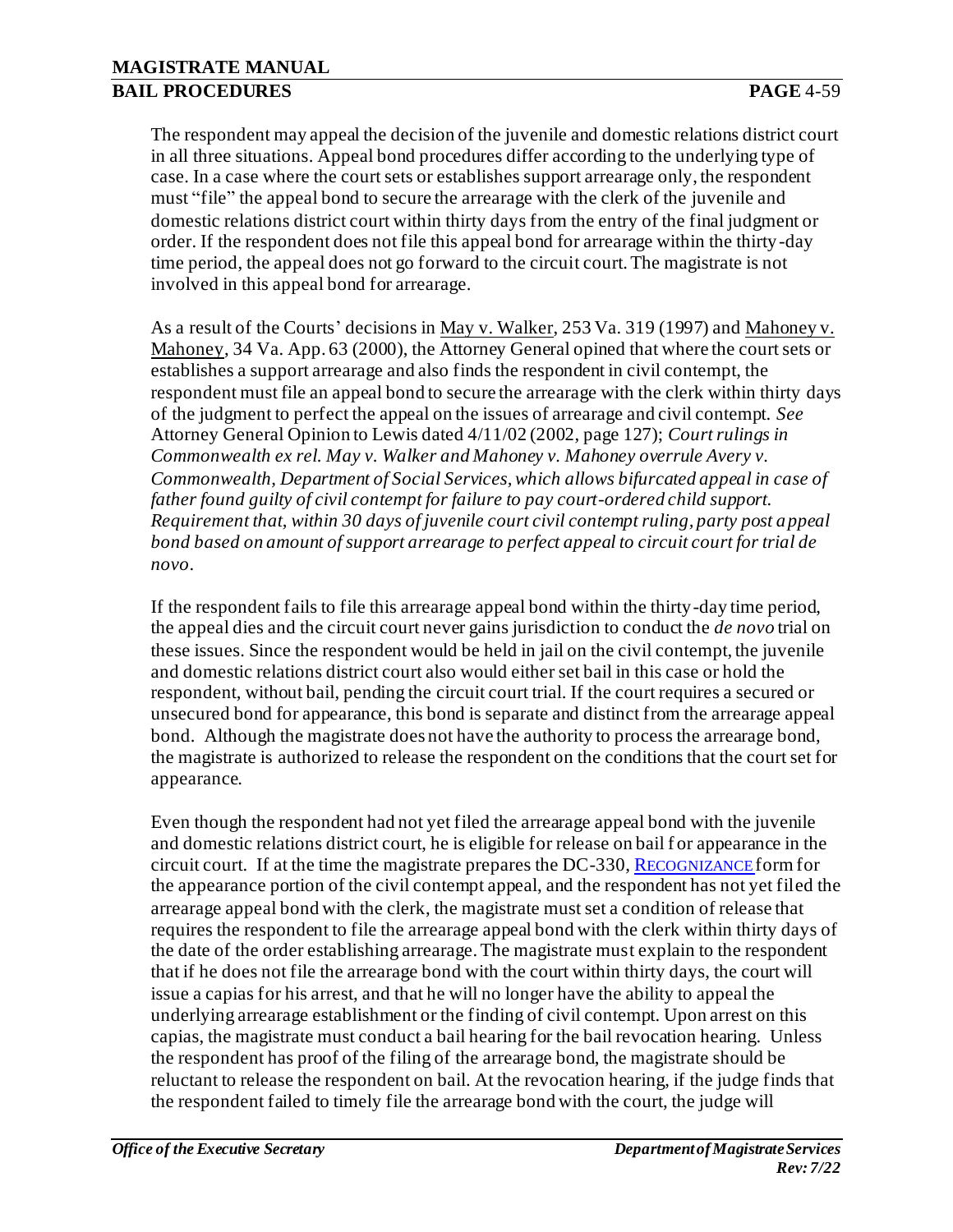reimpose the civil contempt finding and the respondent will remain in jail until he abides by the order of the court.

The case where the court sets or establishes an arrearage and also finds the respondent in criminal contempt requires different procedures. In criminal cases, a respondent does not have to meet the requirements of an arrearage bond in order to perfect the appeal to the circuit court. If the respondent fails to file the arrearage bond with the clerk, the appeal still goes forward but the court may incarcerate the defendant until the circuit court conducts the trial. For this reason, the appeal procedures for criminal contempt differ from civil contempt. In support arrearage cases where the court establishes arrearage and also finds the respondent in criminal contempt, the court will set an arrearage appeal bond as well as conditions of bail for appearance in circuit court. This is consistent with the civil contempt appeal process. A secured or unsecured bond likely will be made a condition of release.

The appeal of the criminal contempt is perfected at the time of filing of the notice of appeal, and if the respondent is unable to meet the obligations under the arrearage appeal bond or the obligations of a bond set as part of the conditions of release, the circuit court still will conduct the trial on the issue of criminal contempt and arrearage. If the respondent is in jail pending the appeal of the establishment of the arrearage and criminal contempt, the respondent is eligible for release from jail even though he has not filed the arrearage bond with the clerk.

If at the time the magistrate prepares the DC-330, R[ECOGNIZANCE](http://oesinet/forms/dcmasters/300s.pdf) form for the criminal contempt appeal, the respondent has not yet filed the arrearage appeal bond with the clerk, the magistrate must set a condition of release that requires the respondent to file the arrearage appeal bond with the clerk within thirty days of the date of the order establishing arrearage. If the respondent fails to file the arrearage appeal bond, the court will issue a capias for the respondent's arrest for failing to abide by the conditions of release. This capias will initiate a bail revocation hearing. If the court revokes bail for failure to file the arrearage bond, the respondent remains in jail during the pendency of the appeal. The appeal continues, however, and the circuit court has jurisdiction to proceed to trial on the issue of criminal contempt and arrearage.

In addition to setting an arrearage appeal bond and setting bail for appearance in circuit court, the juvenile and domestic relations district court also may require the respondent to file a bond to secure the payment of prospective support that will accrue during the pendency of the appeal. Again this bond is separate and distinct from the arrearage appeal bond, and from a secured or unsecured bond set as a condition of release. Where the court establishes an arrearage only, the respondent must file this prospective bond with the clerk within thirty days of the order or judgment. If the respondent fails to file the prospective bond within the thirty-day period, the circuit court loses jurisdiction to try the case, and the appeal dies. If the appeal is from an order establishing arrearage and a finding of either civil or criminal contempt, the respondent is eligible for release from jail even though the respondent has not yet filed the arrearage or prospective bond with the clerk. If the respondent has not yet filed the prospective bond, should the court required one, the magistrate must set as a condition of release on the DC-330, R[ECOGNIZANCE](http://oesinet/forms/dcmasters/300s.pdf) form that the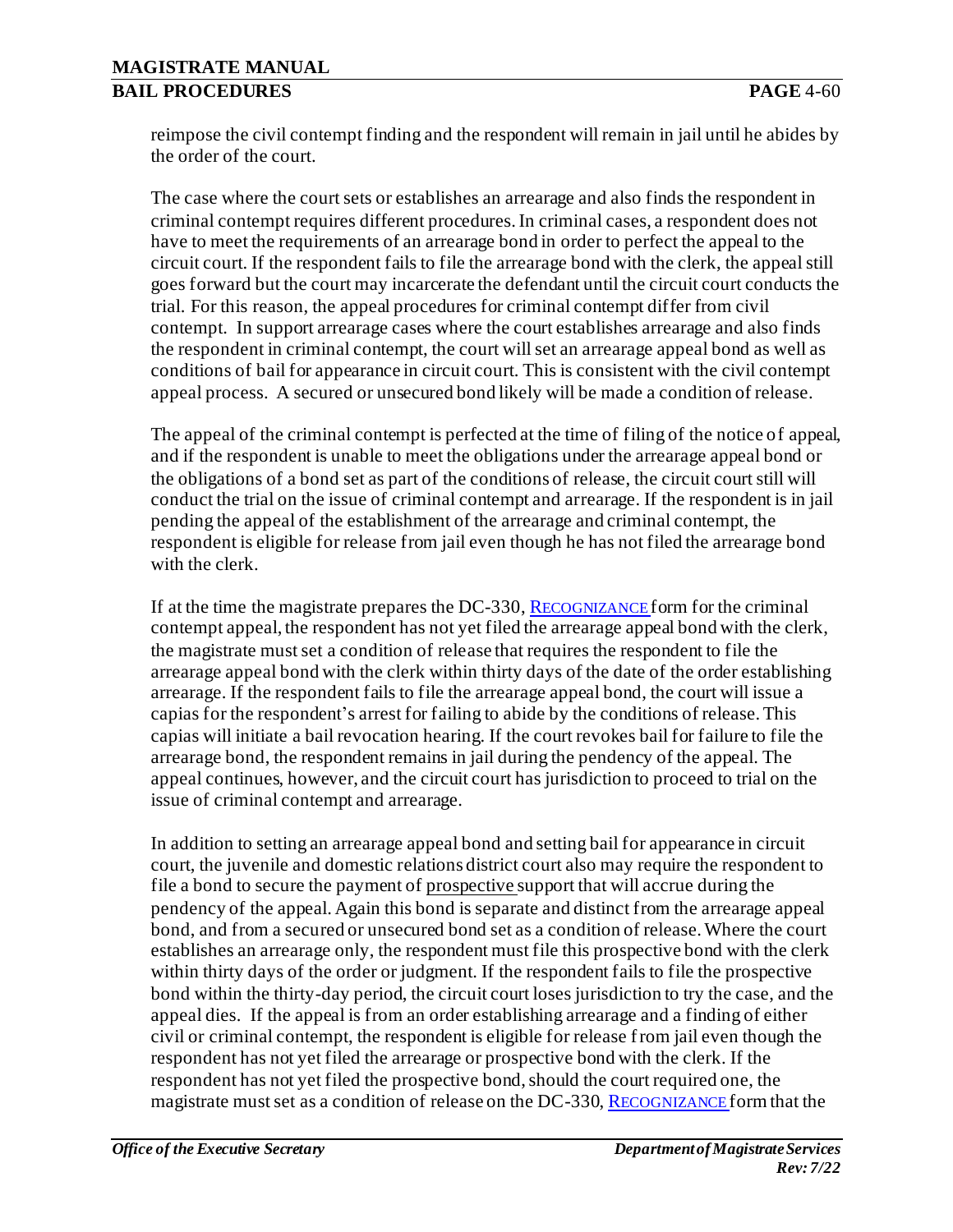respondent file the prospective bond with the clerk within thirty days of the date of the date of the order and finding of criminal contempt. In civil contempt cases, if the respondent fails to file the prospective bond with the court within thirty days, the appeal dies. The juvenile and domestic relations district court then would conduct a bail revocation hearing for failure to abide by the conditions of release. If the court revokes bail, the respondent remains in jail until he obeys the initial court order. In criminal contempt cases, if the respondent fails to file the prospective bond with the clerk within the time specified, the respondent would violate the conditions of release and would be subject to having the court revoke bail during the pendency of the appeal. At the court would then conduct a bail revocation hearing. Regardless of whether the court revokes bail for failure to abide by the conditions of release, the respondent's appeal goes forward.

If the respondent fails to meet the conditions of bail for the thirty days following the finding of civil contempt, but has filed the arrearage bond (and the prospective bond if required), the magistrate may release the respondent if he is able to meet the bail conditions after the initial thirty-day period. If, however, the respondent failed to file the arrearage bond with the clerk within the thirty-day time period, the appeal dies and he is not eligible for release on bail after that point. In criminal contempt cases, if the respondent fails to file the arrearage bond within the thirty-day period and still is in jail after that time period, the court, not the magistrate, must make any release on bail decisions, since the respondent then could not meet the bail condition of filing the arrearage bond with the clerk within thirty days. If the respondent fails to meet the conditions of bail for the thirty days following the finding of criminal contempt, but has filed the arrearage bond (and the prospective bond if required), the magistrate may release the respondent if he is able to meet the bail conditions after the initial thirty-day period.

The magistrate is to follow the accounting procedures set forth in the "Accounting and Prepayment" chapter of this manual, with the following exception. If the respondent posts a cash bond to satisfy the bail conditions set by the court, the magistrate must make the magistrate's check payable to the juvenile and domestic relations district court if the case is still within the thirty-day period after establishment of arrearage and the finding of either civil or criminal contempt. The magistrate must set the respondent's appearance, however, in the circuit court when preparing the DC-330, R[ECOGNIZANCE](http://oesinet/forms/dcmasters/300s.pdf) form. The magistrate transmits all documents to the juvenile and domestic relations district court if within the initial thirty-day period after the establishing arrearage and the finding of contempt.

## **XVII. SURETY'S CAPIAS AND BAILPIECE RELEASE**

Virginia Code §§ 19.2-149 and 19.2-150 set forth the procedures whereby a surety may be relieved of the obligations of a bond. As stated earlier the accused is known as the "principal" when discussing the obligations of a bond. The DC-330, R[ECOGNIZANCE](http://oesinet/forms/dcmasters/300s.pdf) form is the bailpiece. There are several ways in which the surety may cause the arrest of the accused.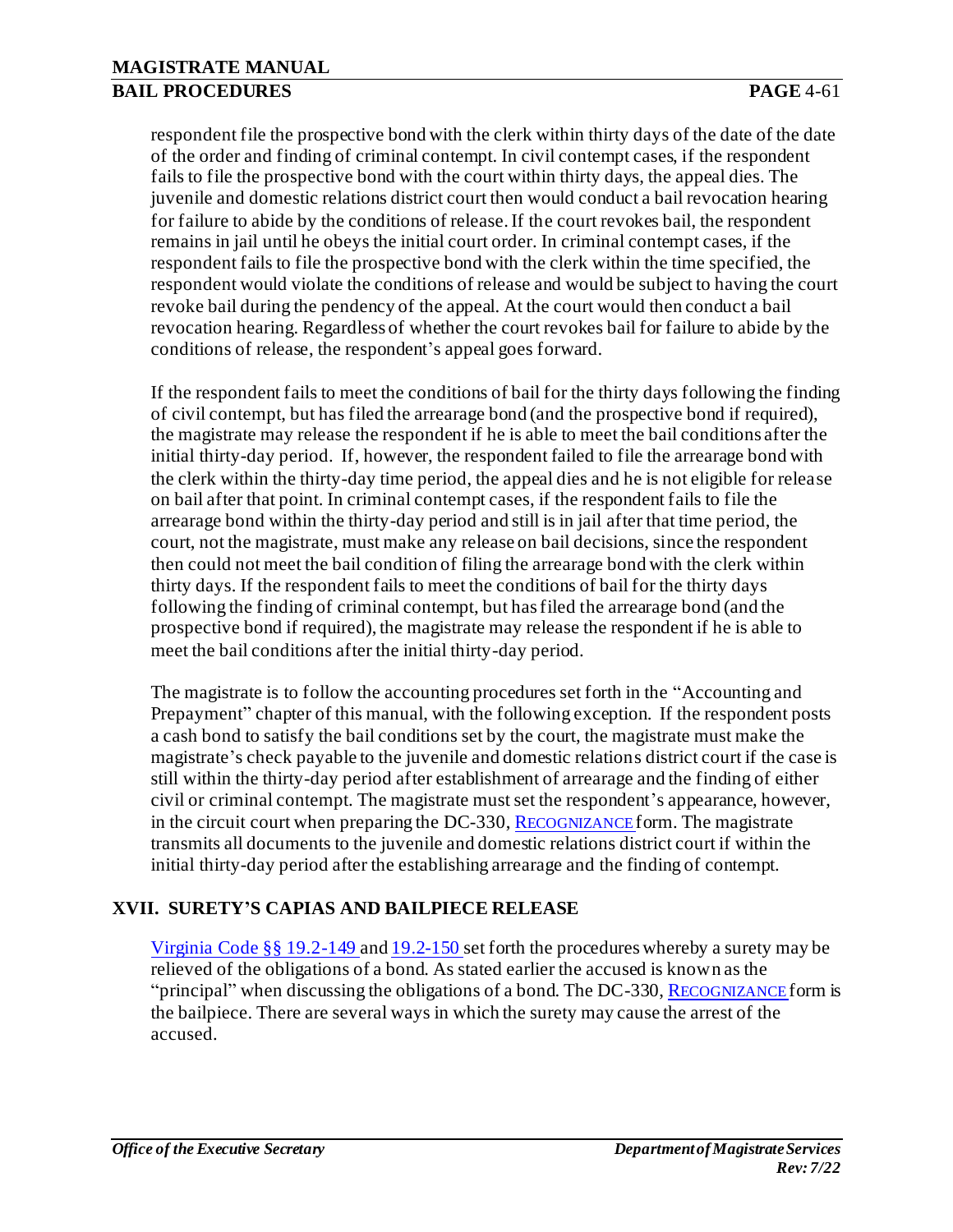- 1. A bail bondsman or his licensed bail enforcement agent may arrest the principal and surrender him to the court in the locality in which the recognizance was taken or before which the appearance is required;
- 2. A bail bondsman or his licensed bail enforcement agent may arrest the principal and surrender him to the sheriff or jailer of the county or city where the court before which such principal's appearance is required is located; or
- 3. Any surety may apply to the judge, clerk, or magistrate, who must issue a capias for the arrest of such principal. This capias may be executed by the bail bondsman or his licensed bail enforcement agent, or a sheriff, sergeant, or police officer.

Pursuant to  $Va$ . Code  $\S 19.2$ -149, upon the application of a surety, a magistrate shall issue a</u> DC-331, [SURETY'S CAPIAS AND BAILPIECE RELEASE.](http://www.courts.state.va.us/forms/district/dc331.pdf) Va. Code § 19.2-149 requires the surety to state the basis for which the capias is being requested and space is provided on the DC-331[, SURETY'S CAPIAS AND BAILPIECE RELEASE f](http://www.courts.state.va.us/forms/district/dc331.pdf)or this purpose. The reason provided by the surety has no effect on the magistrate's requirement to issue. As long as the court has not disposed of the case, the magistrate must issue the surety's capias upon the request of the surety.

Pursuant to subsection B of Va. Code  $\S 19.2$ -149, when a bail bondsman makes application for a surety's capias, the bondsman shall deposit the greater of 10 percent of the amount of the bond or \$50 unless bondsman's reason for seeking the surety's capias is that the principal failed to appear in any court. This requirement does not apply to non-compensated sureties. *See* the "Accounting and Prepayments" chapter of this manual for instructions on how to process and account such deposit.

Subsection B of  $Va$ . Code § 19.2-149 also describes the process by which the bondsman</u> may petition the court to return the deposit:

*The bondsman shall petition the court within 15 days from the surrender of the principal to show cause, if any can be shown, why the bondsman is entitled to the amount deposited. If the court finds that there was sufficient cause to surrender the principal, the court shall return the deposited funds to the bondsman. If the court finds that the surrender of the principal by the bondsman was unreasonable, the deposited funds shall be returned to the payer. Remission of funds shall not be issued by the court until the sixteenth day after the finding.*

The bail bondsman, his licensed bail enforcement agent, or any authorized law enforcement officer may execute the DC-331, SURETY'S CAPIAS AND B[AILPIECE](http://www.courts.state.va.us/forms/district/dc331.pdf) RELEASE. If the surety requesting the capias is a bail bondsman or a licensed bail enforcement agent and he wishes to execute the capias, the magistrate must give him the capias to execute. If the surety requests that law enforcement execute the capias or if the surety is not a bail bondsman or a licensed bail enforcement agent, the magistrate should deliver the capias to the appropriate sheriff's office or police department. The magistrate must also transmit a copy of the capias to the court before which the principal's appearance is required by the close of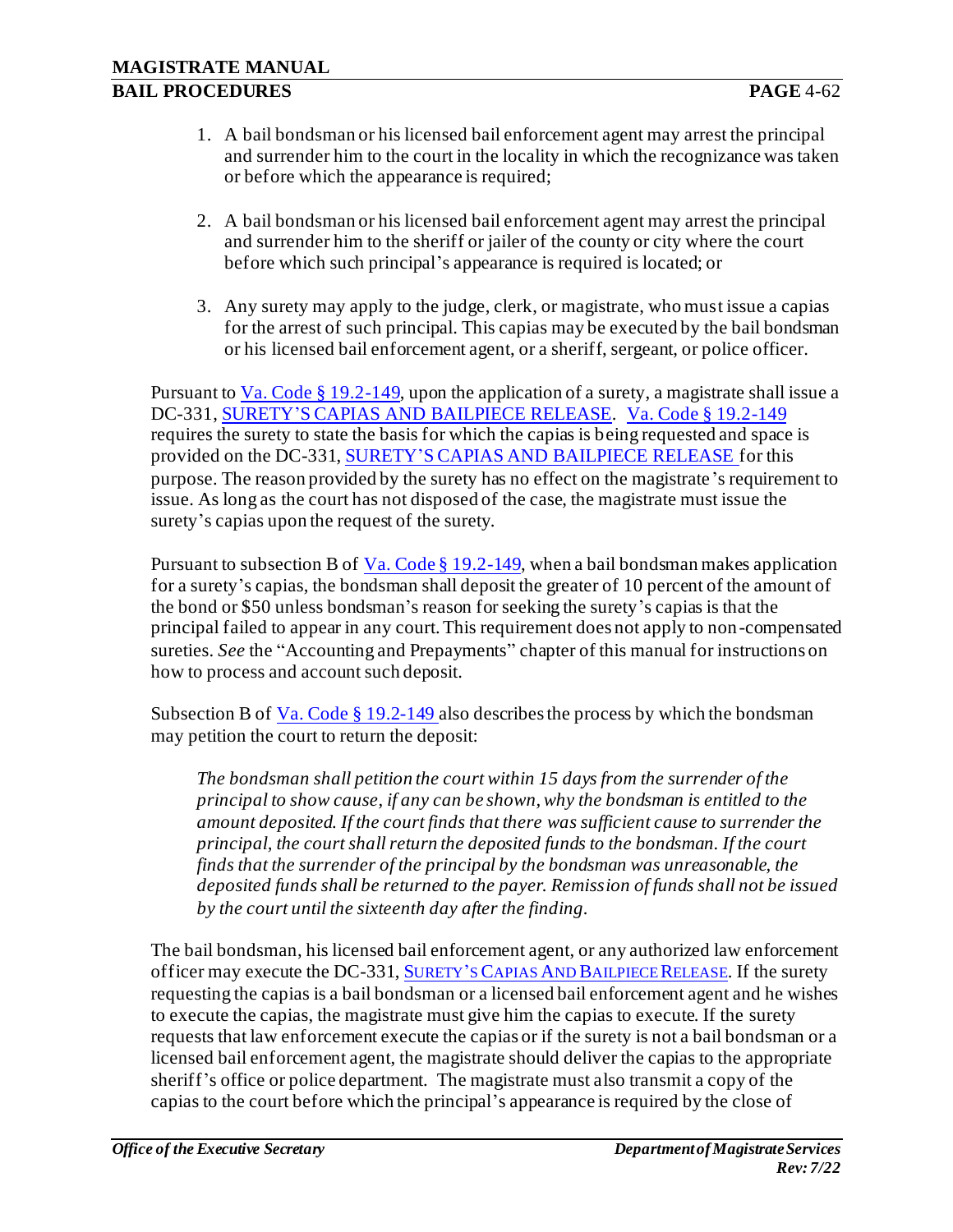business on the next day that is not a Saturday, Sunday, legal holiday, or day on which the court is lawfully closed. The person executing the capias must deliver the principal and capias to the sheriff or jailer of the locality in which the appearance of the principal is required. Thereupon, the statute discharges the surety from liability for any act that the principal commits after the execution of the capias. Va. Code § 19.2-149 specifically requires the sheriff or jailer to deliver the capias to the clerk of the court with an endorsement acknowledging delivery of such principal to his custody.

Upon the arrest of the accused, Va. Code  $\S 19.2$ -150 states that if the bail bondsman or a licensed bail enforcement agent surrenders the principal directly to the court, the court then enters an order documenting the accused's surrender and noting bail. If the bail bondsman or his licensed bail enforcement agent surrenders the principal to the sheriff or jailer, that officer then gives the surety a certificate of the fact. After such surrender, the statute states:

After such surrender the person shall be treated in accordance with the provisions of Article 1 (§ 19.2-119 et seq.) of Chapter 9 of this title unless the court or judge thereof has reason to believe that no one or more conditions of release will reasonably assure that the person will not flee or pose a danger to any other person or to the community.

Virginia Code § 19.2-5 provides: "The word 'judge' as used in this title, unless otherwise clearly indicated by the context in which it appears, shall mean and include any judge, associate judge or substitute judge, or magistrate, of any court."

Virginia Code § 19.2-234 requires that: "officer who, under a capias from any court, arrests a person accused of an offense shall proceed in accordance with § 19.2-80 and Article 1 (§ 19.2-119 et seq.) of Chapter 9 of Title 19.2 regarding bail." These statutes require the sheriff or jailer to bring the accused before a magistrate or other judicial officer for a bail hearing at the time of the surety's surrender of the accused or upon the arrest of the accused pursuant to a DC-331, SURETY'S CAPIAS AND B[AILPIECE](http://www.courts.state.va.us/forms/district/dc331.pdf) RELEASE. The accused is eligible again for bail. At the bail hearing, the magistrate is determining bail on the charges that underlay the surety's capias. (The surety's capias is merely a document that brings the accused back into custody.) Normally, the magistrate will reinstate the bail conditions upon which the accused originally was released. If the magistrate believes, however, that the accused presents a flight or safety risk from new evidence presented in this bail hearing, the magistrate may increase the bond and/or impose new conditions of release, or alternatively, the magistrate may hold the accused without bail. If the defendant is able meet the original conditions of bail reinstated, or the new conditions of bail, if any, then the magistrate would prepare a DC-330, R[ECOGNIZANCE](http://oesinet/forms/dcmasters/300s.pdf) form. If the accused is unable to meet the original conditions of bail reinstated, the new conditions of bail, if any, or is held without bail then the magistrate would prepare a DC-352, C[OMMITMENT](http://oesinet/forms/dcmasters/300s.pdf) ORDER form.

## **XVIII.WITNESS RECOGNIZANCE**

Whenever it appears that it will be impossible to compel a material witness to testify by issuance of a subpoena, then upon an affidavit alleging such, a judge pursuant to  $Va$ . Code§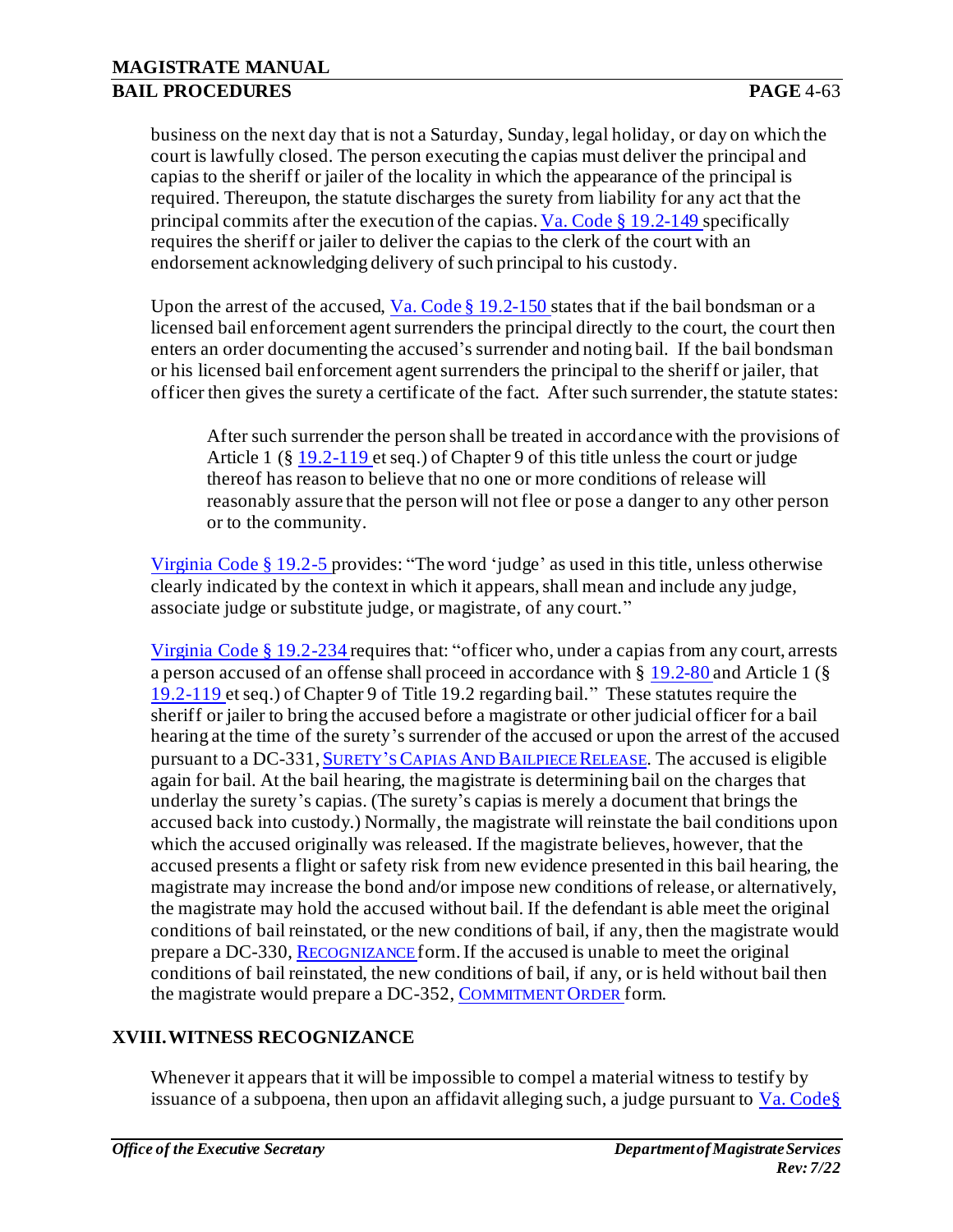[19.2-127](https://law.lis.virginia.gov/vacode/title19.2/chapter9/section19.2-127/) may inquire into the conditions that are necessary for release under the procedures of Article 1 of Chapter 9 ([§ 19.2-119](https://law.lis.virginia.gov/vacode/title19.2/chapter9/section19.2-119/) et seq.) of Title 19.2 Code of Virginia. The court may conduct a bail hearing and set conditions of release for the witnesses. In the rare case where the magistrate is processing the release of a witness on bail, the magistrate must use the DC-329, RECOGNIZANCE (WITNESS) form instead of the criminal DC-330, R[ECOGNIZANCE](http://oesinet/forms/dcmasters/300s.pdf) form. This form is supplied as a printed version form and the magistrate should contact the chief magistrate to obtain the form if necessary.

## **XIX.ARREST UNDER MILITARY LAW**

### **A. Arrest Under Virginia Military Law**

For procedures related to a magistrate issuing a process under Title 44 relating to Virginia Military law *see* the section entitled, Virginia Arrest Warrants Issued Under Virginia Military Law in the "Adult Arrest Procedures" chapter of this manual.

If a law enforcement officer takes custody of a person named in a warrant issued pursuant to  $Va$ . Code §§ 44-41.1, the officer will most likely bring the person before</u> a magistrate for a bail hearing. As the violation is a Class 4 misdemeanor, the magistrate should consider releasing the accused on a recognizance or on an unsecured bond. Additional terms that could be considered appropriate would be to require the accused to report as ordered for active duty. Upon releasing the accused, the magistrate should forward the warrant and DC-330, R[ECOGNIZANCE](http://oesinet/forms/dcmasters/300s.pdf) form to the appropriate district court.

#### **B. Absent Without Leave from the Federal Armed Forces**

Federal law allows local law enforcement to take custody and hold a person who is absent without leave from any branch of the armed forces without bringing that person before a judicial officer. A person who is AWOL is not entitled to a bail hearing. Therefore, the magistrate must not conduct a bail hearing, and must not issue a DC-352, C[OMMITMENT](http://oesinet/forms/dcmasters/300s.pdf) ORDER form in such a case.

# **XX. ARREST UPON WARRANT OF PROBATION OR PAROLE OFFICER**

[Virginia Code § 53.1-149](https://law.lis.virginia.gov/vacode/title53.1/chapter4/section53.1-149/) authorizes probation officers to issue statements in cases where a probationer has violated a condition of probation. Likewise[, Va. Code § 53.1-162](https://law.lis.virginia.gov/vacode/title53.1/chapter4/section53.1-162/) allows probation and parole officers to issue written statements when a parolee has violated the conditions of parole. Both statutes state if a probation or parole officer issues such a statement, the statement is "sufficient warrant for the detention of the probationer." These sections also give probation and parole officers the power to arrest probationers and parolees without a warrant. When the probationer or parolee is arrested pursuant to either statute, law enforcement should not bring the person before the magistrate. The magistrate is not authorized to conduct a bail hearing in such a case. *See* Attorney General Opinion to Quynn, dated 5/7/69 (1969, page 16A); *Parolee Arrested Pursuant to the Provisions of Sec.*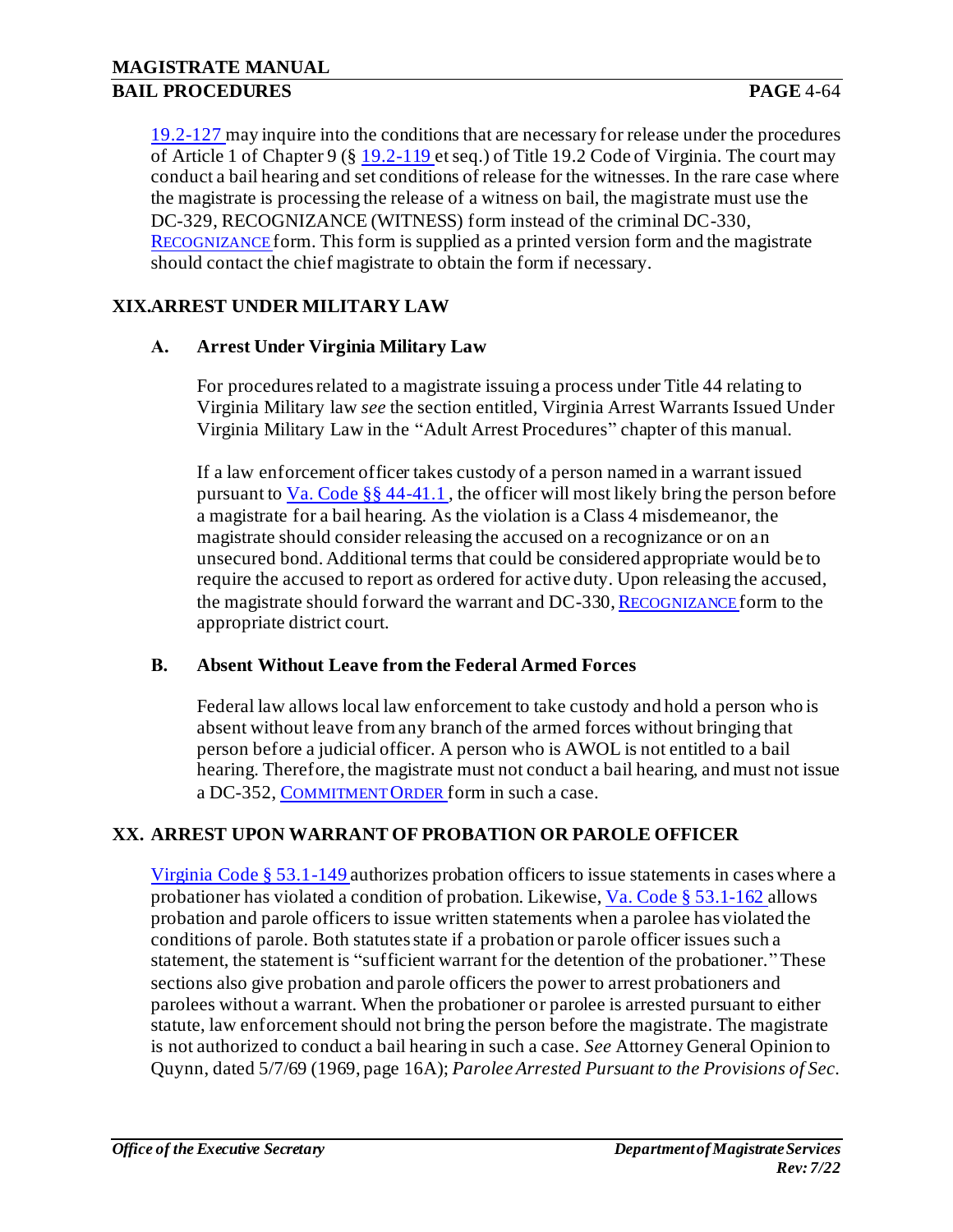*53-258 or Sec. 53-259 — Not entitled to bail*. Consequently, the magistrate must not issue a DC-352, C[OMMITMENT](http://oesinet/forms/dcmasters/300s.pdf) ORDER form, since the magistrate did not conduct a bail hearing.

### **XXI.BAIL PROCEDURES FOR ILLEGAL ALIENS**

### **A. Introduction**

In many cases involving an illegal alien subject to  $Va$ . Code  $\S 19.2-81.6$ , an officer will have arrested the defendant on Virginia criminal charges. In such situations, the normal bail procedures will apply. However, if the officer arrests the illegal alien pursuant to Va. Code § 19.2-81.6 and does not charge him with any Virginia crimes, different bail procedures are recommended

#### **B. Accompanying Virginia Charges**

If the magistrate conducts a bail hearing on Virginia charges in addition to the illegal alien warrant, the magistrate must direct in the DC-352, C[OMMITMENT](http://oesinet/forms/dcmasters/300s.pdf) ORDER that the defendant be brought before the appropriate court on a specified date and time for advisement. The fact that the defendant is an illegal alien falling within the purview of Va. Code § 19.2-81.6 does not alter the bail procedures that the magistrate must follow for the Virginia charges that the defendant faces. The magistrate merely lists Va. Code § 19.2-81.6 in the CHARGES(S) section of the DC-352, C[OMMITMENT](http://oesinet/forms/dcmasters/300s.pdf)  O[RDER](http://oesinet/forms/dcmasters/300s.pdf) along with the Virginia offenses for which the magistrate conducted the bail hearing.

#### **C. No Accompanying Virginia Charges**

If the officer arrests the illegal alien pursuant to  $Va$ . Code § 19.2-81.6 and does not charge him with any Virginia crimes, the following slightly different procedures are recommended. The magistrate should calculate the expiration time and date of the illegal alien warrant. This seventy-two hour time period is calculated from the time the magistrate issued the illegal alien warrant. The magistrate should note the expiration time and date in the other conditions of bail space on the DC-352, C[OMMITMENT](http://oesinet/forms/dcmasters/300s.pdf) ORDER by reciting the following language: "The illegal alien warrant  $express$  at (fill in time) on (fill in dated)  $\qquad \qquad$ . If a federal official has not taken the defendant into custody by that time, the defendant must be released upon the expiration of the warrant." Once the illegal alien warrant expires, the jail may request a DC-353, R[ELEASE](http://oesinet/forms/dcmasters/300s.pdf) ORDER Since the warrant expires by operation of law, the DC-353, R[ELEASE](http://oesinet/forms/dcmasters/300s.pdf) ORDER technically is not necessary. There is nothing, however, that prohibits the magistrate from issuing the DC-353, R[ELEASE](http://oesinet/forms/dcmasters/300s.pdf) ORDER either at the end of the seventy-two hour period, or when a federal official takes custody of the alien.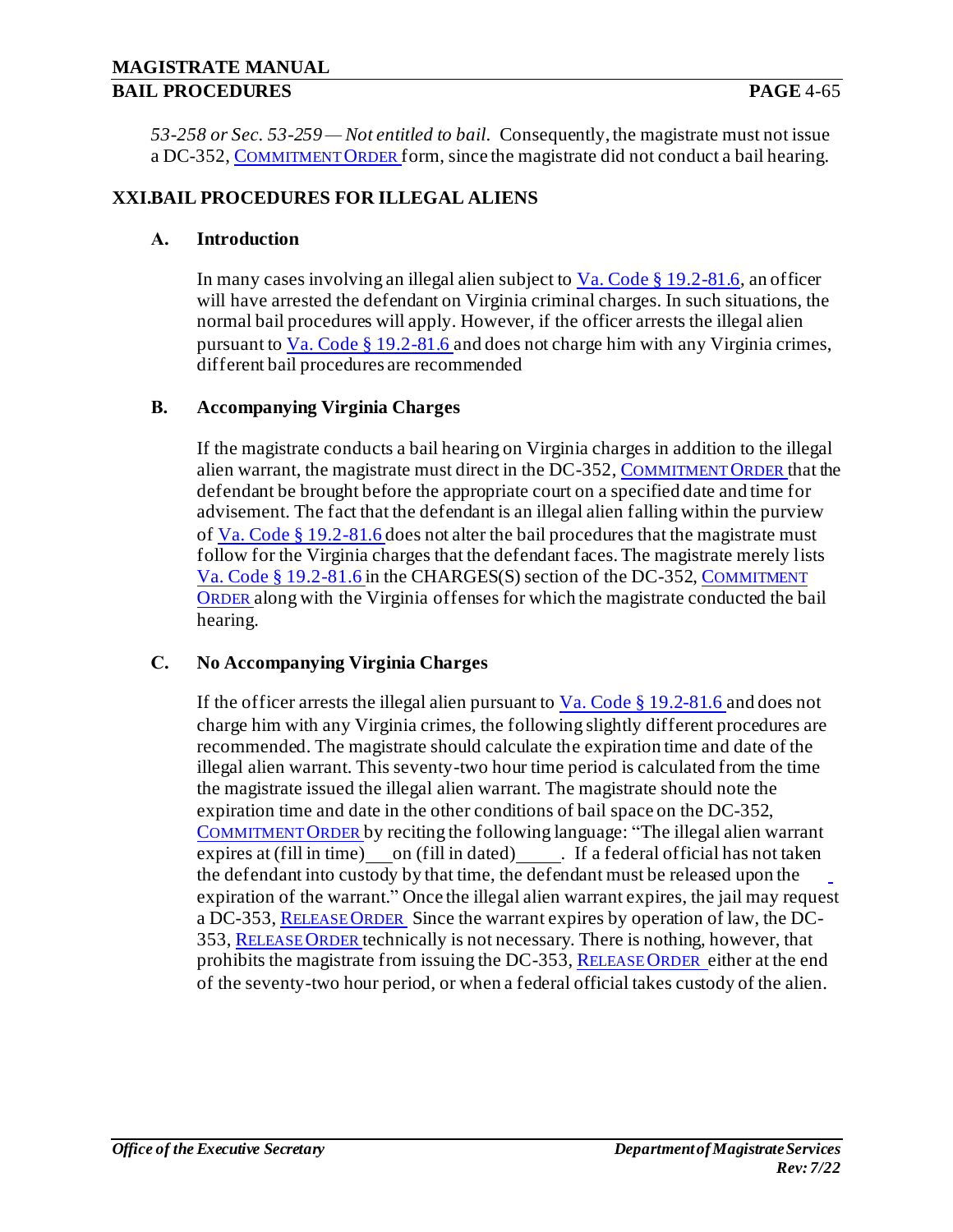### **MAGISTRATE MANUAL BAIL PROCEDURES PAGE** 4-66

### **XXII. MISCELLANEOUS STATUTES ON BAIL**

Virginia Code § 8.01-508 states that a commissioner in chancery or a court may issue a capias for the arrest of a person who fails to appear and answer interrogatories or refuses to answer interrogatories. A commissioner in chancery is a lawyer whom a judge appoints to handle certain aspects of a civil case. At an interrogatory hearing, the court allows a judgment creditor (the winning party in a previous civil case) to ask the judgment debtor (the losing party) questions about the debtor's finances and other personal data so that the judgment creditor can go after assets of the debtor to satisfy the judgment.

Although a defendant in a civil action does not have to appear in court at trial, the defendant does have to appear at the interrogatory hearing. Failure to attend the hearing subjects the judgment debtor to arrest upon a capias and possible incarceration. In many cases, however, the judgment debtor does not realize that failing to appear at the interrogatory hearing may constitute contempt, since a failure to appear at the underlying civil trial carried no sanctions. Any person arrested on capias for failing to appear at the interrogatory hearing is entitled to bail pursuant to Article 1 (§ 19.2-119 et seq.) of Chapter 9 of Title 19.2 Code of Virginia if the arresting officer is unable to bring the accused promptly before the commissioner or court. Determination of bail should be guided by the nature of the case, and the specifics concerning the failure to appear. As most respondents are not aware that failing to appear for interrogatories is punishable by the court, the magistrate should use common sense in determining bail in this situation.

Virginia Code § 19.2-124 states that if a magistrate denies bail to an accused or juvenile, requires excessive bond, or fixes unreasonable terms of a recognizance, the accused may appeal the bail decision successively to the next higher court up to and including the Supreme Court of Virginia. The attorney for the Commonwealth may also appeal a bail decision. The court granting or denying such bail may, upon appeal thereof, and for good cause shown, stay execution of such order for so long as reasonably practicable for the party to obtain an expedited hearing before the next higher court. No such stay may be granted after any person who has been granted bail has been released from custody on such bail. The defendant is not required to pay any filing or service fees to perfect the appeal. The appeal from a magistrate's bail determination is first to the court where the case is initially returnable.

Virginia Code § 19.2-128 punishes a willful failure to appear in court as directed in violation of a summons or a release on bail pending trial, or a release on bail where the sentence or the execution of the sentence has been suspended on appeal or otherwise. Where the underlying offense is a misdemeanor, the punishment for a willful failure to appear is a class one misdemeanor. If the underlying charge is a felony, the statute punishes a willful failure to appear as a class six felony. Often a law enforcement officer will appear before a magistrate to present evidence of the willful failure to appear. If the magistrate finds probable cause that the accused willfully failed to appear, the magistrate would issue a warrant pursuant to Va. Code § 19.2-128. Virginia Code § 19.2-129 does not allow a court to sentence a person for contempt of court and for a violation of  $Va$ . Code §</u> 19.2-128 for the same failure to appear.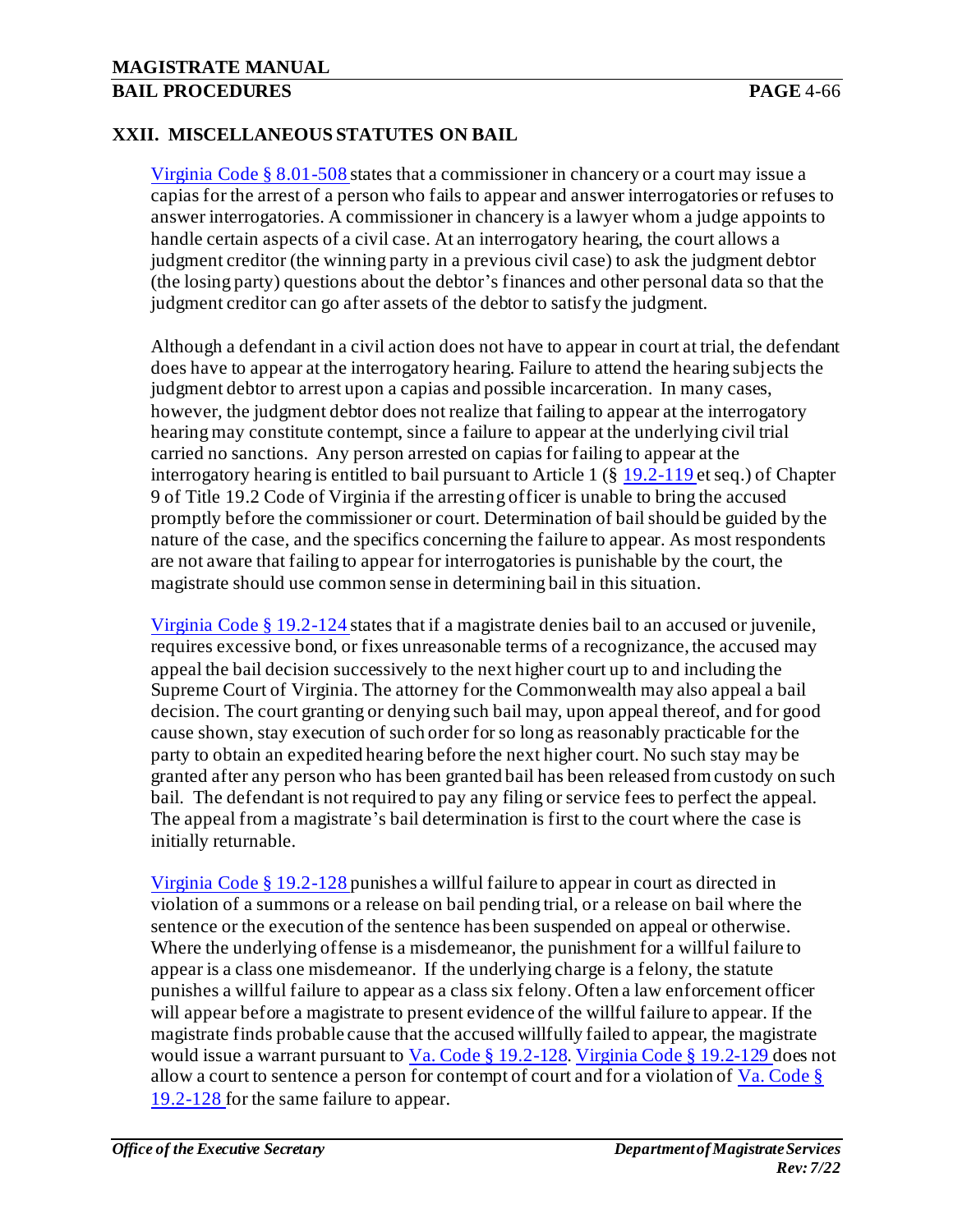Virginia Code § 19.2-130 states that any person admitted to bail by a judicial officer shall not be required to be admitted to bail in any subsequent proceeding arising out of the initial arrest unless the court deems the initial amount of bond or security inadequate.

Virginia Code § 19.2-131 – Pursuant to this statute a magistrate has the authority to conduct a bail hearing even though the defendant is charged with a crime returnable to a locality outside of the magistrate's district or region. Once the magistrate has made a bail decision, the statute requires the magistrate to forthwith forward the warrant and recognizance or commitment order to the clerk of the court having jurisdiction to try the case.

Virginia Code § 19.2-134 sets forth the form of a bail piece. The DC-330, R[ECOGNIZANCE](http://oesinet/forms/dcmasters/300s.pdf) form itself is the bail piece. This statute is antiquated in nature since the current Recognizance form is much more detailed than the bail piece language deemed legally sufficient under Va. Code  $\S 19.2 - 134$ . If for some reason the accused or surety needs a copy of the DC-330, R[ECOGNIZANCE](http://oesinet/forms/dcmasters/300s.pdf), this statute requires the clerk of court to provide one.

Virginia Code § 19.2-135 states that a recognizance must contain the following conditions:

- that the accused must appear to answer the charge before the court where the case is to be tried at such time as stated in the recognizance, and at any time or times which the proceedings may be continued;
- that the accused may not depart from the Commonwealth unless the judge or magistrate specifically waives this provision in the DC-330, R[ECOGNIZANCE](http://oesinet/forms/dcmasters/300s.pdf) form;
- that the accused must keep the peace and be of good behavior until final disposition of the case.

This statute also allows the court to remand the accused to jail until the court finally disposes of the case if the accused violates any condition of release. The Due Process Clause, however, requires that the court conduct a hearing with the defendant present before the court can remand the principal to jail. The purpose of such a hearing is for the court to determine whether the accused actually violated the conditions of release without just cause. Virginia Code § 19.2-135 also requires that a witness who is under a recognizance must obtain permission from the court before leaving the Commonwealth. Virginia Code § 19.2-137 describes the language that must be contained in a court order when the court requires a recognizance from the accused or a witness. Courts throughout Virginia routinely use the DC-330, R[ECOGNIZANCE](http://oesinet/forms/dcmasters/300s.pdf) form to document orders regarding bail made in open court.

Virginia Code § 19.2-141 allows a person deemed suitable by the judicial officer to enter into the conditions of a recognizance for the accused who is a minor, insane, or mentally incapacitated. The person entering into the conditions of a recognizance must ensure that minor, insane, or mentally incapacitated defendant adheres to the conditions. In most cases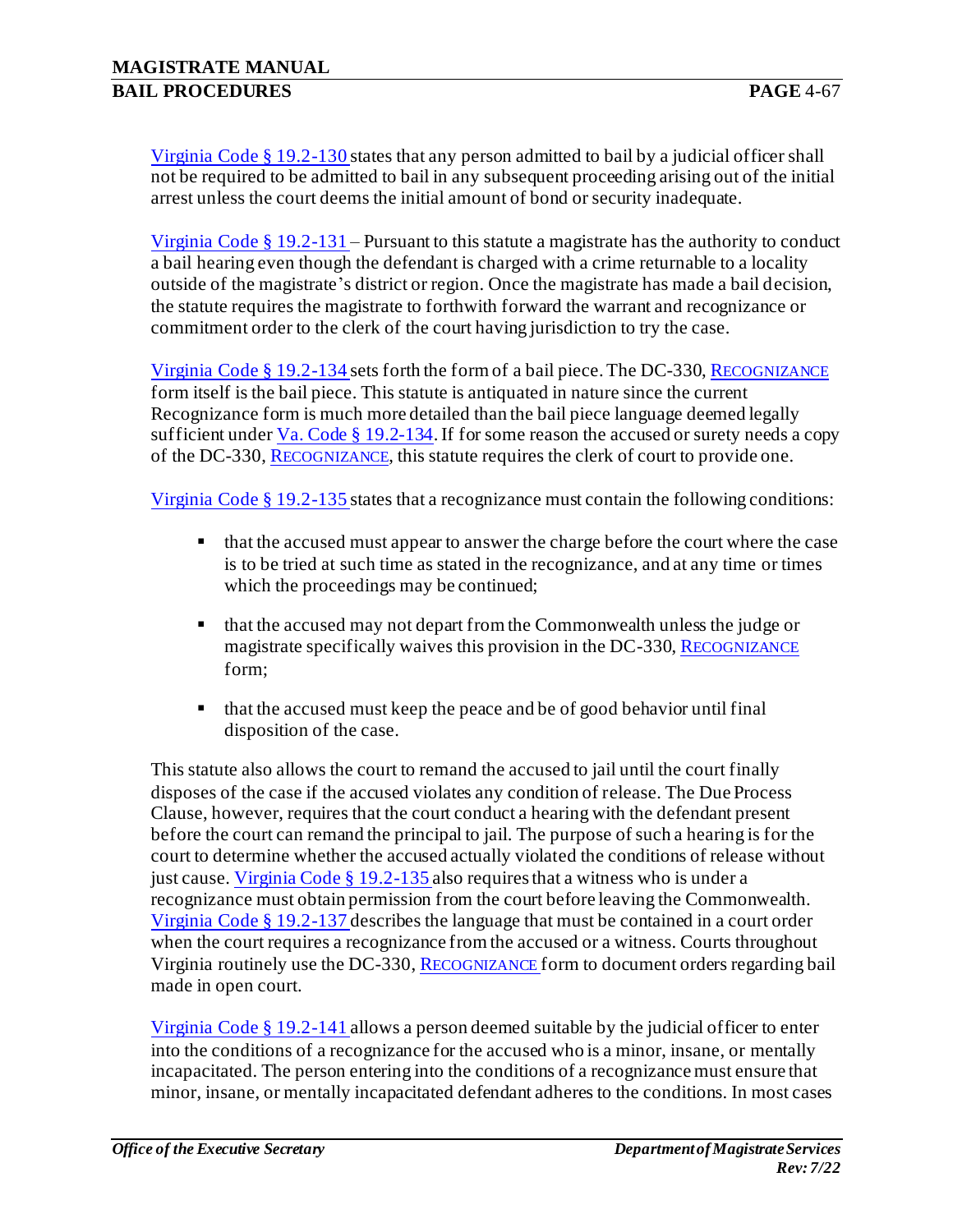even though the defendant is a minor has been declared insane or mentally incapacitated, he or she will be before the magistrate during the release phase of a bail hearing. In those rare cases where such defendant is not physically before the magistrate, the magistrate may rely on this statute to perfect a release if a suitable third party is present and willing to sign on behalf of the defendant.

Virginia Code § 19.2-142 states that a judicial officer taking a recognizance out of court must forthwith transmit it to the clerk of the court that has jurisdiction over the case. The statute also requires the clerk to keep the DC-330, R[ECOGNIZANCE](http://oesinet/forms/dcmasters/300s.pdf) forms on file.

Virginia Code § 19.2-143 sets forth the requirements to which a court must adhere when forfeiting a bond guaranteed by a surety. This section also sets forth specific procedures that a court must follow when the court wishes to forfeit a cash bond posted by the defendant.

Virginia Code § 19.2-144 sets forth the procedure for the courts to follow if the person alleged to be in default was prevented from complying with the condition of the bail by reason of having enlisted or been drafted in the army or navy. These provisions do not affect magistrate procedures.

Virginia Code § 19.2-145 gives the courts discretion to meet exigencies of a particular case by remitting any portion of a forfeited bond, and by rendering judgment on such terms and conditions it deems reasonable. This statute applies only to a pending action, not to a case where the court has already entered a final judgment for the amount of the bond forfeited. *See* Jordan v. Commonwealth, 135 Va. 560 (1923).

Virginia Code § 19.2-146 states that if a judicial officer takes a bond that is substantially sufficient, defects in the form of the bond will not affect its validity. In other words, if the magistrate makes a mistake in filling out the DC-330, R[ECOGNIZANCE](http://oesinet/forms/dcmasters/300s.pdf) form, this statute may cure such defects and allow the Commonwealth to pursue forfeiture of the bond if the accused fails to appear in court. There are some mistakes in completing the form that this statute could not cure. For example, if the defendant or surety fails to sign document, the bond is unenforceable.

Virginia Code § 19.2-147 gives the procedure for docketing a judgment on a forfeited bond. This statute has no application to magistrate procedures. Virginia Code § 19.2-148 also has no impact on magistrate procedures. This statute states that after a default on a bond a surety may pay into the court the amount of the bond and any assessed costs and not incur any further obligation on the bond.

Virginia Code § 19.2-234 states, as noted above, that an officer who arrests a person under a capias from any court must bring the accused without unnecessary delay before a judicial officer for a bail hearing in accordance with the provisions of  $Va$ . Code § 19.2-119, et seq.</u> This statute does not authorize a judge or clerk to determine bail at the time court or clerk issues the capias in the absence of the accused. In addition to the statutes governing bail, due process considerations require the presence of the accused during a bail hearing. If the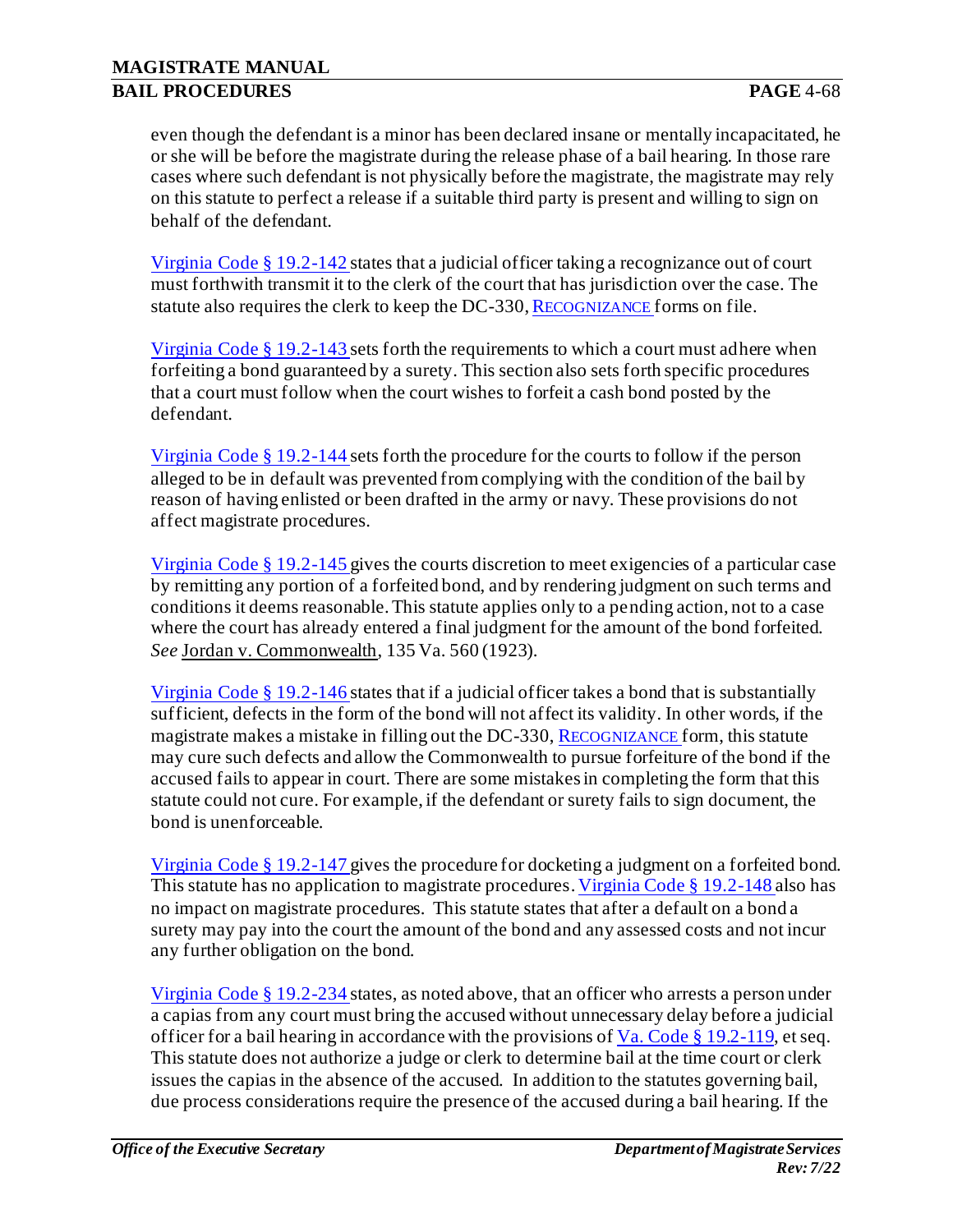magistrate has reason to believe that neither the defendant nor the defendant's attorney was present for a bail hearing at the time the court or clerk issued the capias, the magistrate must conduct a full bail hearing and make an independent determination based on information gathered in the magistrate's hearing.

Virginia Code § 53.1-116.3 sets forth the procedures when a prisoner is improperly released or discharged from custody. This statute requires the sheriff, or jail superintendent or designee to report the improper release to the court having jurisdiction. If the court finds good cause to support that the prisoner was improperly released, the court issues a capias.

Upon arrest,  $Va$ . Code § 19.2-234 requires that the arresting officer bring the defendant</u> before the magistrate for a bail hearing. Virginia Code § 53.1-116.3 then requires the court to conduct a hearing to determine if the original release was improper.

Virginia Code § 19.2-97 states that once a law enforcement officer arrests a person on a Governor's warrant, the officer may confine him in the jail of any city or county through which the officer and accused may pass. The magistrate does not conduct a bail hearing when an officer arrests a person on a Governor's warrant. The Governor's warrant itself commits the accused to the jail, and the choice of the jail is left to the arresting officer. Normally, confinement will be in the locality of the arrest, or where the accused is currently held.

Virginia Code § 37.2-813 allows a district court judge or a special justice to set bail for an adult person awaiting a mental commitment hearing. The juvenile and domestic relations district court judge has the authority to release a juvenile to the juvenile's parent awaiting a mental commitment hearing. The director of a facility that is holding a person awaiting mental commitment hearings may release that person pending the commitment hearing after an evaluation conducted by the psychiatrist or clinical psychologist if the evaluator concludes that the person is not an imminent danger to himself or others. A magistrate lacks authority to release a person on bail pending a mental commitment hearing.

Virginia Code § 37.2-919 sets forth procedures for bail hearing for people committed to the [Department of Behavioral Health and Developmental Services.](http://www.dmhmrsas.virginia.gov/) If a law enforcement officer arrests a person for a felony or a Class 1 or 2 misdemeanor, who is already committed to the [Department of Behavioral Health and Developmental Services](http://www.dmhmrsas.virginia.gov/), the statute requires the officer to take the person before a judicial officer for a bail hearing. If the judge or magistrate admits the person to bail, this statute requires that the person be transported immediately back into the custody of to th[e Department of Behavioral Health](http://www.dmhmrsas.virginia.gov/) [and Developmental Services.](http://www.dmhmrsas.virginia.gov/)

Subsection A.3.d of Va. Code § 19.2-11.01 requires sheriffs and jail superintendents to notify crime victims when the defendant is released from jail on bail. The victim must provide his or her name, current address, and telephone number. The crime victim must submit this information along with the notification request to the sheriff or jail superintendent in writing. The statute does not involve the magistrate in this procedure. Subsection B of Va. Code § 19.2-11.01 defines "victim" as: